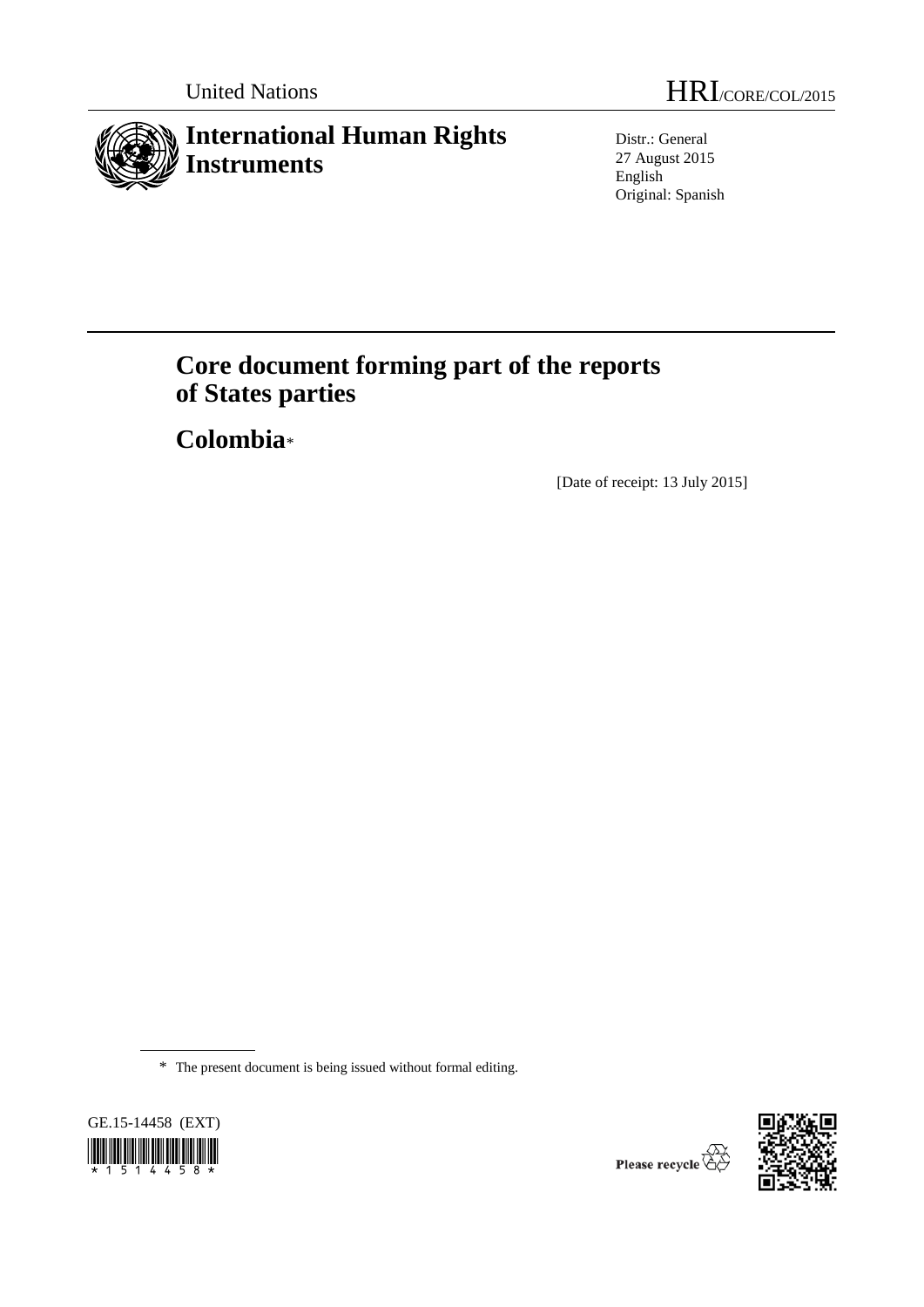## **HRI/CORE/COL/2015**

# Contents

|     |           |                                                                        | Page |  |
|-----|-----------|------------------------------------------------------------------------|------|--|
| I.  |           |                                                                        | 3    |  |
| П.  |           |                                                                        |      |  |
|     | А.        | Demographic, economic, social and cultural characteristics of Colombia | 3    |  |
|     | <b>B.</b> |                                                                        | 13   |  |
|     | C.        |                                                                        | 26   |  |
|     | D.        |                                                                        | 29   |  |
| Ш.  |           |                                                                        | 32   |  |
|     | А.        |                                                                        | 32   |  |
|     | <b>B.</b> |                                                                        | 35   |  |
|     | C.        |                                                                        | 37   |  |
|     | D.        |                                                                        | 38   |  |
|     | Ε.        | Framework within which human rights are promoted at the national level | 41   |  |
|     | F.        |                                                                        | 45   |  |
|     | G.        |                                                                        | 46   |  |
|     | H.        |                                                                        | 49   |  |
| IV. |           |                                                                        | 50   |  |
|     | А.        |                                                                        | 50   |  |
|     | <b>B.</b> |                                                                        | 50   |  |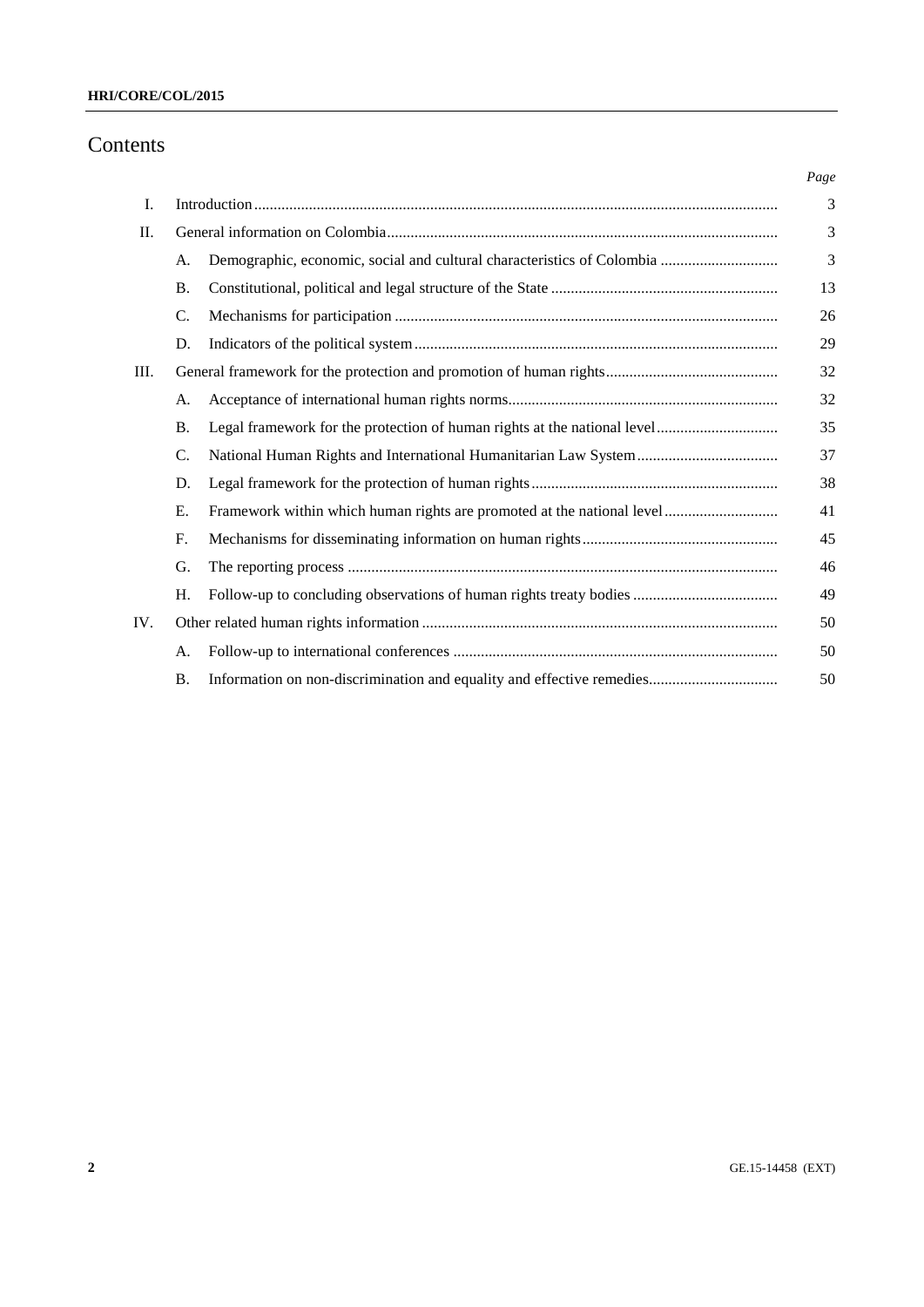# **I. Introduction**

1. In compliance with its obligations as a State party to the international human rights treaties, Colombia submits this report containing general information on the country and its institutional architecture, as well as the mechanisms it has set up to protect the human rights of its inhabitants.

## **II. General information on Colombia**

## **A. Demographic, economic, social and cultural characteristics of Colombia**

## **1. Demographics**

2. Colombia achieved full independence from the Spanish empire on 7 August 1819 (celebrated as a national holiday on 7 August) after an earlier attempt, in 1810, known as the Cry of Independence (celebrated as a national holiday on 20 July). Located on the north-western tip of South America, it has an area of 2,070,408 square kilometres; of this area, 1,141,748 square kilometres are on the continent, and the remaining 928,660 square kilometres are in the maritime area. The country shares borders with Brazil, Costa Rica, Ecuador, Honduras, Jamaica, Haiti, Nicaragua, Panama, Peru, Dominican Republic and Venezuela, and is comprised of six natural regions (the Amazonian, Andean, Caribbean, Insular, Orinoquian and Pacific regions). It is divided into 32 departments, five districts and 1,102 municipalities.

3. The most recent general census, conducted in 2005 by the National Department of Statistics, shows a permanent population of  $42,888,592<sup>1</sup>$  $42,888,592<sup>1</sup>$  $42,888,592<sup>1</sup>$  inhabitants. According to projections by the National Department of Statistics, it is estimated that in 2015, the population will total 48,202,617.

4. Colombia has a predominantly *mestizo* population (descendants of white Europeans, indigenous persons and Africans), although three major ethnic and social groups have been identified, based on geography and culture, as distinct from the rest of the population. These are the Afro-Colombian communities and the Raizal communities of San Andrés and Providencia, who make up 10.5 per cent of the total population; the indigenous peoples, who represent 3.4 per cent and the Roma or gypsies, who make up  $0.01$  per cent.<sup>[2](#page-2-1)</sup> Specifically, in 2005, the national territory was inhabited by 1,392,623 indigenous persons (298,219 in urban areas and 1,094,404 in rural areas); 4,857 Roma (4,573 in urban areas and 284 in rural areas); 30,565 Raizales (17,328 in urban areas and 13,237 in rural areas); 7,470 Palenqueros (4,708 in urban areas and 2,762 in rural areas); and 4,273,723 black (3,110,301 in urban areas and 1,163,421 in rural areas).

<span id="page-2-0"></span><sup>&</sup>lt;sup>1</sup> National Department of Statistics. Censo 2005. Población Conciliada. Población a 30 de junio de 2005.

<span id="page-2-1"></span><sup>2</sup> 2005 Census. National Department of Statistics.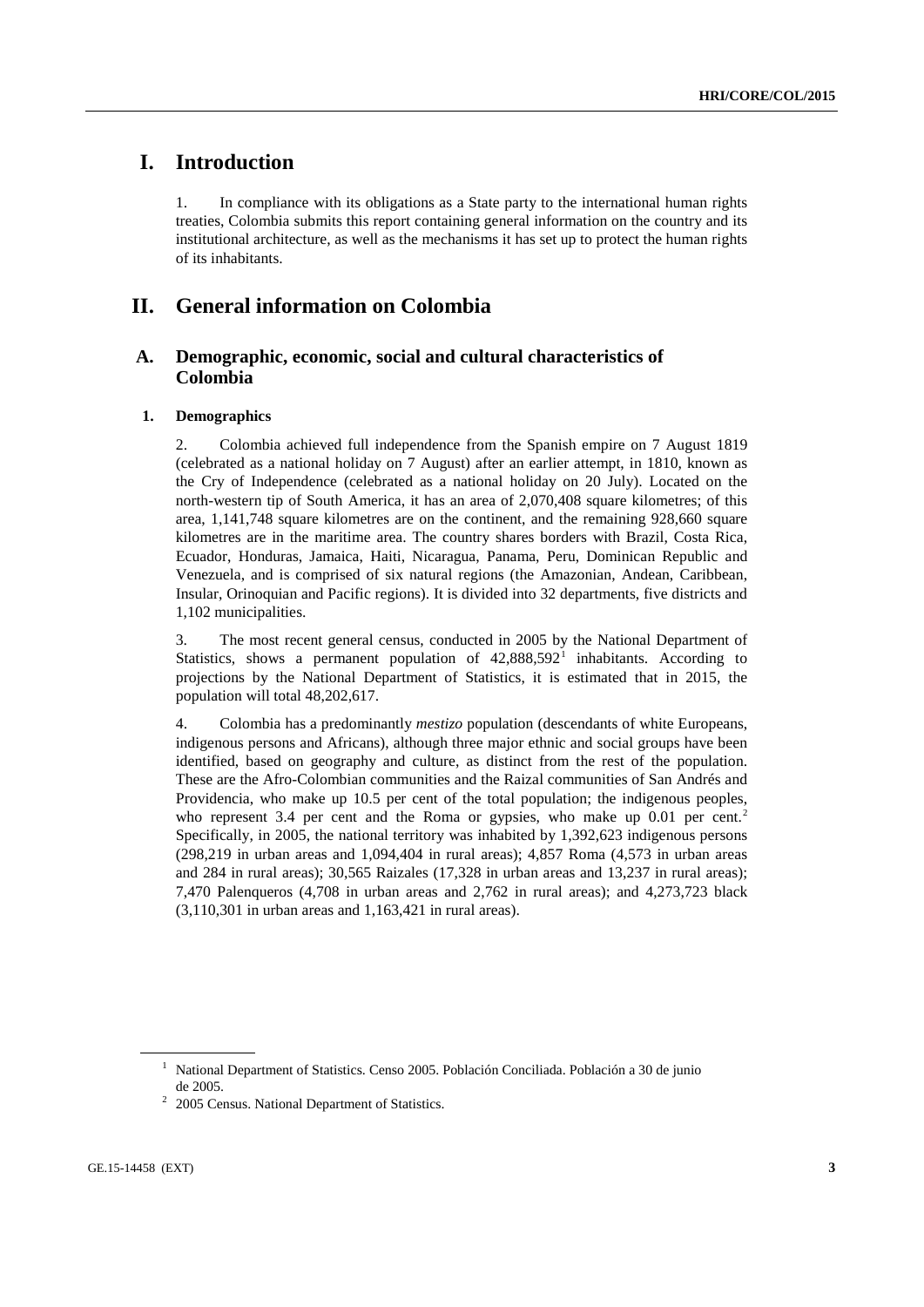



*Source:* 2005 Census. National Department of Statistics.

5. The Afro-Colombian populations (black, Afro-descendants, Raizales and Palenqueros) live mainly in the departments of Cauca (21.66 per cent of the total population), Chocó (73.62 per cent of the total population), Nariño (18.06 per cent of the total population) and the Cauca Valley (26.65 per cent of the total population) in the Pacific region of Colombia; in the department of Bolívar (27.1 per cent of the total population), in the Caribbean region, and in the archipelago of San Andrés and Providencia (56.84 per cent of the total population).

6. The departments with the highest percentages of indigenous population are in the Amazonian, Caribbean and Pacific regions, as follows: Amazonian (40.47 per cent of the total population), Cauca (21.03 per cent of the total population), Córdoba (10.33 per cent of the total population), Chocó (11.36 per cent of the total population), Guainía (61.69 per cent of the total population), La Guajira (42.41 per cent of the total population), Nariño (10.36 per cent of the total population), Putumayo (18.77 per cent of the total population), Sucre (10.88 per cent of the total population), Vaupés (58.1 per cent of the total population) and Vichada (39.61 per cent of the total population).

7. Spanish is the official language of Colombia. The languages and dialects of the ethnic groups are also official in the territories where they are spoken. The Political Constitution provides for bilingual education in communities that have linguistic traditions of their own. The country has a rich linguistic heritage. Approximately 68 native languages are spoken by around 850,000 persons, including 65 indigenous languages.<sup>[3](#page-3-0)</sup>

8. The Raizal communities of San Andrés and Providencia belong to an Afro-Anglo-Antillean culture; English is their standard language, and San Andrés creole (patois) is their domestic language. Another Afro-Colombian creole, known as Palenquero, is spoken in San Basilio de Palenque, in the mainland Caribbean region of Colombia. The Roma groups, or gypsies, from eastern Europe speak their own language, Romany. Bilingual education is offered in the territories where these languages and dialects are official.

9. According to the National Department of Statistics, in 2005, the urban and rural distribution of communities whose mother tongue is not Spanish was as follows.

<span id="page-3-0"></span><sup>&</sup>lt;sup>3</sup> Data supplied by the Ministry of Culture.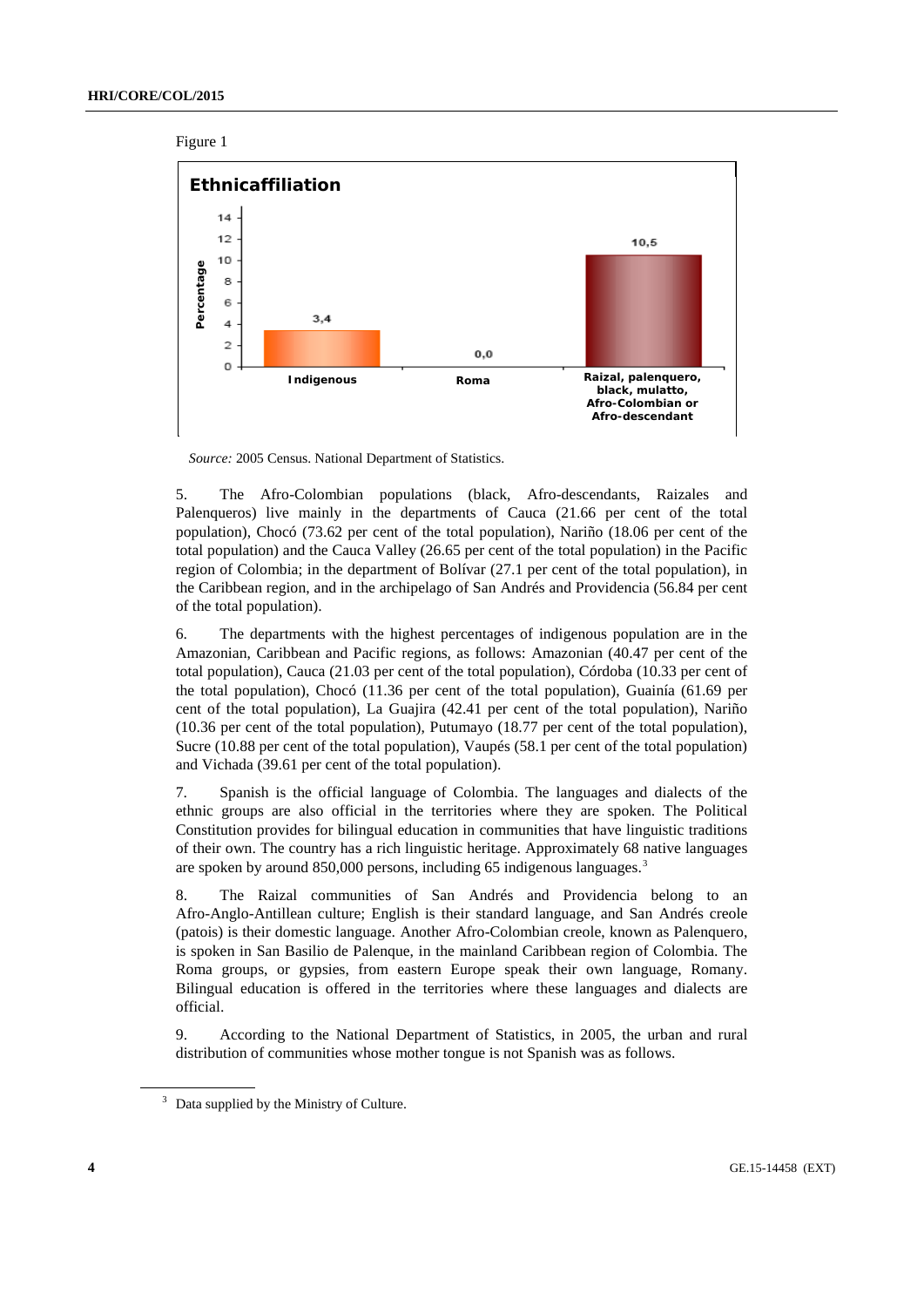## Table 1

|                     |                                      |                |          | Speak the language of their people |              |
|---------------------|--------------------------------------|----------------|----------|------------------------------------|--------------|
| Capital cities-Rest | Ethnic affiliation                   | Yes            | No       | Not reported                       | <b>Total</b> |
|                     | Indigenous                           | 78 006         | 213 373  | 2 2 2 3                            | 293 601      |
|                     | Roma                                 | 3 6 6 7        | 1 2 2 5  | 72                                 | 4964         |
| Capital             | Raizal of San Andrés and Providencia | 10 770         | 7537     | 63                                 | 18 370       |
|                     | Palenquero                           | $\overline{a}$ | 28       | 4 4 7 1                            | 4 500        |
|                     | <b>Total</b>                         | 92 443         | 22 21 64 | 6829                               | 321 435      |
|                     | Indigenous                           | 527468         | 544 499  | 22 072                             | 1 094 040    |
|                     | Roma                                 | 175            | 17       | 4                                  | 196          |
| Rest                | Raizal of San Andrés and Providencia | 11724          | 1 307    | 73                                 | 13 104       |
|                     | Palenquero                           |                |          | 3 1 0 4                            | 3 1 0 4      |
|                     | <b>Total</b>                         | 539 367        | 545824   | 25 25 4                            | 111 0445     |
|                     | <b>Indigenous</b>                    | 605 474        | 757872   | 24 29 5                            | 1 387 641    |
|                     | Roma                                 | 3842           | 1 2 4 3  | 76                                 | 5 1 6 1      |
| <b>Total</b>        | Raizal of San Andrés and Providencia | 22 4 9 4       | 8844     | 136                                | 31 474       |
|                     | Palenquero                           |                | 28       | 7576                               | 7604         |
|                     | <b>Total</b>                         | 631 810        | 767987   | 32 082                             | 1 431 880    |

**Population whose mother tongue is not Spanish**

10. Freedom of worship is enshrined in the Political Constitution of 199; thus, everyone has the right to freely profess their religion and to disseminate it individually or collectively. According to the Register of Religious Groups, there are currently around 5,315 religious organizations.[4](#page-4-0) Nevertheless, Christianity is the predominant religion, and Catholicism is the majority Christian group.

11. According to data, projections and estimates prepared by the National Department of Statistics, the Ministry of Finance and Public Credit and the National Planning Department, the population of Colombia is distributed as follows.

#### **2. Population indicators**

12. As of 31 December 2013, the country had 47,121,089 inhabitants; of these, 35,869,246 live in urban areas and 11,251,843 in rural areas. The structure of the population by gender was 23,857,050 female and 23,264,039 male.

<span id="page-4-0"></span><sup>4</sup> Information taken from the survey on non-Catholic religious groups, updated to 19 March 2015.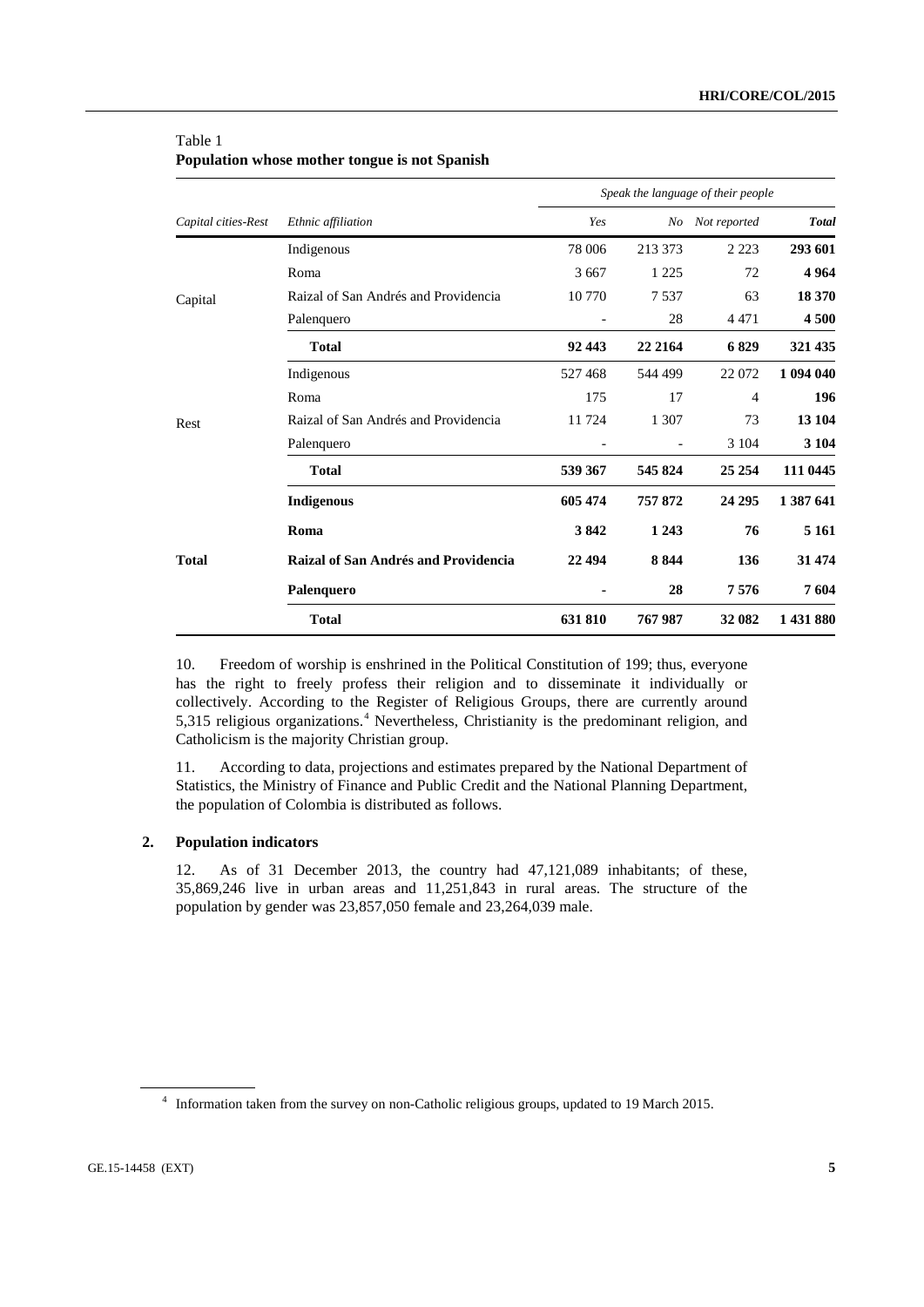| Age group   | Male          | Female     |
|-------------|---------------|------------|
| $0 - 4$     | 23 799 679    | 24 403 726 |
| $5 - 9$     | 2 2 1 1 0 7 1 | 2 110 566  |
| $10 - 14$   | 2 177 132     | 2 081 546  |
| $15 - 19$   | 2 187 619     | 2 095 089  |
| $20 - 24$   | 2 2 18 8 21   | 2 126 291  |
| $25 - 29$   | 2 196 610     | 2 095 681  |
| $30 - 34$   | 2 005 736     | 1952 203   |
| $35 - 39$   | 1736 122      | 1 803 602  |
| $40 - 44$   | 1 557 606     | 1 648 373  |
| $45 - 49$   | 1 385 333     | 1 494 077  |
| $50 - 54$   | 1 375 401     | 1 508 394  |
| $55 - 59$   | 1 275 603     | 1 404 887  |
| $60 - 64$   | 1 046 914     | 1 171 877  |
| $65 - 69$   | 813 311       | 915 085    |
| $70 - 74$   | 608 850       | 698 532    |
| $75 - 79$   | 421 960       | 504 881    |
| 80 and over | 297 544       | 387 074    |

Table 2 **Population by sex and age group**

#### Figure 2





*Source:* National Department of Statistics.

13. During the period 2005 to 2010, the natural growth of the population (by thousands)<sup>[5](#page-5-0)</sup> was 14.05, which is equivalent to an average growth rate (exponential)<sup>[6](#page-5-1)</sup> of 11.78. Growth is projected at 13.07 for the period 2010 to 2015.

<span id="page-5-1"></span><span id="page-5-0"></span><sup>&</sup>lt;sup>5</sup> The increase or decrease in the size of a population resulting from the effect of the balance between births and deaths (increase in relative figures).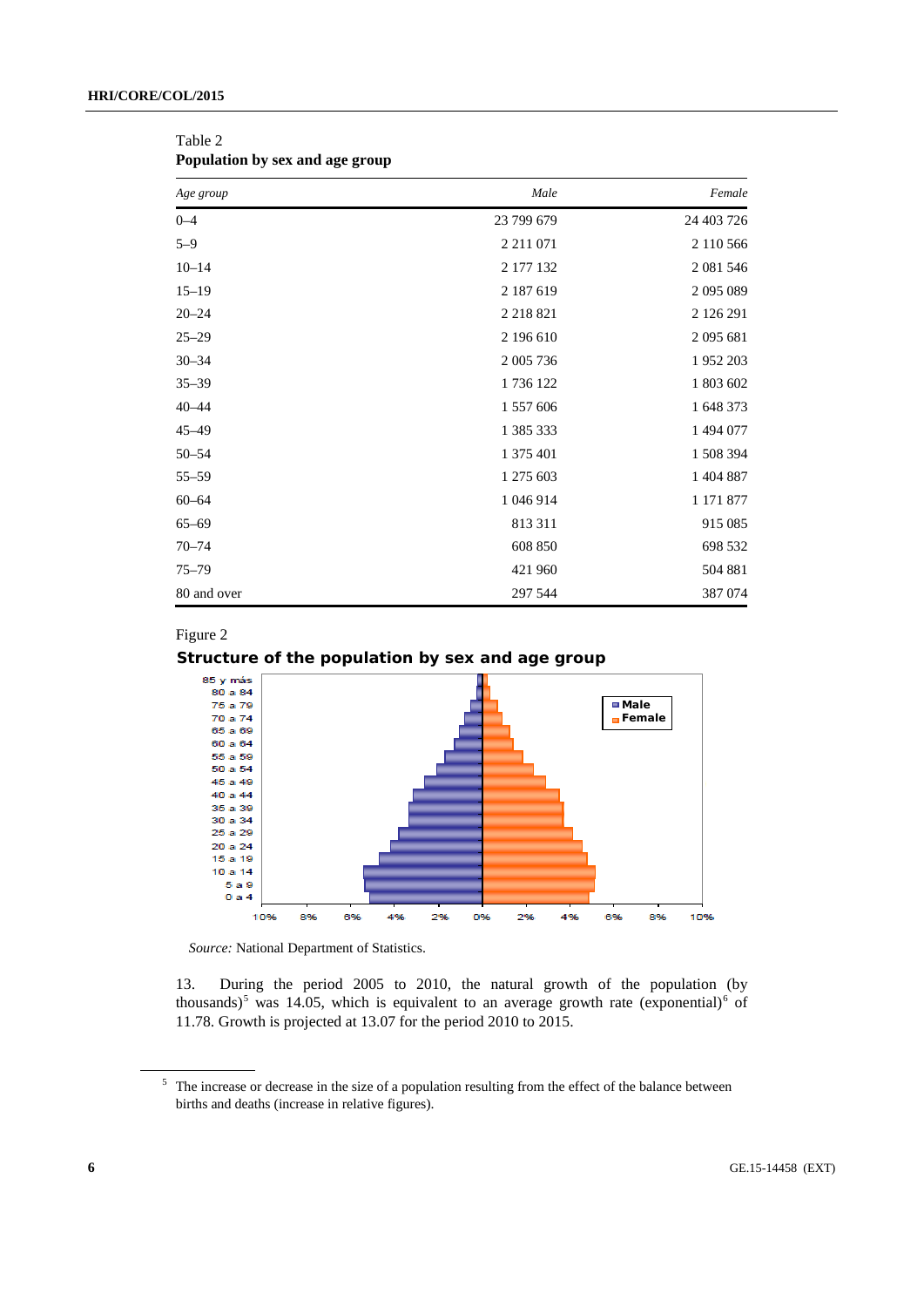14. In terms of population density, there were 37.56 persons per square kilometre in 2005, 38.01 in 2006, 38.46 in 2007, 38.92 in 2008, 39.38 in 2009 and 39.85 in 2010.

15. The number of births during the period from 2010 to 2013 were as follows: 2010: 654,627 (337,025 male and 317,602 female); 2011: 665,499 (341,406 male and 324,093 female); 2012 (projected): 674,881 (346,084 male and 328,797 female); 2013 (projected): 587,030 (301,266 male and 285,764 female).

16. The total number of deaths between 2010 and 2013 were: 2010: 200,524 (114,264 male, 86,250 female, 10 not specified; 2011: 195,823 (111,208 male, 84,590 female, 25 not specified; 2012 (projected): 198,244 (112,152 male, 86,047 female, 45 not specified); 2013 (projected): 156,509 (85,603 male, 70,899 female, 7 not specified).

17. Life expectancy at birth between 2009 and 2014 was 73.81 years (70.83 years for men and 76.94 years for women).

18. During the period 2005 to 2010, the average age of fertility was 27.5 years; it is projected at 27.7 years for the period 2010 to 2015. The overall fertility rate per woman during the period 2010 to 2015 is estimated at 2.35 live births, compared with the previous period, when it was 2.45; during the same period, the overall fertility rate per 1,000 was 71.5. Maternal deaths totalled 569 in 2004, 526 in 2005, 536 in 2006, 536 in 2007, 449 in 2008 and 510 in 2009.

19. The infant mortality rate (per 1,000 live births)<sup>[7](#page-6-0)</sup> during the period from 2005 to 2010 was 19.9; in 2011, it was 17.78.

20. The following table shows the ten main causes of death between 2009 and 2011.

| Age group        | Cause of death                                                                                                                                                                                                                                                                                                                                                                                                                                                                     |
|------------------|------------------------------------------------------------------------------------------------------------------------------------------------------------------------------------------------------------------------------------------------------------------------------------------------------------------------------------------------------------------------------------------------------------------------------------------------------------------------------------|
| Under 1 year old | 1) Breathing problems in newborns, 2) bacterial sepsis in newborns, 3) pneumonia,<br>unspecified organism, 4) other congenital malformations of the heart, 5) neonatal<br>aspiration syndrome, 6) neonatal diarrhoea and gastroenteritis, 7) other respiratory<br>problems in newborns originating during the perinatal period, 8) congenital<br>pneumonia, 9) necrotizing enterocolitis of foetuses and newborns, 10) other<br>congenital malformations not classified elsewhere. |
| 1 to 4 years     | 1) Pneumonia from an unspecified organism, 2) diarrhoea and gastroenteritis of<br>presumed infectious origin, 3) unspecified severe protein-calorie malnutrition,<br>4) unspecified drowning and submersion, 5) other congenital malformations of the<br>heart, 6) other specified drowning and submersion, 7) unspecified protein-calorie<br>malnutrition, 8) other septicaemias, 9) lymphoid leukaemia, 10) death without<br>assistance.                                         |

Table 3 **Main causes of death among males, 2009–2011**

<sup>&</sup>lt;sup>6</sup> The increase or decrease in the size of a population resulting from the effect of the balance between births and deaths, plus the contribution of net migration. This may also be calculated based on natural growth rates and net migration rates.

<span id="page-6-0"></span><sup>&</sup>lt;sup>7</sup> The ratio of the number of deaths of infants under one year old in a given period to live births during the same period.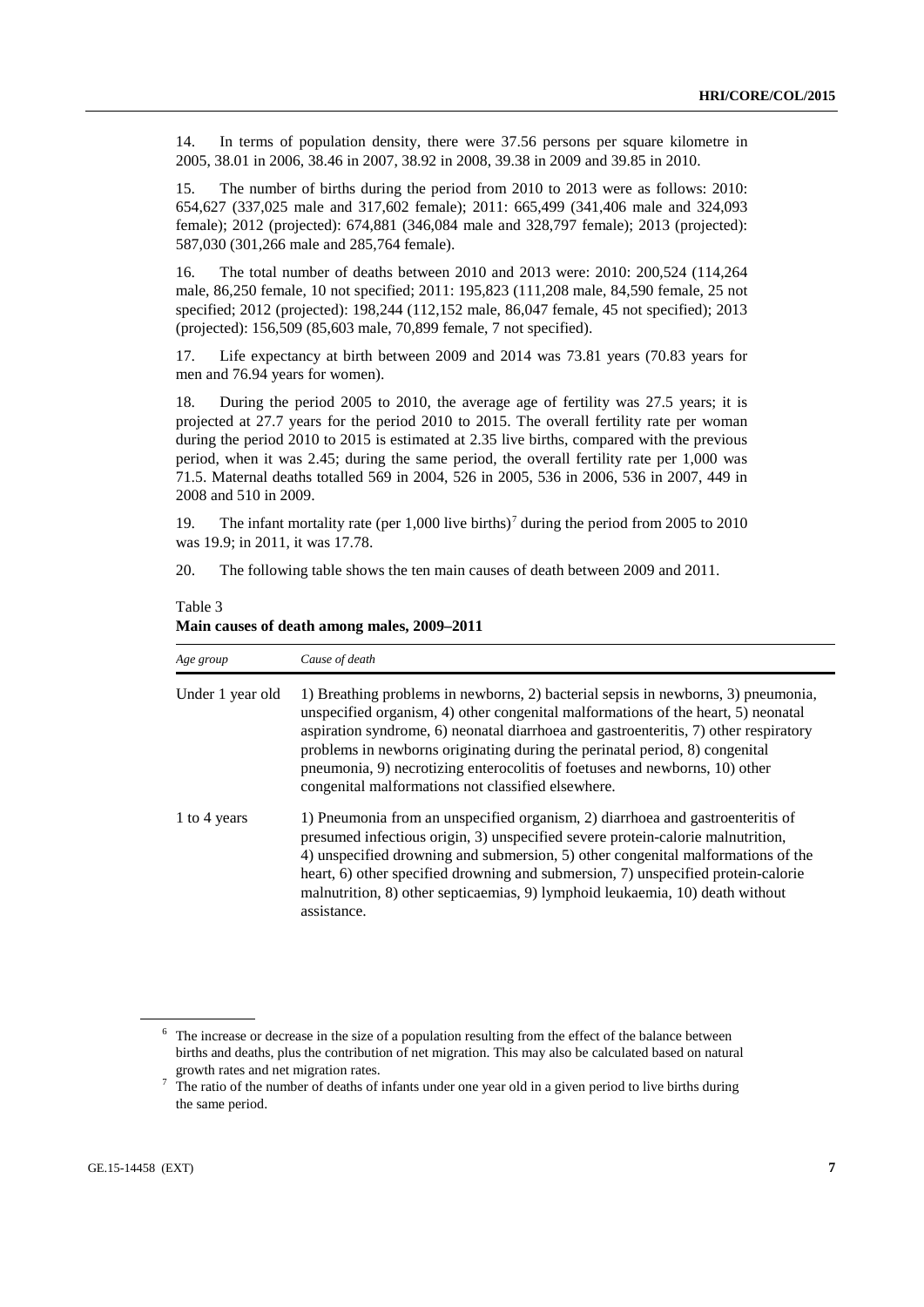| Age group      | Cause of death                                                                                                                                                                                                                                                                                                                                                                                                                                                                                                                                                                                                       |
|----------------|----------------------------------------------------------------------------------------------------------------------------------------------------------------------------------------------------------------------------------------------------------------------------------------------------------------------------------------------------------------------------------------------------------------------------------------------------------------------------------------------------------------------------------------------------------------------------------------------------------------------|
| 5 to 14 years  | 1) Aggression with shots from other firearms and unspecified weapons,<br>2) pneumonia from unspecified organism, 3) lymphoid leukaemia, 4) accident with<br>unspecified type of vehicle, 5) pedestrian injured in other transportation accidents<br>and in unspecified accidents, 6) drowning and submersion while in natural waters,<br>7) drowning and submersion, unspecified, 8) pedestrian injured by collision with<br>heavy transport vehicle or bus, 9) malignant encephalic tumour, 10) pedestrian<br>injured by collision with automobile, small truck or pick-up.                                         |
| 15 to 44 years | 1) Aggression with other firearm and unspecified weapon, 2) aggression with sharp<br>object, 3) accident with unspecified type of vehicle, 4) acute myocardial infarction,<br>5) aggression with handgun, 6) sickness from human immunodeficiency virus<br>(HIV), 7) motorcyclist injured in other transport accidents and in unspecified<br>accidents, 8) sickness from human immunodeficiency virus (HIV) with no other<br>specification, 9) gunshot from other firearms and those not specified with<br>undetermined intent, 10) intentional self-inflicted injury from hanging, strangulation<br>or suffocation. |
| 45 to 64 years | 1) acute myocardial infarction, 2) aggression with shot from other firearms and<br>unspecified weapons, 3) malignant stomach tumour, 4) unspecified diabetes<br>mellitus, 5) malignant bronchial and lung tumour, 6) other chronic obstructive<br>pulmonary diseases, 7) intra-encephalic haemorrhage, 8) malignant breast tumour,<br>9) malignant cervical tumour, 10) non-insulin dependent diabetes mellitus.                                                                                                                                                                                                     |
| 65 and over    | 1) acute myocardial infarction, 2) other chronic obstructive pulmonary diseases,<br>3) hypertensive cardiac disease, 4) other cerebrovascular diseases, 5) unspecified<br>diabetes mellitus, 6) pneumonia from unspecified organism, 7) cardiac<br>insufficiency, 8) malignant stomach tumour, 9) acute encephalic vascular accident<br>not specified as haemorrhagic or ischemic, 10) intra-encephalic haemorrhage                                                                                                                                                                                                  |
| Age unknown    | 1) Aggression with shot from other firearms and unspecified weapons, 2) unassisted<br>death, 3) acute myocardial infarction, 4) unspecified event with undetermined intent,<br>5) aggression with sharp object, 6) other chronic obstructive pulmonary diseases,<br>7) cardiac insufficiency, 8) shot with other firearms and unspecified weapons with<br>undetermined intent, 9) war operations, 10) unspecified diabetes mellitus.                                                                                                                                                                                 |

## Table 4

**Main causes of death among females, 2009–2011**

| Age group        | Cause of death                                                                                                                                                                                                                                                                                                                                                                                                                                                                     |  |  |  |
|------------------|------------------------------------------------------------------------------------------------------------------------------------------------------------------------------------------------------------------------------------------------------------------------------------------------------------------------------------------------------------------------------------------------------------------------------------------------------------------------------------|--|--|--|
| Under 1 year old | 1) Breathing problems in newborns, 2) bacterial sepsis in newborns, 3) pneumonia,<br>unspecified organism, 4) other congenital malformations of the heart, 5) neonatal<br>aspiration syndrome, 6) neonatal diarrhoea and gastroenteritis, 7) other respiratory<br>problems in newborns originating during the perinatal period, 8) necrotizing<br>enterocolitis of foetuses and newborns, 9) congenital pneumonia, 10) other<br>congenital malformations not classified elsewhere. |  |  |  |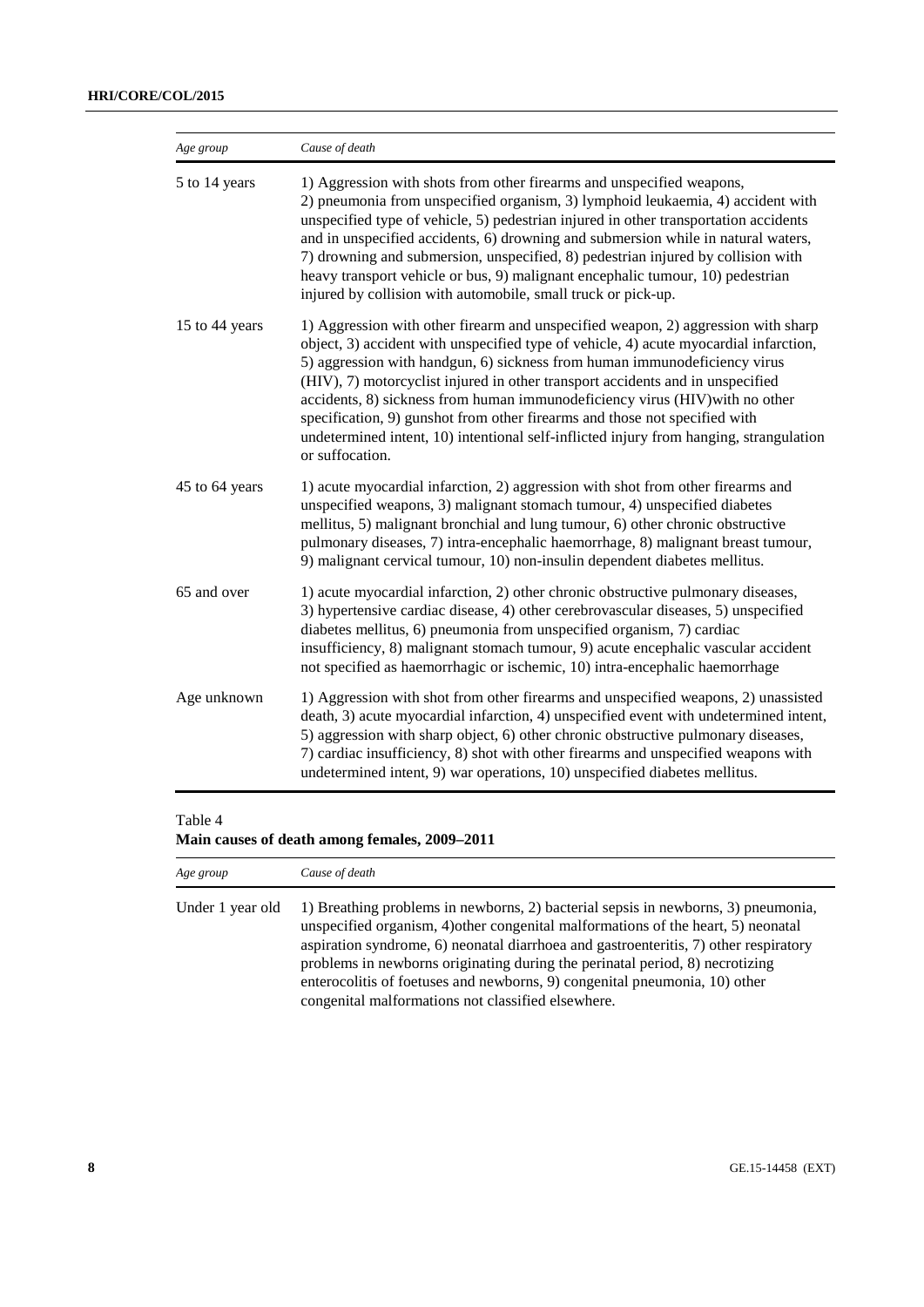#### **HRI/CORE/COL/2015**

| Age group     | Cause of death                                                                                                                                                                                                                                                                                                                                                                                                                                                                              |
|---------------|---------------------------------------------------------------------------------------------------------------------------------------------------------------------------------------------------------------------------------------------------------------------------------------------------------------------------------------------------------------------------------------------------------------------------------------------------------------------------------------------|
| 1 to 4 years  | 1) Pneumonia from an unspecified organism, 2) diarrhoea and gastroenteritis of<br>presumed infectious origin, 3) unspecified severe protein-calorie malnutrition,<br>4) other congenital malformations of the heart, 5) unspecified protein-calorie<br>malnutrition, 6) unspecified drowning and submersion, 7) other specified drowning<br>and submersion, 8) other septicaemias, 9)lymphoid leukaemia, 10) pneumonia<br>caused by solids and liquids.                                     |
| 5 to 14 years | 1) Pneumonia from an unspecified organism, 2) lymphoid leukaemia, 3) aggression<br>with shots from other firearms and unspecified weapons, 4) accident with<br>unspecified type of vehicle, 5) malignant brain tumour, 6) pedestrian injured in<br>other transportation accidents and in unspecified accidents, 7) drowning and<br>submersion while in natural waters, 8) cerebral palsy, 9) pedestrian injured by<br>collision with heavy transport vehicle or bus, 10) myeloid leukaemia. |
| 15 to 44      | 1) Aggression with shots from other firearms and unspecified weapons,<br>2) malignant cervical tumour, 3) malignant breast tumour, 4) acute myocardial<br>infarction, 5) aggression with sharp object, 6) accident with unspecified type of<br>vehicle, 7) systemic lupus erythematosus, 8) malignant stomach tumour, 9) disease<br>from human immunodeficiency virus (HIV), 10) pneumonia from unspecified<br>organism.                                                                    |
| De 45 a 64    | 1) Acute myocardial infarction, 2) malignant breast tumour, 3) malignant<br>cervical tumour, 4) unspecified diabetes mellitus, 5) malignant stomach tumour,<br>6) intra-encephalic haemorrhage, 7) other chronic obstructive pulmonary diseases,<br>8) malignant bronchial and lung tumour, 9) subarachnoid haemorrhage,<br>10) non-insulin dependent diabetes mellitus.                                                                                                                    |
| 65 and over   | 1) Acute myocardial infarction, 2) other chronic obstructive pulmonary diseases,<br>3) unspecified diabetes mellitus, 4) hypertensive cardiac disease, 5) other<br>cerebrovascular diseases, 6) pneumonia from unspecified organism, 7) cardiac<br>insufficiency, 8) acute encephalic vascular accident not specified as haemorrhagic or<br>ischemic, 9) intra-encephalic haemorrhage, 10) malignant stomach tumour.                                                                        |
| Age unknown   | 1) Acute myocardial infarction, 2) unassisted death, 3) aggression with shot from<br>other firearms and unspecified weapons, 4) other chronic obstructive pulmonary<br>diseases, 5) unspecified diabetes mellitus, 6) cardiac insufficiency, 7) pneumonia<br>from unspecified organism, 8) other cerebrovascular diseases, 9) hypertensive<br>cardiac disease, 10)intra-encephalic haemorrhage.                                                                                             |

## **3. Economic indicators**

21. As of 28 February 2015, the domestic public debt was 200.231 billion Colombian pesos (24.4 per cent of the projected gross domestic product [GDP] projected for 2014), while the external debt was US\$38.964 billion (11.8 per cent of GDP projected for 2014, for a total of 297.040 billion Colombian pesos (36.2 per cent of GDP projected for 2014).<sup>[8](#page-8-0)</sup>

22. The gross domestic product in millions of Colombian pesos is shown in the following table:

<span id="page-8-0"></span><sup>8</sup> Data supplied by the Ministry of Finance and Public Credit.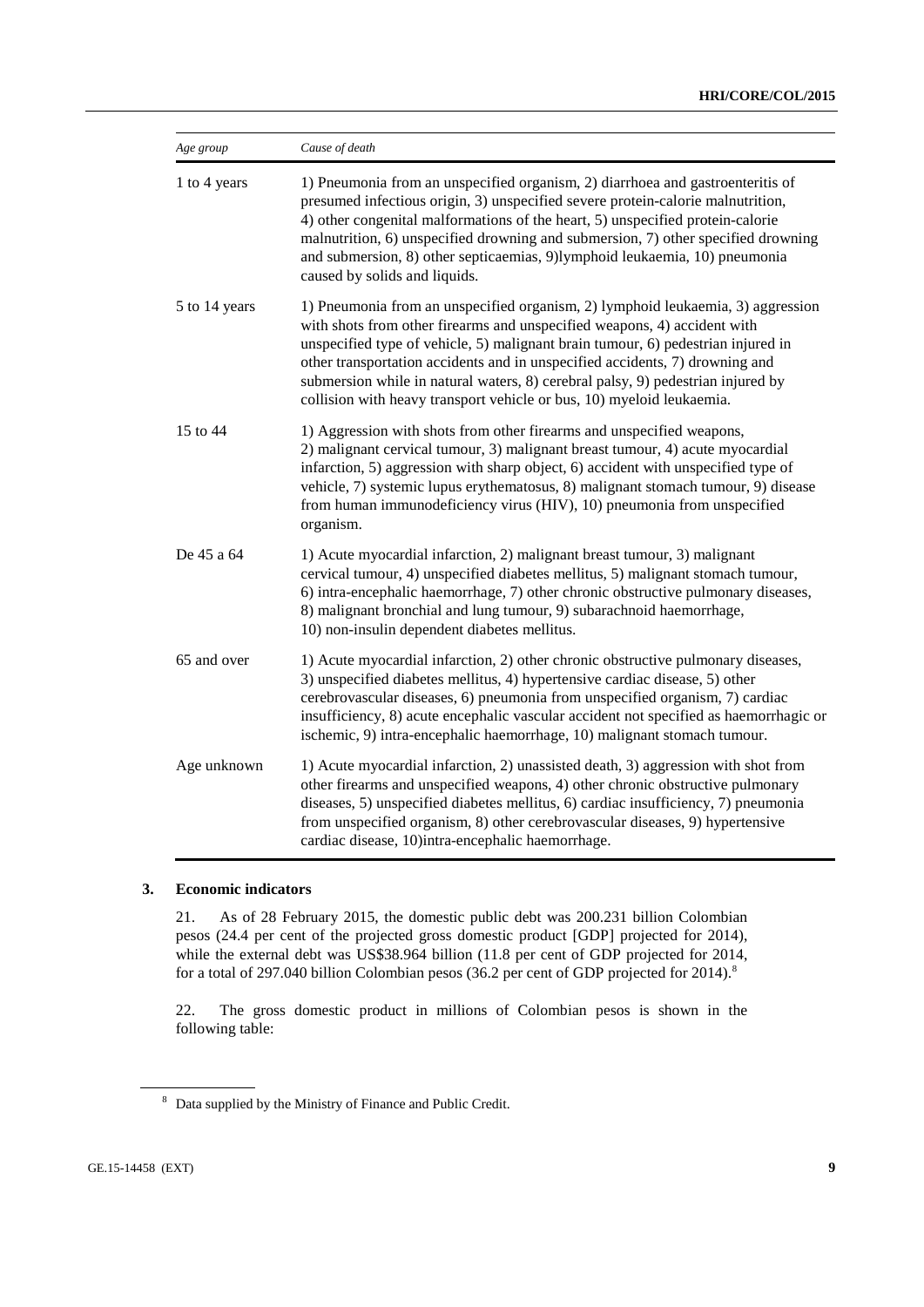| ----- --------- <b>-</b> -- <i>-</i> |            |               |  |  |
|--------------------------------------|------------|---------------|--|--|
| Year                                 | <b>GDP</b> | Growth $(\%)$ |  |  |
| 2009                                 | 504 647    | 1.5           |  |  |
| 2010                                 | 544 924    | 5.1           |  |  |
| 2011                                 | 621 615    | 6.6           |  |  |
| 2012                                 | 665 552    | 3.1           |  |  |
| 2013                                 | 706 677    | 4.3           |  |  |

Table 5 **Gross domestic product**

23. The rate of potential economic dependency at the national level (per  $1,000$ )<sup>[9](#page-9-0)</sup> in 2005 was 594.07; in 2010, it was 546.07 (Ministry of Finance and Banking).

24. The average size of households in Colombia is declining, as shown below.

#### Figure 3

1960

1965

#### **Population counted in the census and households, 1964–2005**



*Source:* National Department of Statistics.

1970

1975

1980

25. In 2010, 45 per cent of the population was living in poverty, in 2012, 32.7 per cent were poor, and in 2013, 30.6 per cent (*source:* National Department of Statistics).

1985

1990

1995

2000

2005

2010

26. The Gini coefficient was 0.548 (0.526 in the capital and 0.459 in the rest) in 2011; it was 0.539 (0.514 in the capital and 0.465 in the rest) in 2012; in 2013, it was 0.539 (0.517 in the capital and 0.446 in the rest) (*source:* National Department of Statistics).

27. Between 2012 and 2013, the labour force participation rate<sup>[10](#page-9-1)</sup> and the unemployment rate fell in all categories. At the national level, the labour force participation rate

<span id="page-9-0"></span>Ratio of the population considered dependent (under 15 years old and over 65) to the population defined as economically productive or "potentially productive" (ages 15 to 64); i.e., X persons of dependent age for every 1,000 persons of productive age.

<span id="page-9-1"></span><sup>&</sup>lt;sup>10</sup> Ratio of the economically active population to the population of working age.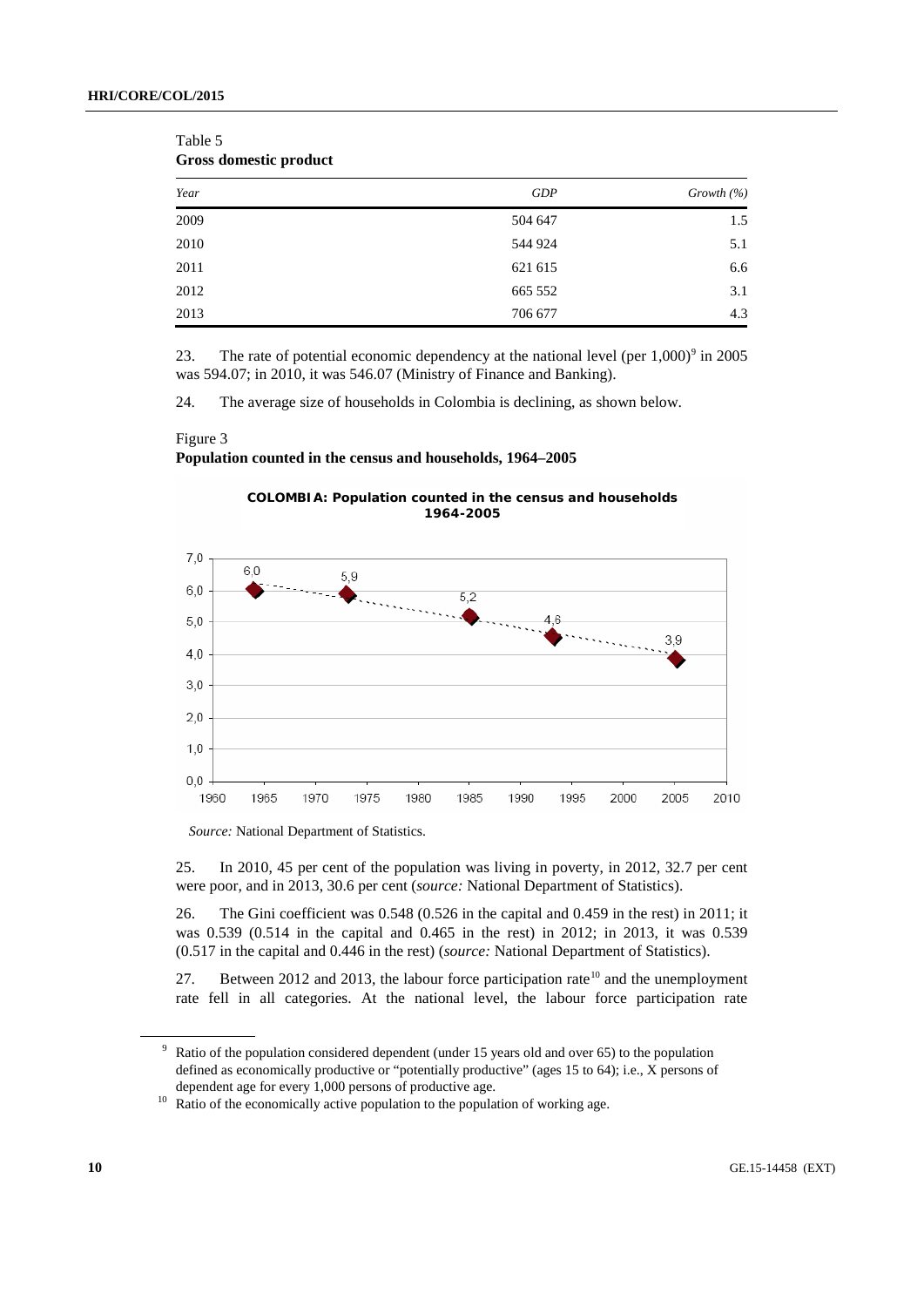was 64.2 per cent in 2013, 0.4 percentage points lower than in 2012, while the unemployment rate in 2013 was 9.6 per cent, 0.7 percentage points lower than in 2012 (*source:* National Department of Statistics).

28. Union membership of workers was 3 per cent in 2007, 2.4 per cent in 2008, 2.2 per cent in 2009 and 2.3 per cent in 2010.

29. In 2013, the average per capita income nationwide was 537,720 Colombian pesos. This means that on average, in 2013, a family of four received a monthly income of 2,150,880 Colombian pesos. If the family lived in a capital city, it received 2,539,232 Colombian pesos, and in the rest, its income was 875,028 Colombian pesos (*source:* National Department of Statistics).

30. The distribution of the working population by branch of economic activity between 2006 and 2010 is shown in the following table: $11$ 

| 2006    | 2007    | 2008    | 2009    | 2010    |
|---------|---------|---------|---------|---------|
| 16898   | 16768   | 17448   | 18 427  | 19 140  |
| 694     | 12      | 25      | 13      | 9       |
| 2999    | 2918    | 3 1 7 0 | 3428    | 3496    |
| 192     | 178     | 202     | 184     | 230     |
| 2 1 9 7 | 2 2 8 7 | 2 3 1 6 | 2419    | 2470    |
| 78      | 71      | 74      | 79      | 92      |
| 842     | 892     | 888     | 968     | 106     |
| 4 1 3 3 | 4 2 5 8 | 4493    | 4 7 7 0 | 5 0 2 6 |
| 1 2 6 8 | 1408    | 1454    | 1.536   | 1 615   |
| 208     | 227     | 223     | 221     | 240     |
| 808     | 947     | 1 1 1 9 | 1 1 9 2 | 1 2 0 5 |
| 3479    | 3 5 7 2 | 3485    | 3618    | 3 7 3 1 |
|         |         |         |         |         |

Table 6 **Distribution of the working population by branch of economic activity, 2006–2010**

31. According to the National Survey of Income and Expenditures for 2006 and 2007, food, housing, health care and education accounted for 43 per cent of a family's expenditures.

32. The following table shows the trend in the consumer price index.

## Table 7 **Consumer Price Index**

| Period | Yearly index | Yearly % variation |
|--------|--------------|--------------------|
| 2010   | 105.24       | 3.17               |
| 2011   | 109.15       | 3.73               |
| 2012   | 111.81       | 2.44               |

<span id="page-10-0"></span><sup>11</sup> Figures are rounded to thousands; because of rounding, totals may differ slightly.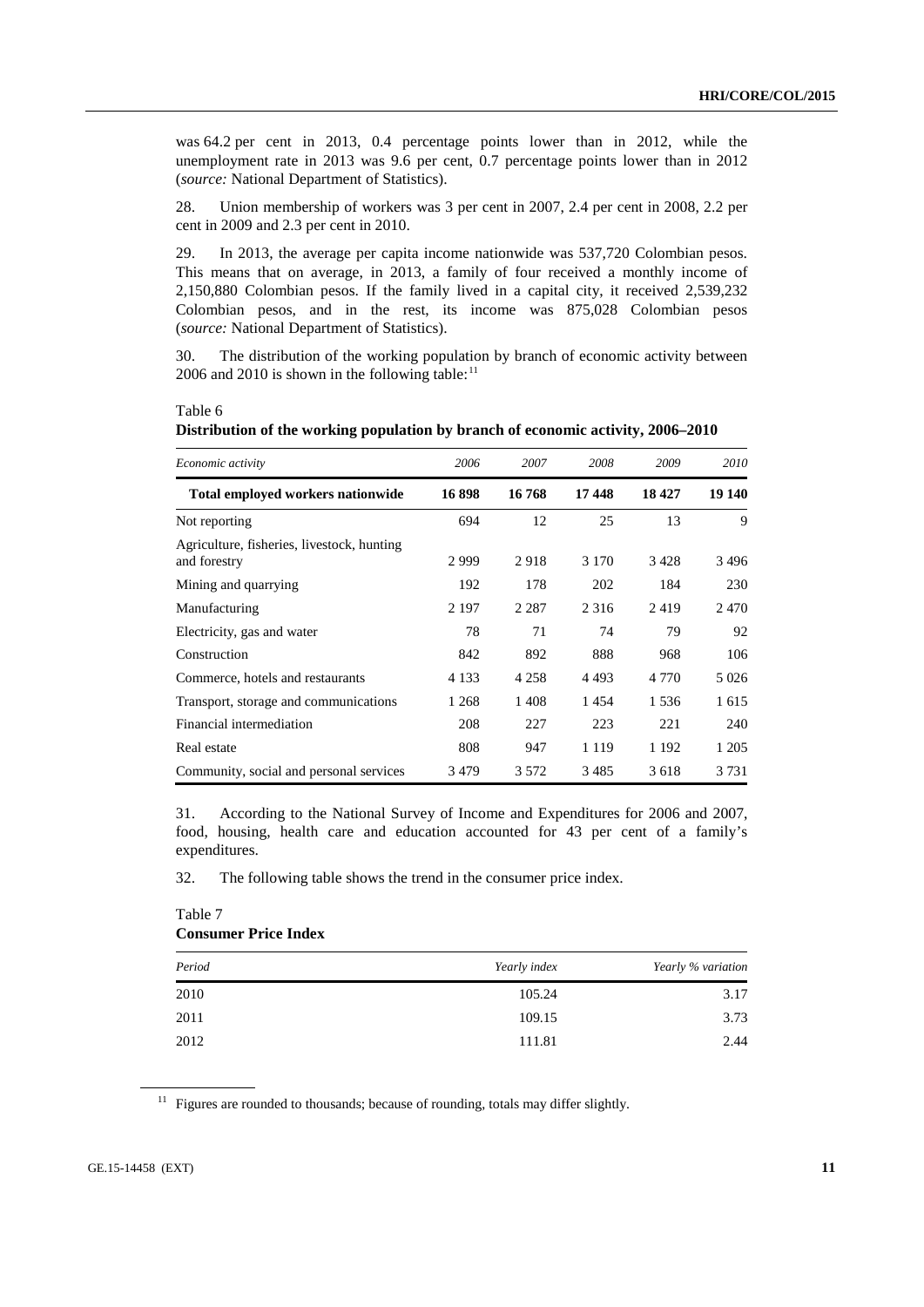| Period | Yearly index | Yearly % variation |
|--------|--------------|--------------------|
| 2013   | 113.98       | 1.94               |
| 2014   | 114.53       | 3.66               |
| 2015*  |              | 1.80               |

\* Data as of February.

#### **4. Social indicators**

33. Net coverage and desertion rates in primary and secondary education and the teacher-student ratio are shown in the following table (Ministry of Education).

Table 8 **Net coverage and desertion rates in primary and secondary education, student/teacher ratio**

|          |                                    | Primary basic         |                                                            |  |  |
|----------|------------------------------------|-----------------------|------------------------------------------------------------|--|--|
| Year     | Net coverage rate (%) <sup>a</sup> | Desertion rate $(\%)$ | $\label{thm:1} Students/teaches^b$                         |  |  |
| 2004     | 89.9                               | 6.42                  | 28                                                         |  |  |
| 2005     | 91.1                               | 6.17                  | 27                                                         |  |  |
| 2006     | 91.5                               | 5.71                  | 27                                                         |  |  |
| 2007     | 91.4                               | 5.38                  | 27                                                         |  |  |
| 2008     | 90.6                               | 4.98                  | 27                                                         |  |  |
| 2009     | 90.2                               |                       | 27                                                         |  |  |
| $2010^c$ | 89.66                              |                       | 26                                                         |  |  |
| 2011     | 89.35                              |                       |                                                            |  |  |
| 2012     | 87.10                              |                       |                                                            |  |  |
|          | Secondary and Intermediate Basic   |                       |                                                            |  |  |
| Year     | Net coverage rate $(\%)^d$         | Desertion rate $(%)$  | $\label{eq:teaches} \textit{Teachers}/\textit{students}^b$ |  |  |
| 2004     | 58.3                               | Secondary: 6.7        | 22                                                         |  |  |
|          |                                    | Intermediate: 4.4     |                                                            |  |  |
|          | 63.2                               | Secondary: 5.7        | 23                                                         |  |  |
| 2005     |                                    | Intermediate: 3.6     |                                                            |  |  |
| 2006     | 66.1                               | 5.06                  | 23                                                         |  |  |
| 2007     | 67.8                               | 5.05                  | 23                                                         |  |  |
| 2008     | 69.8                               | 4.88                  | 23                                                         |  |  |
| 2009     | 71.1                               |                       | 23                                                         |  |  |
| 2010c    | 71.5                               |                       | 24                                                         |  |  |
| 2011     |                                    |                       |                                                            |  |  |

*Source:* Research on Formal Education-Form C600, National Department of Statistics. Population projections, National Department of Statistics. Estimates: Research on Formal Education, National Department of Statistics.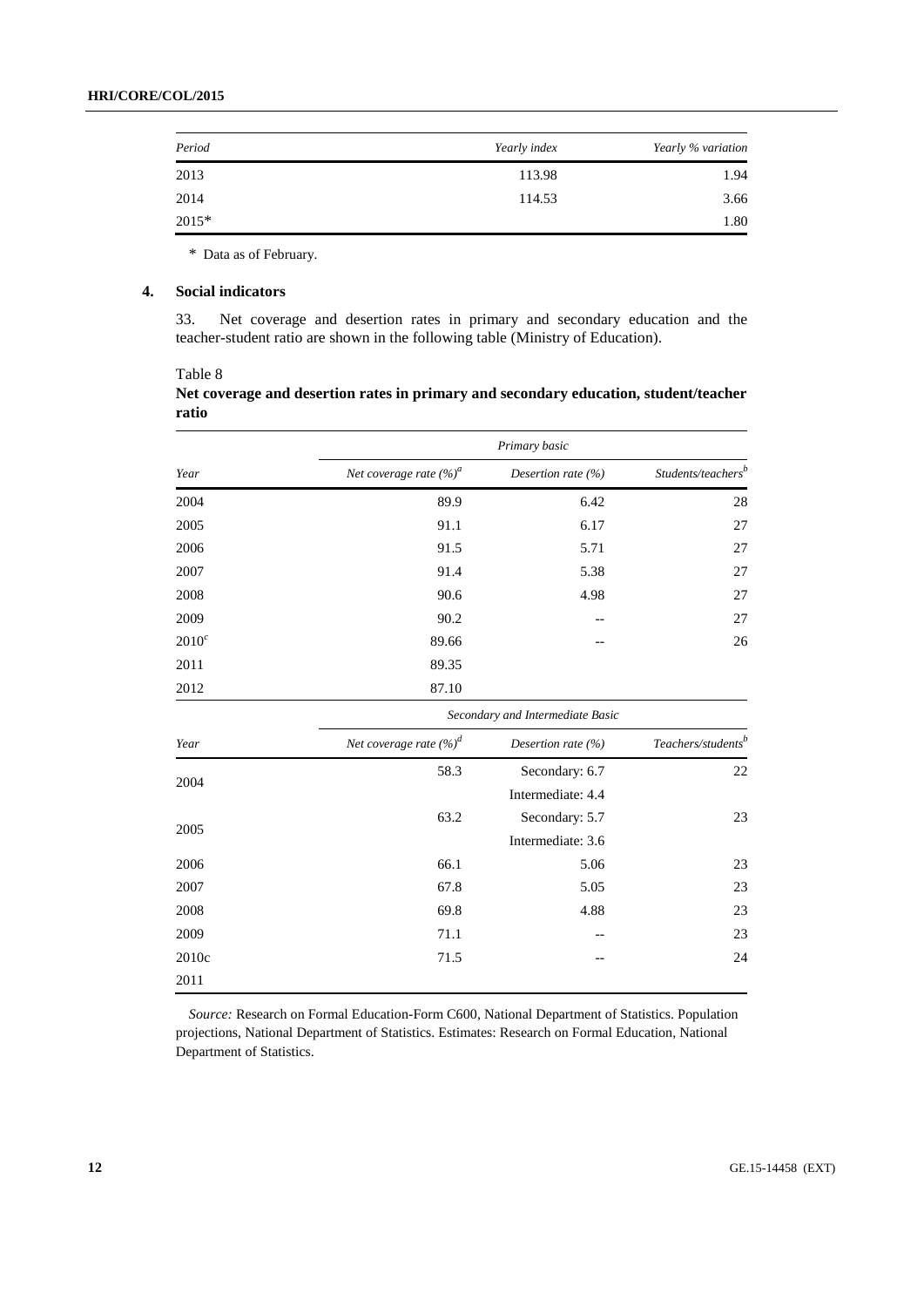<sup>a</sup> Net coverage rate: number of students enrolled during the period (t) at educational level (n) at the right age for level (n)/number of persons during period (t) in the age range for level (n). Age ranges: Primary: 6 to 10 years; Secondary and Intermediate: 11 to 16 years. Includes Advanced Placement levels.

*b* Number of students enrolled at level (n)/number of teachers with highest academic load at level (n).

*c* Information gathered without adjusting for coverage.

*d* Includes cycles for adults (C3, C4, C5, C6).

34. Literacy rates were as follows: 87.1 per cent in 2007, 87.6 per cent in 2008, 87.5 per cent in 2009 and 87.6 per cent in 2010 (Ministry of Education).

35. Spending on social programmes<sup>[12](#page-12-0)</sup> during the period from 2011 to 2014 was the highest in the history of the country, averaging 95.5 billion Colombian pesos per year (Ministry of Finance).

#### Figure 4 **Social spending, 2000–2014**



## **B. Constitutional, political and legal structure of the State**

36. The main legal and political framework of the country is the Political Constitution of 1991, article 1 of which states that Colombia is a "social State under the rule of law, organized in the form of a unitary republic, decentralized, with autonomy of its territorial units, democratic, participatory, and pluralistic, based on respect for human dignity, the work and solidarity of the individuals who belong to it, and the prevalence of the general interest". [13](#page-12-1)

<span id="page-12-0"></span> $12$  This category includes spending on education, the environment, social protection, recreation, sports and culture, health, and housing and public spaces.

<span id="page-12-1"></span><sup>13</sup> Republic of Colombia, *Constitución Política de Colombia, 1991*.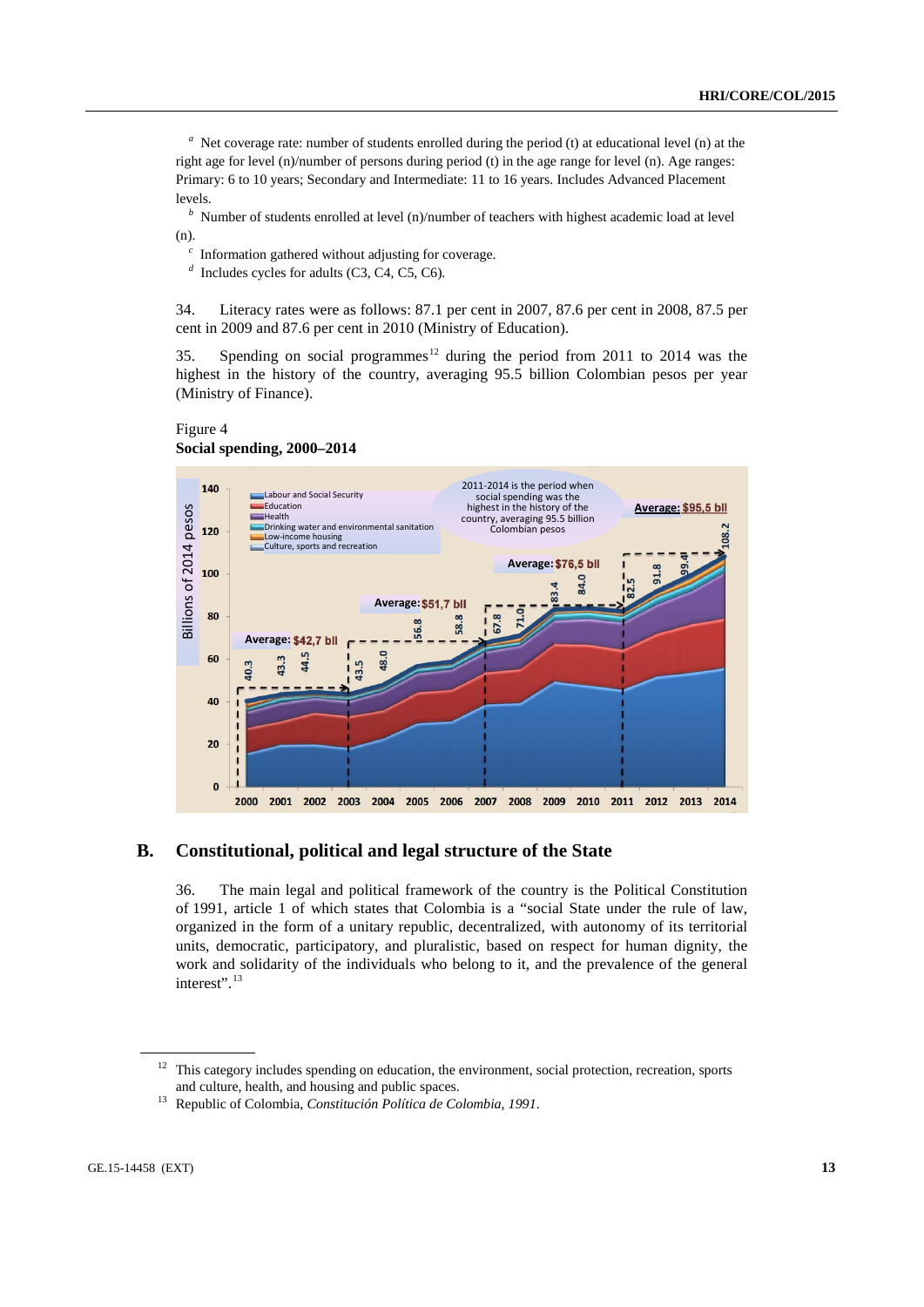37. The purpose of the Political Constitution of 1991 was to create in the country an institutional architecture that would provide independence and balance among the three branches of public power, in order to foster greater transparency and competence in the discharge of public duties. The executive branch, the legislative branch and the judiciary, as well as other autonomous and independent entities, were established in order to avoid any concentration of power.<sup>[14](#page-13-0)</sup> The authorities of the indigenous peoples are able to perform their duties within their jurisdictions.

#### **Structure of the Colombian State**

38. To provide further information on the architecture of the Colombian State, following is a description of the three branches of public power.

#### **The executive branch**

39. The executive branch is headed by the President of the Republic, who is the Head of Government and Supreme Administrative Authority. The executive branch is comprised of the ministers in the Office of the President, directors of administrative departments, governors' offices, departmental assemblies, mayoral offices, municipal councils, supervisory bodies, public institutions and State-owned industrial and commercial enterprises.

40. The President of the Republic is elected by popular vote for a period of four years, as is the Vice-President. Pursuant to the transitional paragraph of article 197 of the Political Constitution, as amended by article 2 of Legislative Act 2 of 2004, "a person who serves or has served as President of the Republic before the entry into force of the present Legislative Act<sup>[15](#page-13-1)</sup> [number 2 of 2004] may only be elected for one further term as President". The most recent presidential elections were held in May (first time) and June (run-off) of 2014, and resulted in the election of Dr. Juan Manuel Santos Calderón for the term from 2014 to 2018.[16](#page-13-2)

41. The Administrative Department of the Office of the President of the Republic is responsible for coordinating, monitoring and administering the different units in the Office of the President. Act 55 of 1990 establishes the special nature of this department, stipulating that it is to be headed by the Secretary-General, who acts as its director. Decree 1649 of 2014 states that the administrative sector of the Office of the President of the Republic is made up of the Administrative Department of the Office of the President of the Republic, a related entity, the Virgilio Barco Vargas National Urban Renewal and Development Enterprise, and three subsidiary bodies, the Colombian Agency for the Reintegration of Armed Persons and Groups, the National Unit for Disaster Risk Management and the Presidential Agency for International Cooperation of Colombia – APC COLOMBIA.[17](#page-13-3)

42. Decree 1649 of 2014, changing the structure of the Administrative Department of the Office of the President of the Republic, states that the main duties of the director are: (1) to assist in the formulation of public policies by the President of the Republic, in his or her capacity as Head of Government and supreme administrative authority; (2) to assist the

<span id="page-13-0"></span><sup>14</sup> Political Constitution of Colombia, 1991. Title V.

<span id="page-13-1"></span><sup>&</sup>lt;sup>15</sup> This is the designation used in Colombia for amendments to the Political Constitution that are enacted by the Congress of the Republic.

<span id="page-13-2"></span><sup>&</sup>lt;sup>16</sup> For further information, see the website of the National Civil Registry Office,

<span id="page-13-3"></span>http://www.registraduria.gov.co/-Elecciones-2014,1995-.html.<br><sup>17</sup> See article 1 of Decree 394 of 2012, which provides for partial reorganization of the Administrative Department of the Office of the President of the Republic.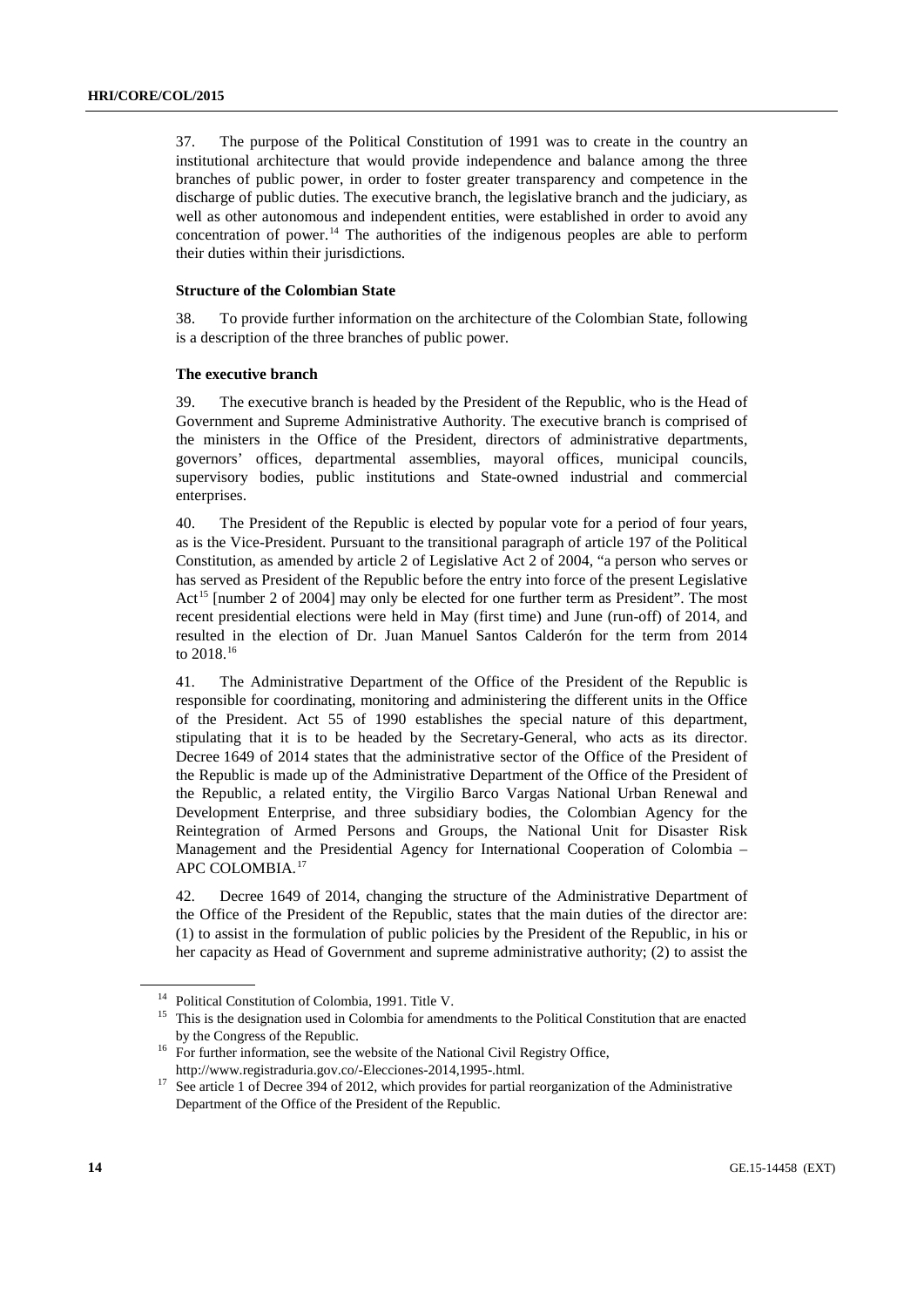President in the performance of his or her duties in connection with the public authorities and other agencies or authorities referred to in the Political Constitution; (3) to deal with relations with the public authorities and other agencies or authorities referred to in the Political Constitution, following the guidelines established by the President of the Republic.

43. The Department director is also responsible for formulating an approach to government that is consistent with the guidelines laid down by the President of the Republic, which in the case of President Juan Manuel Santos are based on the three pillars of peace, equity and education, which guide the National Development Plan (2014–2018) that is currently under consideration by the Congress of the Republic. In working towards these goals, every effort is being made to adhere to the principles of good government, efficiency and transparency while at the same time fighting corruption.

44. In order to fulfil these priorities, the Department was reorganized by the aforementioned Decree 1649 of 2014. Agencies were created to provide cross-cutting coordination of all stakeholders working to achieve the Government's objectives and priorities, as follows:

- Coordinated by the Office of the Director:
	- Secretariat of Transparency;
	- Presidential Advisory Office on Equity for Women;
	- Directorate for Political Affairs:
	- Directorate of the Colombia Joven (Young Colombia) National Youth System.
- Coordinated by the Office of the Minister Advisor to the Government and the Private Sector:
	- Presidential Advisory Office for Early Childhood;
	- Presidential Advisory Office for the Competitiveness and Innovation System;
	- Directorate for Government Implementation and Strategic Areas;
	- Directorate for Public Policies;
	- Directorate for the Regions.
- Coordinated by the Office of the Minister Advisor for the Post-Conflict Period, Human Rights and Security:
	- Presidential Advisory Office for Human Rights;
	- Directorate for Comprehensive Action against Antipersonnel Mines;
	- Directorate of Security;
	- Directorate for the Post-Conflict Period.
- Office of the High Commissioner for Peace.

45. In addition to the minister advisors, the directors and the High Commissioner, the Office of the President of the Republic has five secretariats — the Press Secretariat, the Private Secretariat, the Transparency Secretariat, the Legal Secretariat and the Secretariat for Presidential Security — which contribute to the proper and timely fulfilment of the duties constitutionally and legally assigned both to the entity concerned and to the President of the Republic.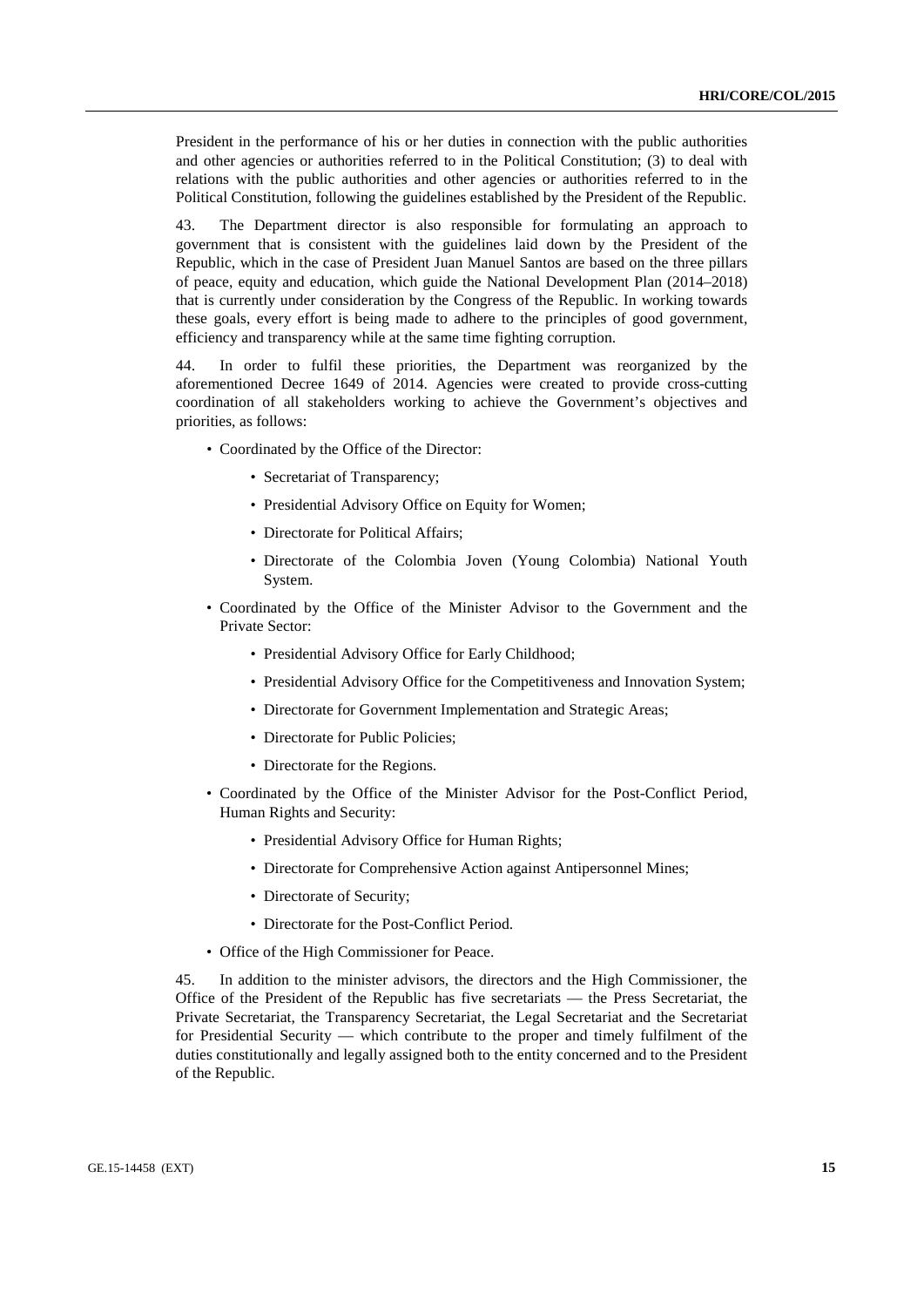46. The Political Constitution provides that the President of the Republic may entrust certain matters to the Vice-President. Accordingly, the Vice-President is currently in charge of special projects, infrastructure and housing.

47. The ministers and department heads are appointed directly by the President of the Republic. It is their responsibility to formulate policies pertaining to their portfolio, direct administrative operations and apply the law.<sup>[18](#page-15-0)</sup> The number and titles of these officials are established in Act 1444 of 2011, which sets the number of ministries at 16. Following is a list of the titles, order and ranking of the ministries, as well as the most recent changes made in the subsidiary bodies.

## *Ministry of the Interior*

48. Pursuant to article 2 of Act 1444 of 2011, the Ministry of the Interior and Justice was reorganized and renamed as Ministry of the Interior. Decree 2893 of 2011 changes the objectives, structure and duties of the Ministry and describes its functions as follows: To formulate, adopt, direct, coordinate and implement public policies, plans, programmes and projects in areas such as human rights, international humanitarian law, integration of the Nation with the territorial entities, citizen security and social harmony, ethnic affairs, lesbian, gay, bisexual, transsexual and intersex (LGBTI) issues, vulnerable populations, prior consultation and copyright and related rights, all to be carried out through the institutional structure of the administrative sector.<sup>[19](#page-15-1)</sup>

49. Decree 4065 of 2011 created the National Protection Unit within the Ministry of the Interior, with the aim of coordinating and implementing protection services for persons who, because of their political, public, social, humanitarian, cultural, ethnic or gender-related activities, circumstances or situations or because of their being victims of violence, displaced persons or human rights activists are deemed by the national Government to be at extraordinary or extreme risk of suffering harm against their life, personal integrity and security, or who because they have a government job or carry out other activities that might generate extraordinary risk, such as leading trade unions, non-governmental organizations (NGOs) or groups of displaced persons, and to guarantee the timeliness, efficiency and suitability of the measures provided.

## *Ministry of Foreign Affairs*

50. Decree 3355 of 2009 (as amended by Decree 2674 of 2013) provides that the Ministry of Foreign Affairs, under the direction of the President of the Republic, is responsible for formulating, planning, coordinating, implementing and evaluating foreign policy and international relations and administering the foreign service.

51. Decree 4062 of 2011 created the Special Administrative Unit as a civilian security agency, called Migración Colombia, within the Ministry of Foreign Affairs, to perform duties pertaining to surveillance and control of migration and aliens within the context of national sovereignty and in accordance with the laws and policies on the subject laid down by the national Government.

<span id="page-15-1"></span><span id="page-15-0"></span><sup>18</sup> See article 208 of the Political Constitution of Colombia.

<sup>&</sup>lt;sup>19</sup> Republic of Colombia, Decree 2893 of 2011, article 1. Modifying the objectives, organizational structure and functions of the Ministry of the Interior and integrating the administrative sector of the Ministry of the Interior.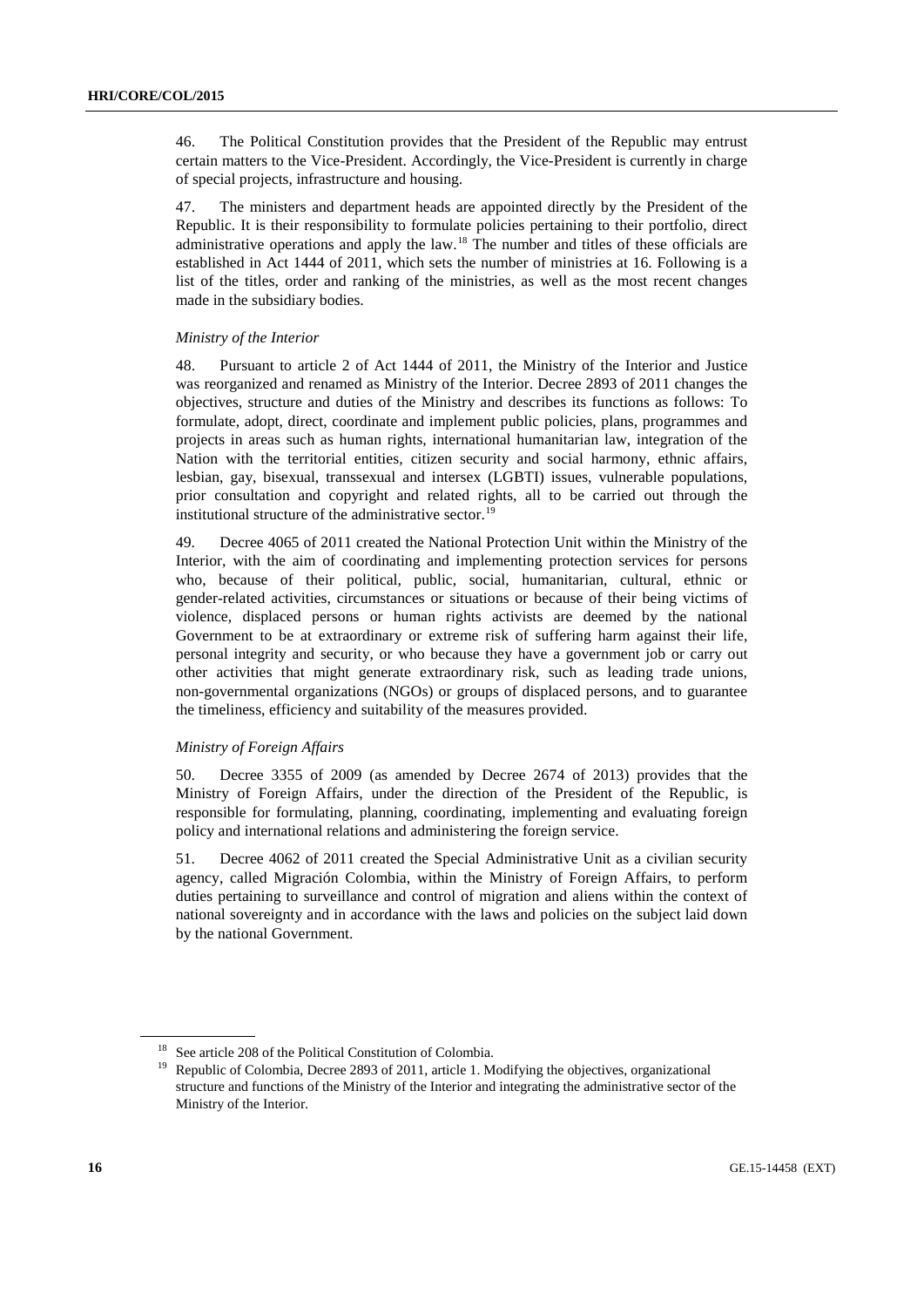#### *Ministry of Finance and Public Credit*

52. This Ministry is responsible for defining, formulating and implementing the country's economic policy and related general plans, programmes and projects, as well as for drafting laws, decrees and regulations pertaining to fiscal, tax, customs, public credit, budget, treasury, cooperatives, finance, exchange rates, monetary and credit policies, without detriment to the powers conferred on the Board of Directors of the Bank of the Republic.

53. Decree 575 of 2013 changed the structure of the Special Administrative Unit for Pension Management and Parafiscal Contributions of the Social Protection System. This national administrative entity has legal standing, administrative autonomy and independent assets. It is the unit of the Ministry of Finance and Public Credit that is in charge of recognizing and administering the pension entitlements and economic benefits managed by agencies representing specific groups of civil servants who are covered by the special pension system known as *Régimen de Prima Media con Prestación Definida* (average premium with specific entitlements system) at the national level or entities of the national Government that are undergoing liquidation or when liquidation or cessation of the activity has been ordered. The decree also outlines the organizational structure, functions and domicile of the aforementioned entity.

#### *Ministry of Justice and Law*

54. Article 2 of Act 1444 of 2011 reorganized the Ministry of the Interior and Justice and renamed it Ministry of Justice and Law. Decree 2897 of 2011 establishes the objectives, structure and functions of the Ministry, which is responsible for formulating, adopting, directing, coordinating and implementing public policies pertaining to the legal order, defence and legal certainty, access to the courts and alternative mechanisms, fighting crime, transitional judicial mechanisms, crime prevention and control, matters relating to jails and prisons, promotion of a culture of lawfulness, harmony and respect for rights.

55. Decree 3183 of 2011 eliminated and ordered the liquidation of the National Narcotics Directorate, which had been a unit of the Ministry of Justice and Law and had legal standing, administrative and budgetary autonomy and independent assets. The deadline set for liquidation of the National Narcotics Directorate was 31 December 2013.

56. The National Agency for the Legal Defence of the State was created by Decree 4085 of 2011 as a special administrative unit of the Ministry of Justice and Law. It is charged with designing strategies, plans and actions for implementing the national Government's policies on the legal defence of the Nation. It is responsible for formulating, evaluating and disseminating policies on legal defence, prevention of unlawful conduct by civil servants and public entities and of actions that undermine law of order. It is also responsible for directing, coordinating and carrying out actions designed to protect the legal processes of the nation.

57. The Prison Services Unit was created by Decree 4150 of 2011 as a special administrative unit of the Ministry of Justice and Law. It is responsible for procuring and supplying goods and services, infrastructure and logistical and administrative support for prisons and jails operated by the National Prisons Institute.

#### *Ministry of National Defence*

58. The Ministry of National Defence is responsible for formulating and adopting plans, programmes and projects pertaining to the administrative sector of national defence, to defend the sovereignty, independence and territorial integrity of the country, and to maintain the constitutional order and guarantee democratic harmony. Decree 4890 of 2011 (as amended by Decree 2758 of 2012) partially modifies the structure of the Ministry of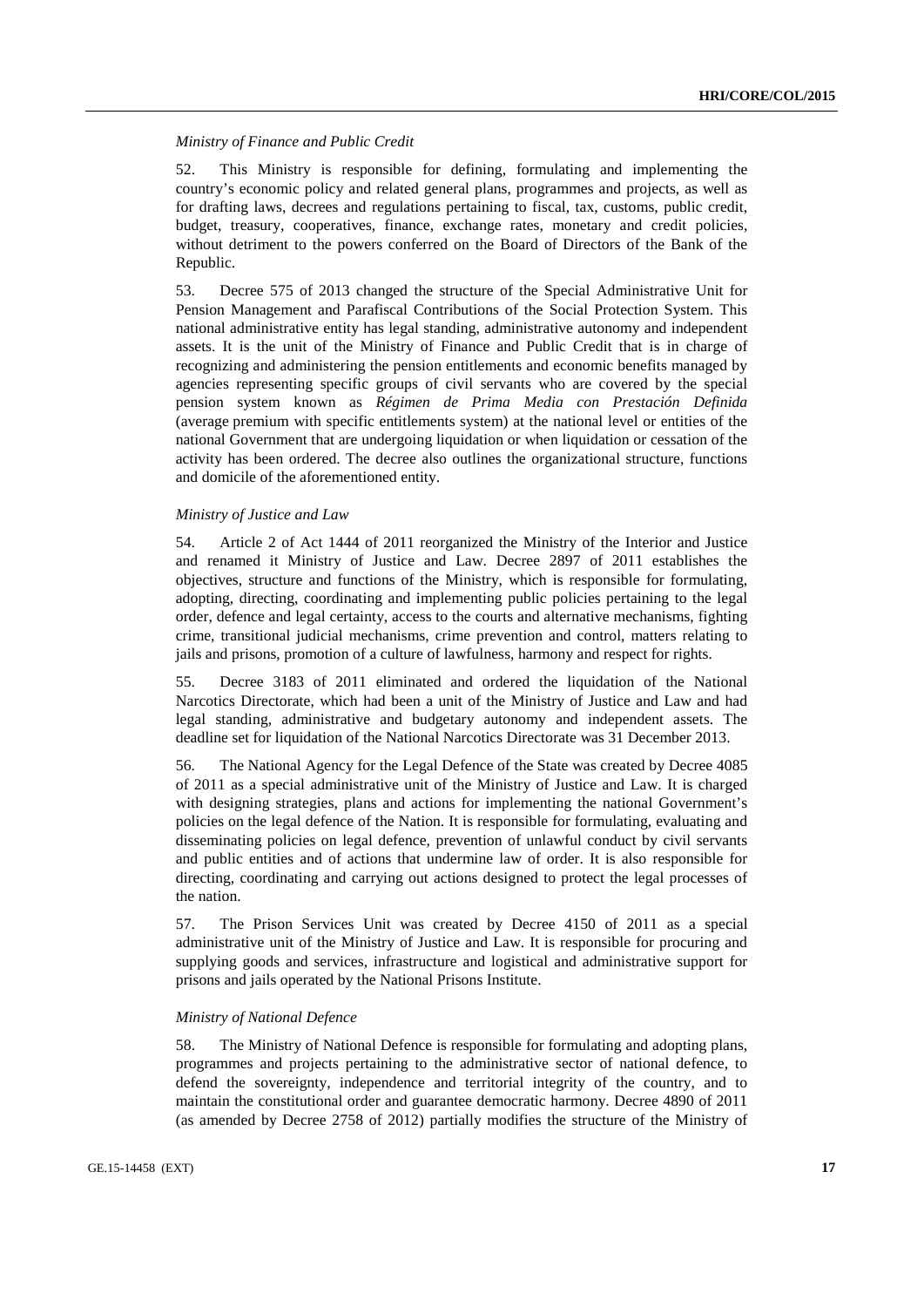National Defence, developing the organization chart and defining the responsibilities of the following individual units: Office of the Minister, Office of the Vice-Minister for International Policies and Affairs, Office of the Vice-Minister for Strategy and Planning, General Secretariat, the advisory and coordination body, and the Office of the Vice-Minister for the Entrepreneurial Social Group of the Defence Sector, and wellbeing.

59. One of the most recent changes to the Ministry was made by Decree 4177 of 2011, creating a unit to coordinate the entities that make up the defence sector. This agency, known as the Entrepreneurial Social Group of the Defence Sector, is responsible for guaranteeing and facilitating the implementation and execution of sectoral policies in a consistent and synchronized manner according to unified strategic criteria.

#### *Ministry of Agriculture and Rural Development*

60. This ministry is responsible for formulating, coordinating and adopting policies, plans, programmes and projects in the agriculture, fisheries and rural development sector.

61. The Special Administrative Unit for Restitution of Misappropriated Lands was created within the Ministry of Agriculture and Rural Development by Decree 4801 of 2011. The Unit has legal standing, administrative autonomy and independent assets. Its fundamental purpose is to serve as the national Government's administrative unit in charge of the restoration of misappropriated lands, based on the provisions of Act 1448 of 2011, on reparations (legal and material restitution of real property, restitution by equivalency or recognition of compensation).

62. Decree 4181 of 2011 removed from the Ministry of Agriculture and Rural Development the responsibilities established in article 40 of Act 13 of 1990 and other responsibilities assigned to the Colombian Institute for Rural Development in article 3, paragraph 5; article 4, paragraphs 22, 23 and 24; and article 32, paragraph 16 of Decree 3759 of 2009. The National Aquaculture and Fisheries Authority was set up to exercise authority over fisheries and aquaculture. It is responsible for planning, research, land management *(ordenamiento)*, promotion, regulation, registry, information, inspection, surveillance and monitoring of fisheries and aquaculture. It applies such sanctions as may be appropriate, in a manner consistent with the promotion and sustainable development of those resources.

#### *Ministry of Health and Social Protection*

63. Article 6 of Act 1444 of 2011 removed from the Ministry of Social Protection the objectives and responsibilities assigned to the Office of the Vice-Minister for Health and Social Welfare and the responsibilities associated with the Office of the Vice-Minister for Technical Matters. Accordingly, the Office of the Minister was reorganized and renamed Ministry of Health and Social Protection. As stipulated in Decree 4107 of 2011, this Ministry is responsible for formulating, adopting, directing, coordinating, implementing and evaluating public policies in the area of health, public health and health-related social promotion, and for participating in the formulation of policies pertaining to pensions, periodic economic benefits and workmen's compensation. It is also charged with directing, orienting, coordinating and evaluating the General System of Social Security in the Area of Health and the General System of Workmen's Compensation.

64. Decree 4109 of 2011 provides for changing the legal nature of the National Health Institute; thus, instead of being a public agency, it is now a unit of the Ministry of Health and Social Protection known as the Scientific and Technical Institute. It is responsible for: (a) developing and managing scientific knowledge in the area of health and biomedicine with a view to improving health; (b) conducting basic and applied scientific research in health and biomedicine; (c) promoting scientific research and innovation and designing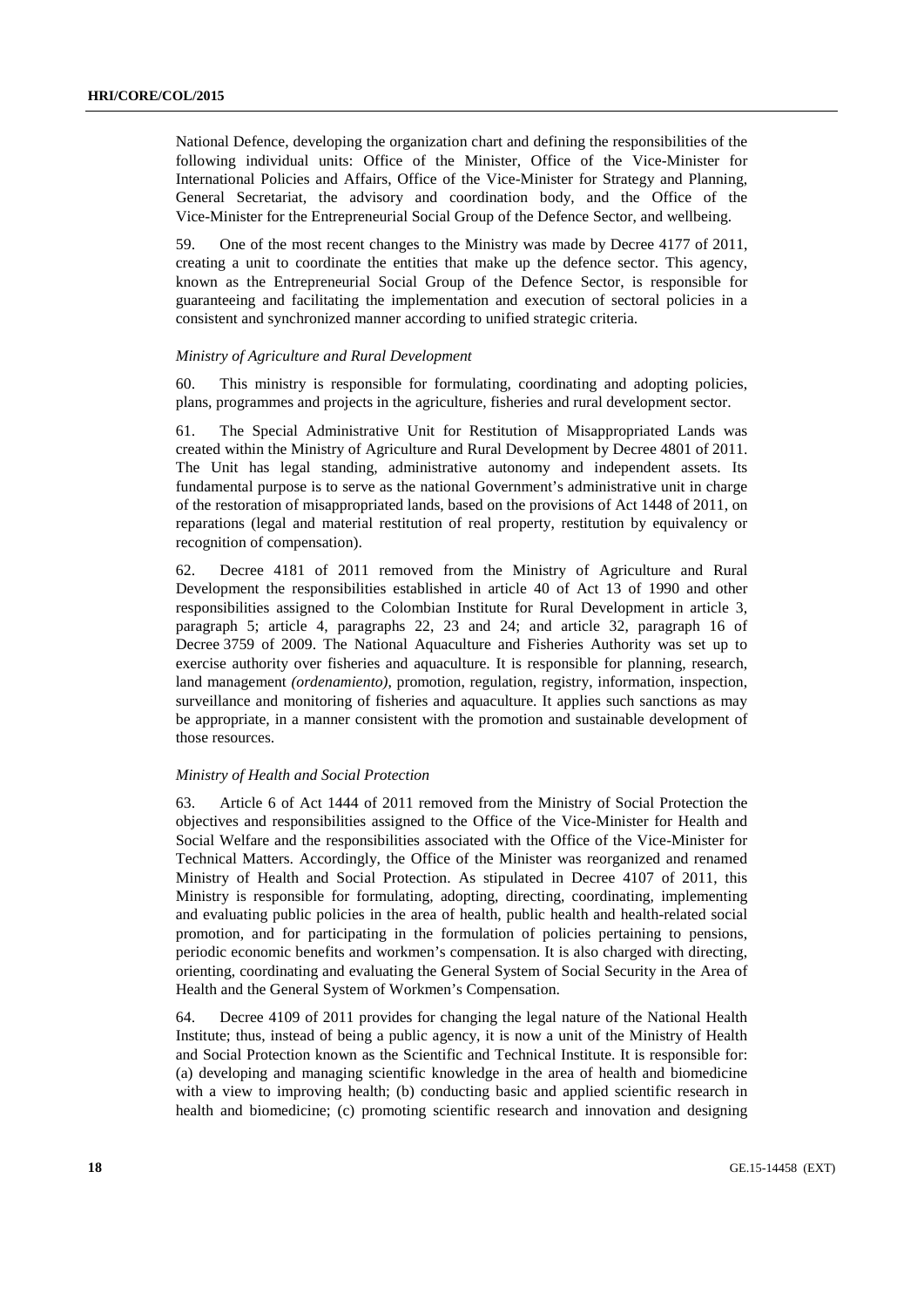studies based on the public health priorities of which it has knowledge; (d) health surveillance and security in the areas of its competence, producing inputs and biologics; (e) serving as the national reference laboratory and coordinating special networks within the framework of the General System of Social Security in the Area of Health and the System of Science, Technology and Innovation.

65. The Intersectoral Commission for the Central Register of Participants in the Comprehensive Social Security and Social Protection System was created by Decree 0540 of 2012 to coordinate implementation of the System. The Intersectoral Commission is presided over by the Minister of Health and Social Protection or his or her representative; its other members are the Minister of Finance and Public Credit or his or her representative; the Minister of Labour or his or her representative and the Minister of Information and Communication Technology or his or her representative.

#### *Ministry of Labour*

66. The Ministry of Labour was created by Act 1444 of 2011, which removed from the Ministry of Social Protection the objectives, responsibilities and issues assigned under existing legislation to the Office of the Vice-Minister of Health and Welfare, as well as the responsibilities assigned to the Office of the Vice-Minister for Technical Matters. Decree 4108 of 2011 defines the objectives of the Ministry of Labour as follows: To formulate and adopt policies, general plans, programmes and projects pertaining to labour, respect for fundamental rights, worker guarantees and the strengthening, promotion and protection of activities of the solidarity economy and decent work.

67. The legal structure of the Colombian Pensions Administration was modified by Decree 4121 of 2011 to that of an industrial and commercial State enterprise. As a special financial entity within the Ministry of Labour, it is responsible for granting the entitlements and benefits established by the general Social Security system referred to in article 48 of the Political Constitution.

#### *Ministry of Mines and Energy*

68. The structure of the Ministry of Mines and Energy was modified by Decree 0381 of 2012 (as amended by Decree 2881 of 2013 and Decree 1617 of 2013). The objective of the Ministry is to formulate, adopt, direct and coordinate policies, plans and programmes in the mining and energy sector.

#### *Ministry of Commerce, Industry and Tourism*

69. The objectives of this Ministry are to formulate, adopt, direct and coordinate general policies on the economic and social development of the country in terms of competitiveness, integration and development of the production sectors and to implement policies, general plans, programmes and projects in the area of foreign trade. Some of the responsibilities of the Ministry of Commerce, Industry and Tourism were reassigned by Decree 4176 of 2011 to the Administrative Department of National Taxes and Customs, which administers the register of contracts for imports of technology and exports of services.

#### *Ministry of National Education*

Decree 5012 of 2009 stipulates that the objectives of the Ministry are to establish policies and guidelines to guarantee access to public education and the quality of education in Colombia.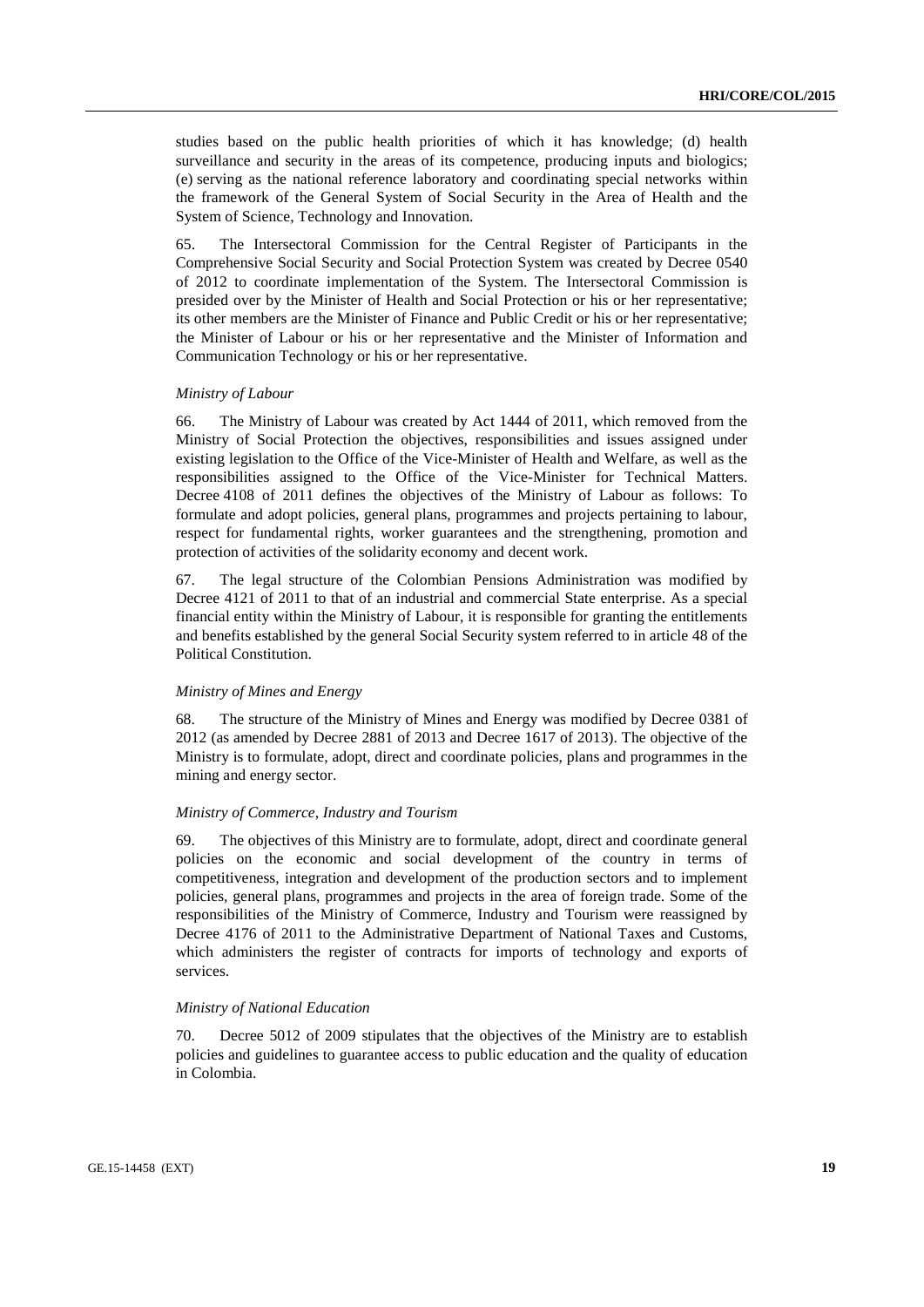#### *Ministry of the Environment and Sustainable Development*

71. Article 11 of Act 1444 of 2011 removed from the Ministry of the Environment, Housing and Territorial Development the objectives and responsibilities assigned under current legislation to the Office of the Vice-Minister for Housing and Territorial Development and the Office of the Vice-Minister for Water and Basic Sanitation and to the agencies working under them. In that regard, the Ministry of the Environment, Housing and Territorial Development was reorganized by article 12 of the aforementioned Act and renamed Ministry of the Environment and Sustainable Development. Its objectives and structure are outlined in Decree 3570 of 2011, which assigns it responsibility for orienting and regulating the environmental management of the territory and establishing policies and regulations for the recovery, conservation, protection, land use, management and sustainable development of the renewable natural resources and the environment of the nation.

72. The Special Administrative Unit on Natural National Parks of Colombia was created by Decree 3572 of 2011 as a unit of the Environment and Sustainable Development Sector. It is responsible for administering and managing the Natural National Parks System and coordinating the National System of Protected Areas. Finally, Decree 3573 of 2011 created a special administrative unit at the national level, called the National Environmental Licensing Authority, as part of the Administrative Sector for the Environment and Sustainable Development. The National Environmental Licensing Authority is responsible for ensuring that projects, works and activities that are subject to licensing, permits or other procedures fulfil the environmental regulations such that they contribute to the sustainable environmental development of the country.

#### *Ministry of Housing, Cities and Territories*

73. Article 11 of Act 1444 of 2011 removed from the Ministry of the Environment, Housing and Territorial Development the objectives and responsibilities assigned under existing legislation to the Office of the Vice-Minister for Housing and Territorial Development and the Office of the Vice-Minister for Water and Basic Sanitation. Article 14 of the Act created the Ministry of Housing, Cities and Territories, assigning to it the objectives and responsibilities that were separated from the Ministry of the Environment, Housing and Territorial Development. Decree 3571 of 2011 established the objectives, structure and functions of the new ministry.

#### *Ministry of Technology and Communications*

74. This ministry was reorganized by Decree 091 of 2010, which assigned to it the following objectives: (a) to design, formulate, adopt and promote policies, plans, programmes and projects on information and communications technology (ICT); (b) to promote the use and appropriation of ICTs by citizens, businesses, the government and other national bodies; (c) to define policy and to manage, plan and administer the radioelectric spectrum and postal and related services.

#### *Ministry of Transportation*

75. Decree 087 of 2011 stipulates that this ministry is responsible for formulating and adopting policies, plans, programmes, projects and economic regulations for transportation, traffic and infrastructure for road, maritime, river, rail and air transport.

#### *Ministry of Culture*

76. This ministry is responsible for formulating, coordinating, implementing and monitoring State policies in the area of culture, sports, recreation and leisure. In 2012, the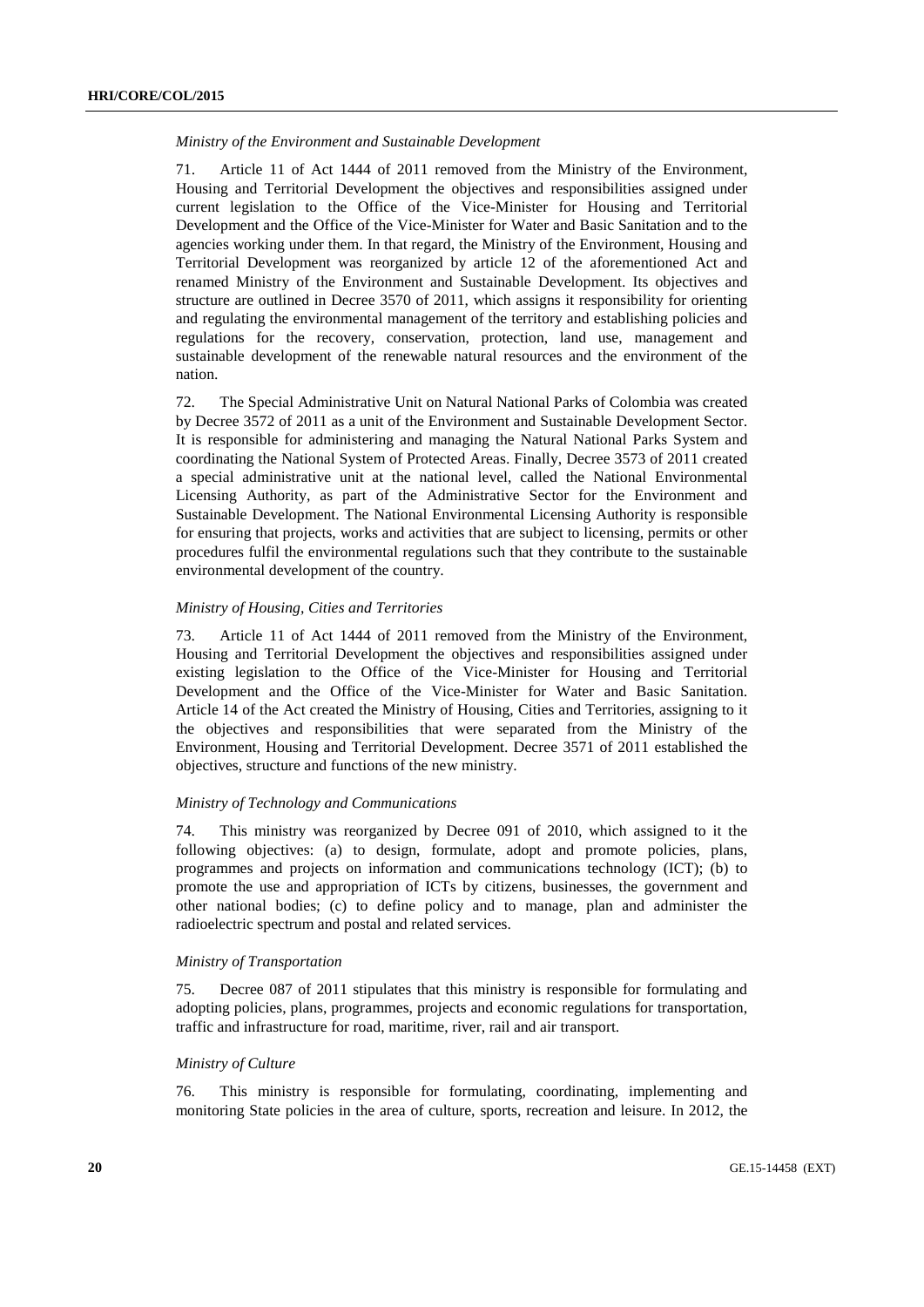National Council on Economic and Social Policy adopted the plan known as CONPES 152, which sets priorities for the use of resources under the Sistema General de Participaciones (the system for allocation of government funds) for comprehensive early childhood services and enables the culture sector to provide furniture for children's reading rooms in the national network of public libraries.

77. As regards the administrative departments, the following changes were made recently:

- Decree 4152 of 2011 removed from the Presidential Agency for Social Action and International Cooperation – Social Action the objectives and responsibilities for coordination and promotion of international cooperation in Colombia, and created the special administrative unit called Presidential Agency for International Cooperation of Colombia, within the Administrative Department of the Office of the President of the Republic. This Agency is a national-level decentralized entity within the executive branch; it has legal standing, administrative and financial autonomy and its own assets. Its objective is to arrange for, guide and provide technical coordination of public, private, technical and non-reimbursable international cooperation received by and granted by the country.
- Under Decree 4155 of 2011, the Presidential Agency for Social Action and International Cooperation – Social Action was revamped as the Administrative Department for Social Prosperity, within the Administrative Sector for Social Inclusion and Reconciliation. The objective of this entity is, within the framework of its competencies and the law, to formulate, adopt, direct, coordinate and implement policies, general plans, programmes and projects for poverty eradication, social inclusion, reconciliation, restoration of territories, services for vulnerable groups, disabled population, social and economic reintegration, services to and reparations for victims of violence, under the terms of article 3 of Act 1448 of 2011. The Administrative Department for Social Inclusion and Reconciliation carries out its responsibilities directly or through subsidiary or affiliated entities, working in coordination with other competent entities or agencies. The following decrees define the subsidiary bodies of this administrative department. The Administrative Sector for Social Inclusion and Reconciliation was reorganized as follows:
	- Decree 4156 of 2011 establishes the Colombian Family Welfare Institute as a unit within the Administrative Department for Social Prosperity. The purpose of the Colombian Family Welfare Institute is to prevent risks or threats and to protect the children and adolescents of the country.
	- Decree 4157 of 2011 establishes the Comprehensive Victim Support and Reparation Unit within the Administrative Department for Social Prosperity. Decree 4802 of 2011lays down the structure for this unit, which is responsible for coordinating the National System for Comprehensive Victim Support and Reparation and for implementing public policies on comprehensive victim support, assistance and reparation on the terms established by law.
	- Decree 4158 of 2011 establishes the Centre for Historical Memory as a unit of the Administrative Department for Social Prosperity and provides for the reorganization of the Administrative Sector for Social Inclusion and Reconciliation. Decree 4802 of 2011 lays down the structure of the Centre for Historical Memory, the responsibility of which is to receive, recover, preserve, compile and analyse all documentation, oral testimonies and other information relating to violations that occurred during the internal armed conflict.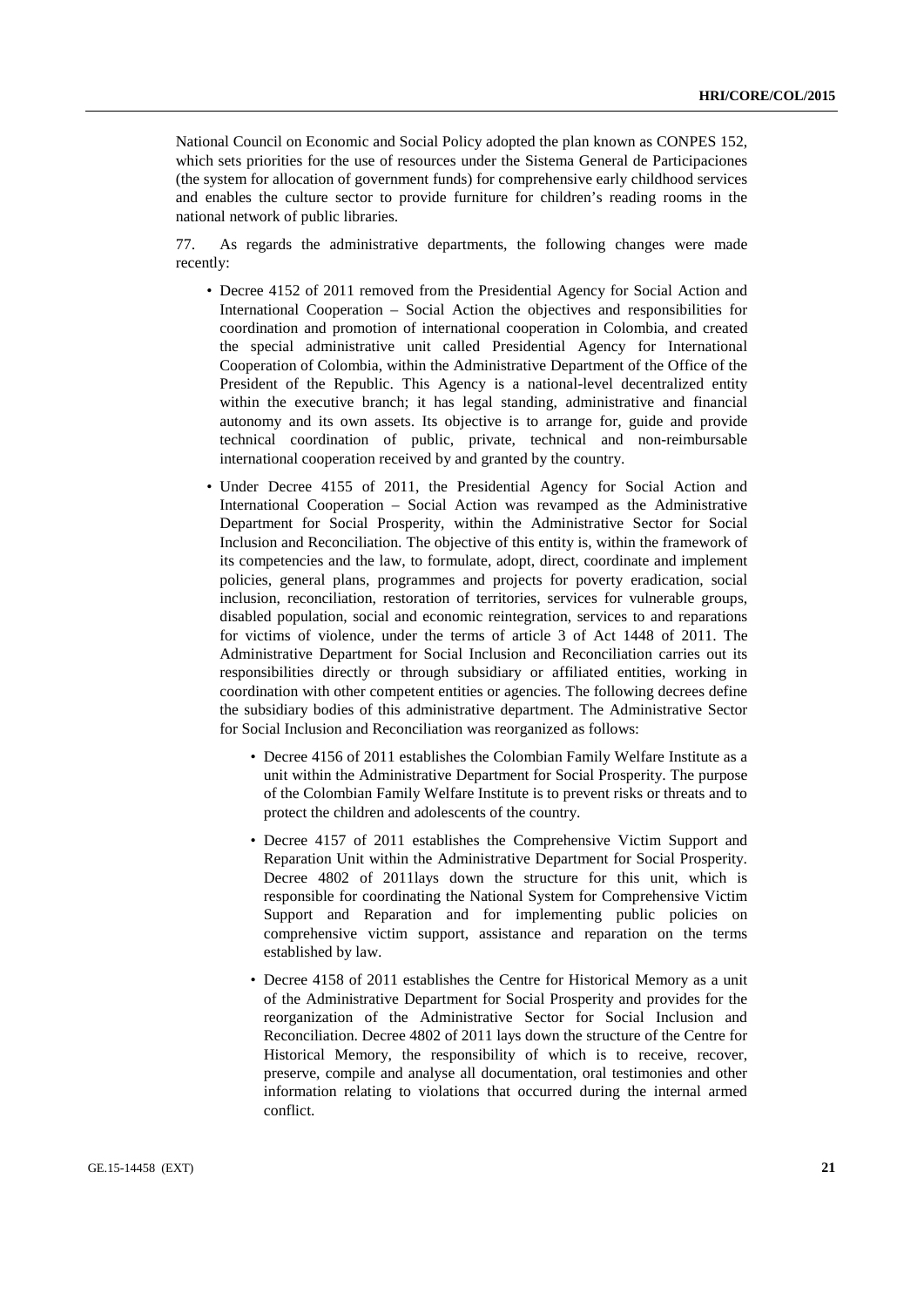- Decree 4160 of 2011 creates the special administrative unit known as the National Agency for the Eradication of Extreme Poverty within the Administrative Sector for Social Inclusion and Reconciliation. It is charged with participating, along with other competent entities and territorial units, in the formulation of public policy for the eradication of extreme poverty and coordinating implementation of the national strategy for the eradication of extreme poverty in conjunction with public and private stakeholders and promoting social innovation, among other things.
- Decree 4161 of 2011 creates the Special Administrative Unit for Territorial Consolidation within the Administrative Department for Social Prosperity, which belongs to the Sector for Social Inclusion and Reconciliation. Its purpose is to implement, execute and monitor implementation of the National Policy on Territorial Consolidation and to channel and coordinate differentiated institutional intervention in the regions targeted for consolidation and in areas affected by illicit crops.
- Finally, Act 1532 of 2012 was passed to regulate the operations of the Families in Action Programme, which is directed and coordinated by the Administrative Department for Social Prosperity. The Families in Action Programme is responsible for helping to eradicate and prevent poverty and train human capital by providing direct cash allowances to beneficiary families.
- Another change in administrative departments was effected with Decree 4057 of 2011, eliminating the Administrative Department for Security, and Decree 4179 of 2011, creating the administrative department known as the National Directorate of Intelligence. This directorate is a civilian security agency that carries out strategic intelligence and counter-intelligence activities with the aim of protecting the rights and freedoms of citizens and residents of Colombia. The National Directorate of Intelligence also works to prevent and counteract internal or external threats against the democratic system, the constitutional and legal order, security and national defence, as well as to fulfil requests in the area of intelligence made by the President of the Republic and high government authorities in order to achieve the essential purposes of the State, in accordance with the law.
- Decree 1832 of 2012 reorganized the National Planning Department and charged it with coordinating and designing public policies and the budget for investment resources, coordinating planning by government entities at the national and other levels; preparing, monitoring implementation, and evaluating the outcomes of policies, plans, programmes and projects in the public sector. It continually monitors the national and international economy and proposes studies, plans, programmes and projects for the advancement of economic, social, institutional and environmental development and promotes the regional convergence of the country.

78. The executive branch is comprised of the governors and deputies of departmental assemblies and municipal mayors and council members, who are elected by popular vote for four-year terms. The last elections were held on 30 October 2011 for the purpose of electing governors for the 32 departments, deputies for the departmental assemblies, mayors of 1,099 municipalities, and municipal councillors and members *(ediles)* of Local Administrative Boards throughout the country.

79. The executive branch also includes public institutions, supervisory bodies and State-owned and mixed industrial and commercial enterprises.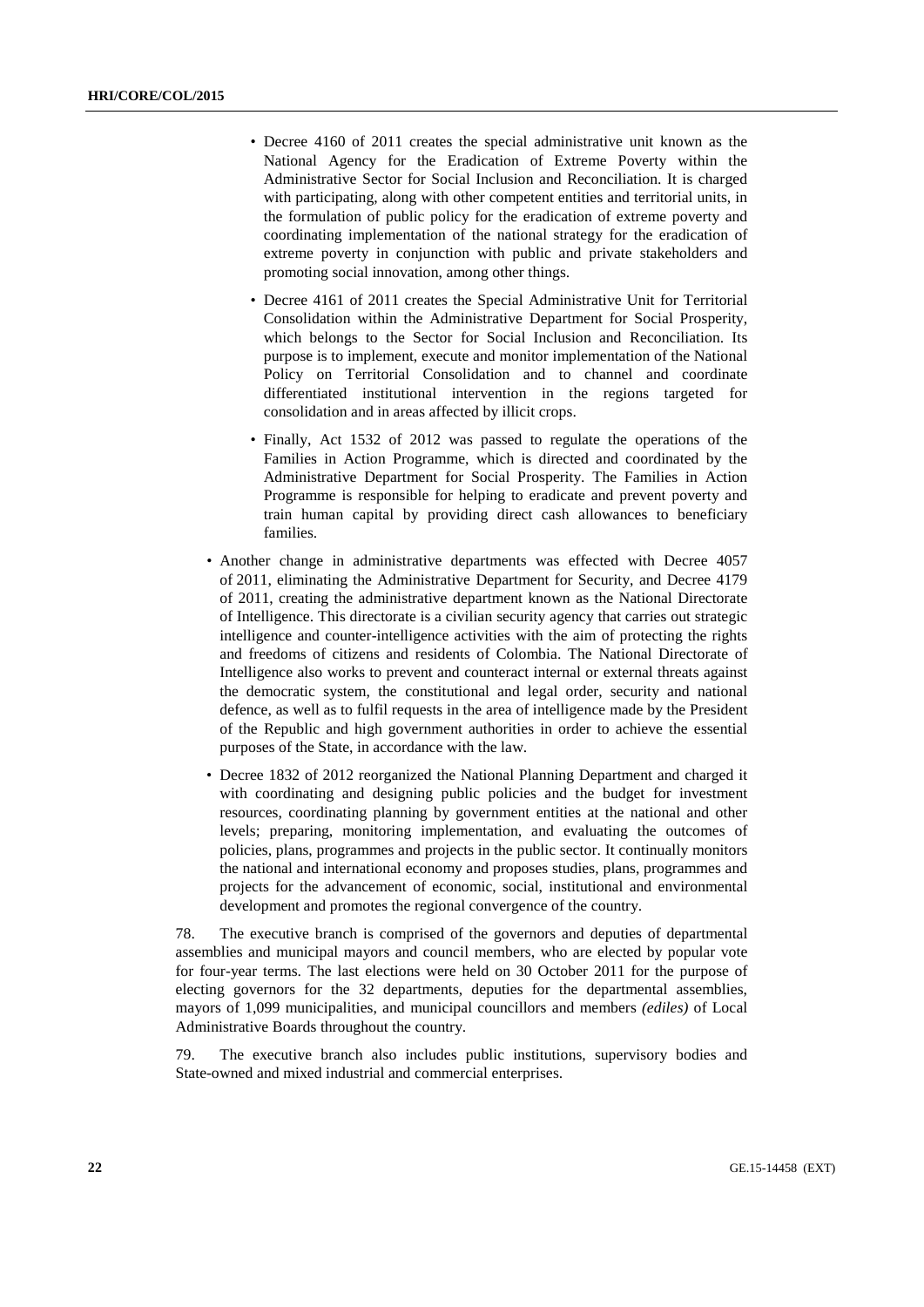#### **The legislative branch**

80. The main legislative body in Colombia is the Congress of the Republic. In accordance with articles 114 and 150 of the Political Constitution, the Congress is responsible, in particular, for presenting, discussing, processing and adopting bills which are then sent to the national Government for approval. The Congress of the Republic also has other responsibilities, in particular, adopting amendments to the Constitution, exercising political control over the national Government and the Administration, and carrying out certain administrative duties.

81. The Congress of the Republic is divided into two chambers: the Senate of the Republic and the Chamber of Representatives. Senators and Representatives are democratically elected for four-year terms.

82. In exceptional cases, the Congress of the Republic performs judicial duties, as it may judge or impeach State officials to hold them politically accountable. It has electoral responsibilities, as it elects some officials, such as the Comptroller-General of the Republic, the Counsel-General of the Republic, the judges of the Constitutional Court and of the Jurisdictional Disciplinary Division of the High Council of the Judiciary, the Ombudsman and the Vice-President of the Republic when there is a permanent vacancy; it exercises oversight of public officials and is empowered to summon anyone to make statements on matters or events that are being investigated by its committees. It also carries out administrative and protocol-related duties.

83. The upper chamber or Senate, is made up of 100 senators who are elected by the national constituency and two additional senators who are elected by special constituencies for indigenous populations.

84. The lower chamber, or Chamber of Representatives, is currently made up of 166 representatives who are elected by territorial constituencies and special constituencies (Afro-Colombian, indigenous, Colombians abroad and political minorities). (Afro-Colombian, indigenous, Colombians abroad and political minorities). Representatives may be re-elected for subsequent terms. The last elections for Congress of the Republic were held on 10 March 2014.

#### **The judiciary**

- 85. The judiciary is independent and autonomous. It is made up of the following bodies:
	- The ordinary courts (criminal, civil and labour courts): The highest court is the Supreme Court of Justice. It is made up of judicial district high courts, circuit courts and municipal courts.
	- The administrative court: This court deal with litigation in which one of the parties is the State. The highest court and the highest consultative body of the Government is the Council of State. It is the final instance for litigation involving the State and private individuals or in cases involving two state entities, including mixed-economy companies having a public capital of more than 50 per cent. It is also empowered to judge disputes involving individuals in the private sector who have been assigned responsibilities corresponding to those of State agencies. This jurisdiction includes the courts for contentious-administrative proceedings and the administrative courts.
	- The Constitutional Court: The highest court is the Constitutional Court, which is responsible for safeguarding the integrity and supremacy of the Constitution. This court deals exclusively with matters of constitutionality and sets the rules of jurisprudence regarding the scope of the provisions of the Constitution. In matters relating to *tutela* (protection) actions, it is comprised of all the judges of the Republic.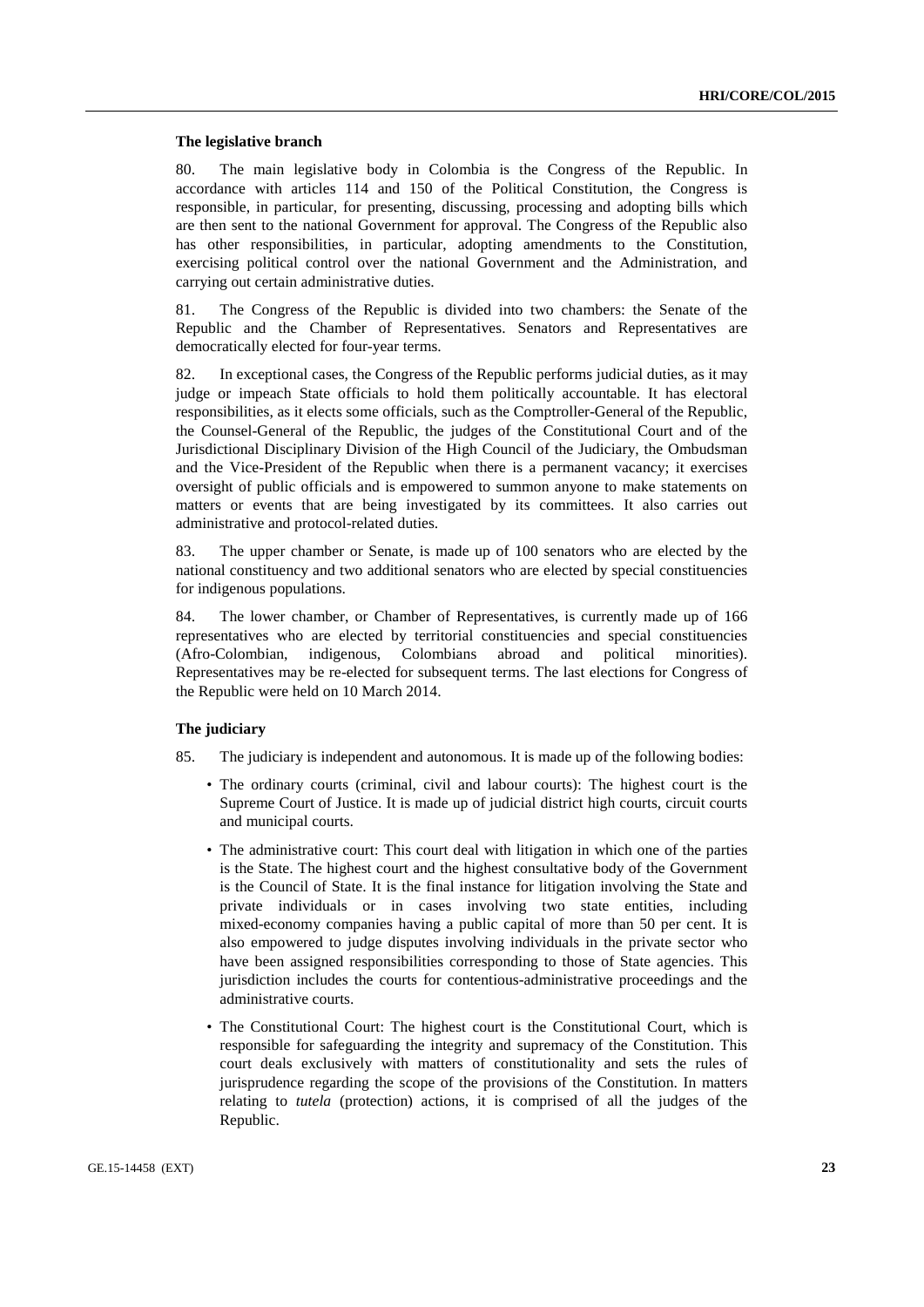• Special courts: The Political Constitution of Colombia stipulates that these courts are comprised of the authorities of indigenous peoples and justices of the peace. The justices of the peace are empowered to resolve in equity individual and communal disputes according to the criteria of justice prevailing in the community concerned, but their decisions are not equivalent to judicial sentences.

86. The High Council of the Judiciary is responsible for the administration of the judiciary and for applying disciplinary measures in the judiciary. It has two divisions: the Administrative Division is in charge of organizational and management duties within the judiciary, and the Jurisdictional Disciplinary Division is charged with investigating the conduct of judicial officials and lawyers and resolving disputes regarding competence.

87. The Office of the Attorney General of the Nation was created by the Political Constitution of 1991, and it is part of the judiciary. At the request of the Counsel-General of the Nation, the Ombudsman or in cases reported by a public official, it must bring investigate and charges against the alleged perpetrators before a competent authority, except in cases of service-related criminal conduct of members of the military and of law enforcement in active service. The Office of the Attorney General is made up of the Attorney General, the special prosecutors and other officials designated by law.

88. Finally, although the military criminal justice system is not part of the organizational structure of the judiciary, it administers justice in respect of service-related offences committed by members of the military or of law enforcement in active service.<sup>[20](#page-23-0)</sup> Offences such as torture, genocide and forced disappearance, understood in terms of the definitions laid down in international conventions and treaties ratified by Colombia, or acts that so patently run counter to the constitutionally defined functions of the military and of law enforcement that their commission, in and of itself, severs the perpetrator's functional connection with his or her service may never be considered service-related.<sup>[21](#page-23-1)</sup>

## **Independent bodies**

89. In addition to the three branches of Government, there are independent and autonomous bodies, as follows.

## *Monitoring agencies*

90. The Office of the Comptroller-General of the Republic monitors the financial management of the administration and of individuals or entities that handle public funds or assets. The Office is headed by the Comptroller-General of the Republic, who is elected by the Congress during the first month of its session for a period equal to that of the President of the Republic, from a shortlist made up of candidates submitted by the Constitutional Court, the Supreme Court of Justice and the Council of State. The Comptroller-General may not be re-elected for a consecutive term nor may he or she continue to perform his or her duties upon completion of the term.

91. The Public Legal Service is made up of the Office of the Counsel-General of the Nation and the Office of the Ombudsman. The Office of the Counsel-General is headed by the Counsel-General of the Nation, who is elected by the Senate. It is the body that represents citizens before the State. It is the highest body of the Office of the Public Legal Service, and has administrative, financial and budgetary autonomy; this body was created to safeguard and protect human rights, to protect the public interests and to monitor the official conduct of persons who perform public duties. The Office of the Counsel-General

<span id="page-23-0"></span><sup>&</sup>lt;sup>20</sup> See [Constitutional Court] Decision C-361/01.

<span id="page-23-1"></span><sup>21</sup> Act 1407 of 2010, art. 3.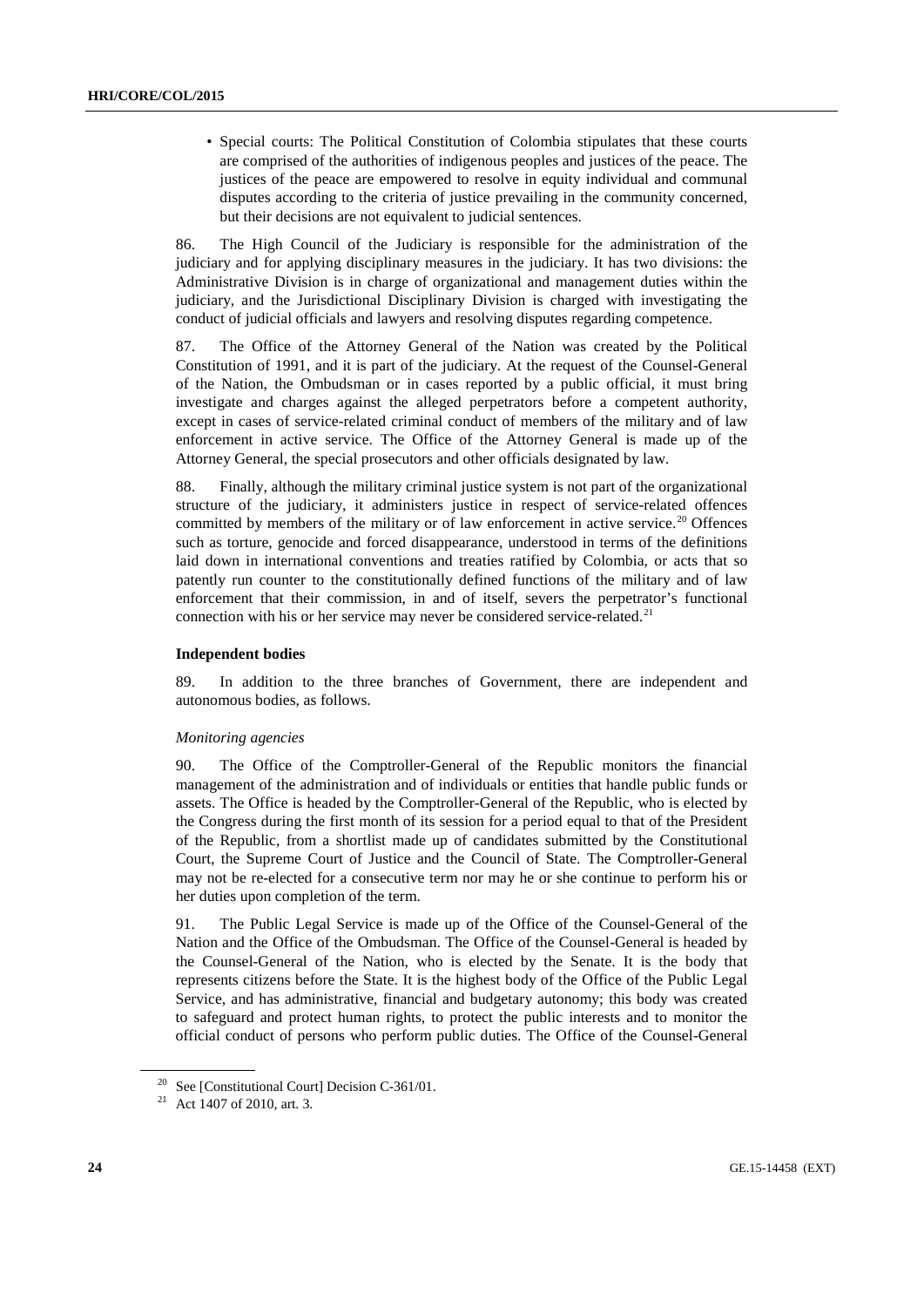is responsible for initiating, advancing and deciding on investigations of disciplinary issues against civil servants and against individuals who perform public duties or handle public funds.

92. The Office of the Ombudsman is responsible for monitoring compliance with human rights as a fundamental element of a constitutional state. To this end, it has the following responsibilities: To promote and publicize human rights, protect and defend human rights and prevent violations, and foster respect for international humanitarian law. The Office of the Ombudsman is part of the Public Legal Service and acts under the authority of the Counsel-General. It has administrative and budgetary autonomy.

#### *Administrative Bodies*

93. The Electoral Organization is made up of the National Civil Registry Office and the National Electoral Council. It is responsible for organizing, managing and monitoring elections, as well as for handling matters relating to the identity of individuals.

94. The mission of the National Civil Registry Office is to guarantee the organization and transparency of the electoral process and the timeliness and reliability of vote counting and results, to help strengthen democracy by remaining neutral and objective, and to promote social participation that entails the expression of the will of the people.<sup>[22](#page-24-0)</sup>

95. The National Civil Registrar is chosen by the presidents of the Constitutional Court, the Supreme Court of Justice and the Council of State, by competitive merit-based review. His or her term is four years, and he or she must have the same qualifications required by the Constitution for a judge of the Supreme Court and must not have exercised leadership positions in political parties or movements within the year immediately preceding his or her election. He or she may be re-elected once. He or she conducts the management and organization of elections, civil registration and identification of individuals and may conclude contracts on behalf of the nation as provided by law.

96. The National Electoral Council regulates, inspects, surveils and monitors all electoral activity of political parties and movements, large groups of citizens and their legal representatives, directors and candidates, guaranteeing compliance with their principles and duties. It has budgetary and administrative autonomy. It is comprised of nine members elected for a four-year term by the Congress as a whole, by the electoral quotient *(cifra repartidora)* system, upon nomination by political parties or movements with legal status or by coalitions thereof.

#### *Other entities*

97. The Bank of the Republic serves as the central bank; it is organized as a juridical person under public law. It has administrative and technical autonomy, manages its own assets and operates with its own legal framework. Its basic responsibilities are to regulate currency, international exchange and credit; to issue legal currency; to administer international reserves, to act as lender of last resort and banker for credit institutions; and to serve as financial agent for the Government. The central banking system has its own special legal regulations and administrative and technical autonomy, and it manages its own assets.

98. The governing body of the Bank of the Republic is its Board of Directors, which is the authority that controls the monetary, foreign-exchange and credit systems. It is responsible for directing and carrying out the Bank's responsibilities. It has seven members, including the Minister of Finance, who presides over it. The Manager of the Bank is chosen

<span id="page-24-0"></span><sup>22</sup> Official website of the National Civil Registry Office. http://www.registraduria.gov.co.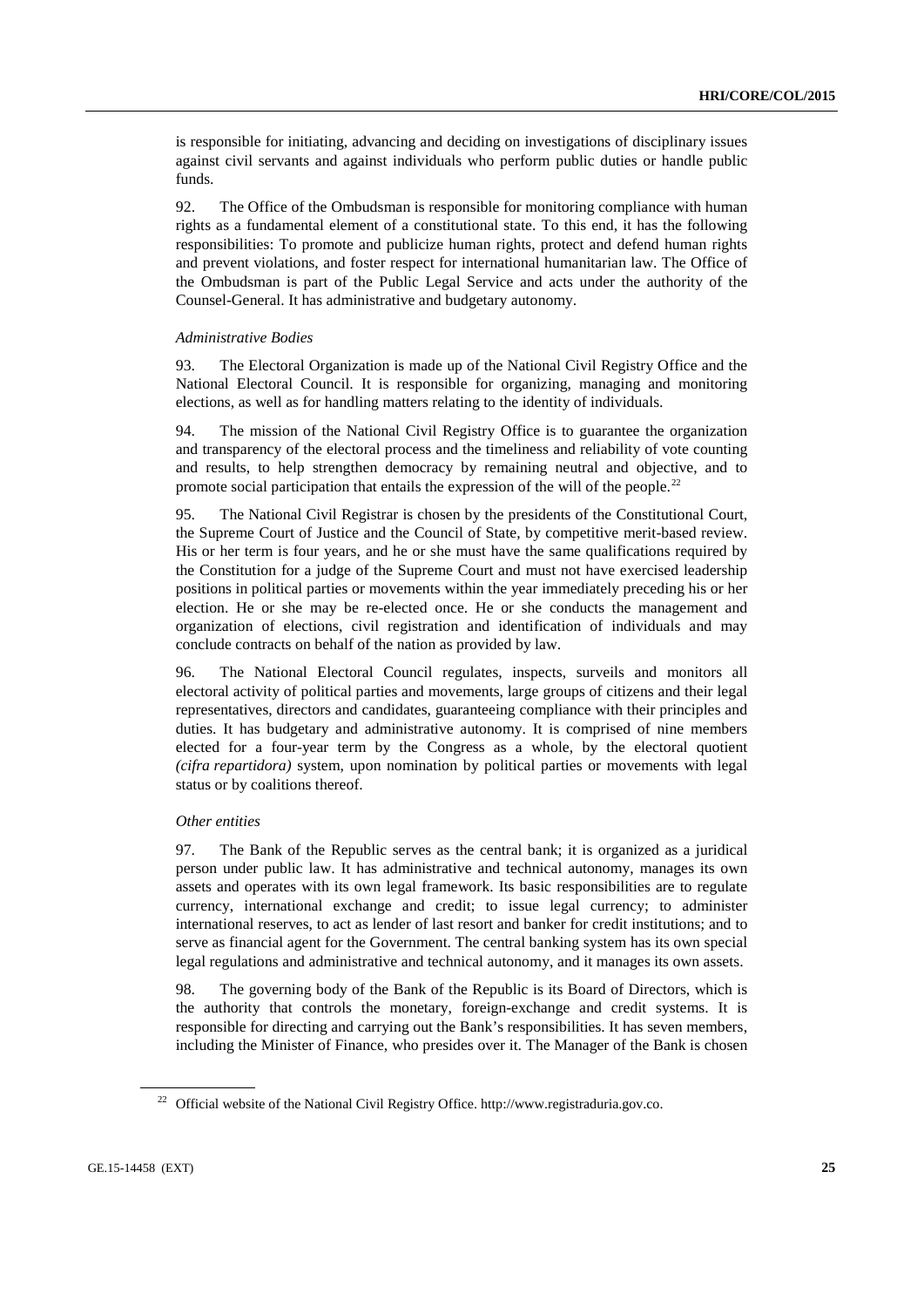by and is a member of the Board of Directors. The five remaining members, who serve on the Board full time, are appointed by the President of the Republic for renewable terms of four years, with two of them being replaced every four years.

99. The National Television Commission was liquidated beginning on 10 April 2012 and is no longer active. Its responsibilities are currently carried out by the National Television Board of the National Television Authority, which was created by Act 1507 of 10 January 2012.

## **C. Mechanisms for participation**

## **1. Citizen participation**

100. Colombian legislation provides for a number of mechanisms to encourage citizen participation and involvement in decision making at the national level on matters that have implications for social harmony, thus protecting the common good. Mechanisms for participation are regulated by Act 134 of 1997, and include the following:

- Voting: The act whereby a citizen participates in the election of his or her representatives or the adoption of a decision.
- Plebiscite: Convened by the President of the Republic so that citizens can express their opinion in support or rejection of a decision by the executive branch.
- Referendum: May be convened by a group of citizens (no less than 10 per cent of registered voters) so that the public can approve or reject a proposed law or repeal or not repeal an existing law. A referendum may be conducted at the national, regional, departmental, district, municipal or local level.
- Consultation with the people *(consulta popular)*: The method whereby the President of the Republic, the Governor or the Mayor, as the case may be, submits a general question on a matter of national, departmental, municipal, district or local importance, which is submitted for consideration by the citizens so that they may formally decide on it. In any event, the decision is obligatory for the executive branch.
- Open town meeting *(cabildo abierto)*: A public meeting of district and municipal councils and local administrative boards where citizens can participate directly in discussions on matters of concern to the community.
- People's initiative *(iniciativa popular)*: The domestic legislation provides for this mechanism as a political right of groups of citizens to submit bills and draft legislation (on constitutional amendments) to the Congress of the Republic, ordinances to the departmental assemblies, decisions to municipal or district councils and resolutions to the local administrative boards and or to governing bodies of territorial entities. These initiatives must be discussed and subsequently approved, amended or rejected by the public body concerned.
- Revocation of a mandate (recall of officials): This is also a political right whereby citizens terminate the mandate they have conferred on a governor or a mayor.

#### **2. Other forms of participation**

101. Prior consultation: This is the fundamental right of indigenous peoples and other ethnic groups [to express themselves] when legislative or administrative measures are taken or when projects, works or activities are to be undertaken within their territories, so as to protect their cultural, social and economic integrity and guarantee the right of participation.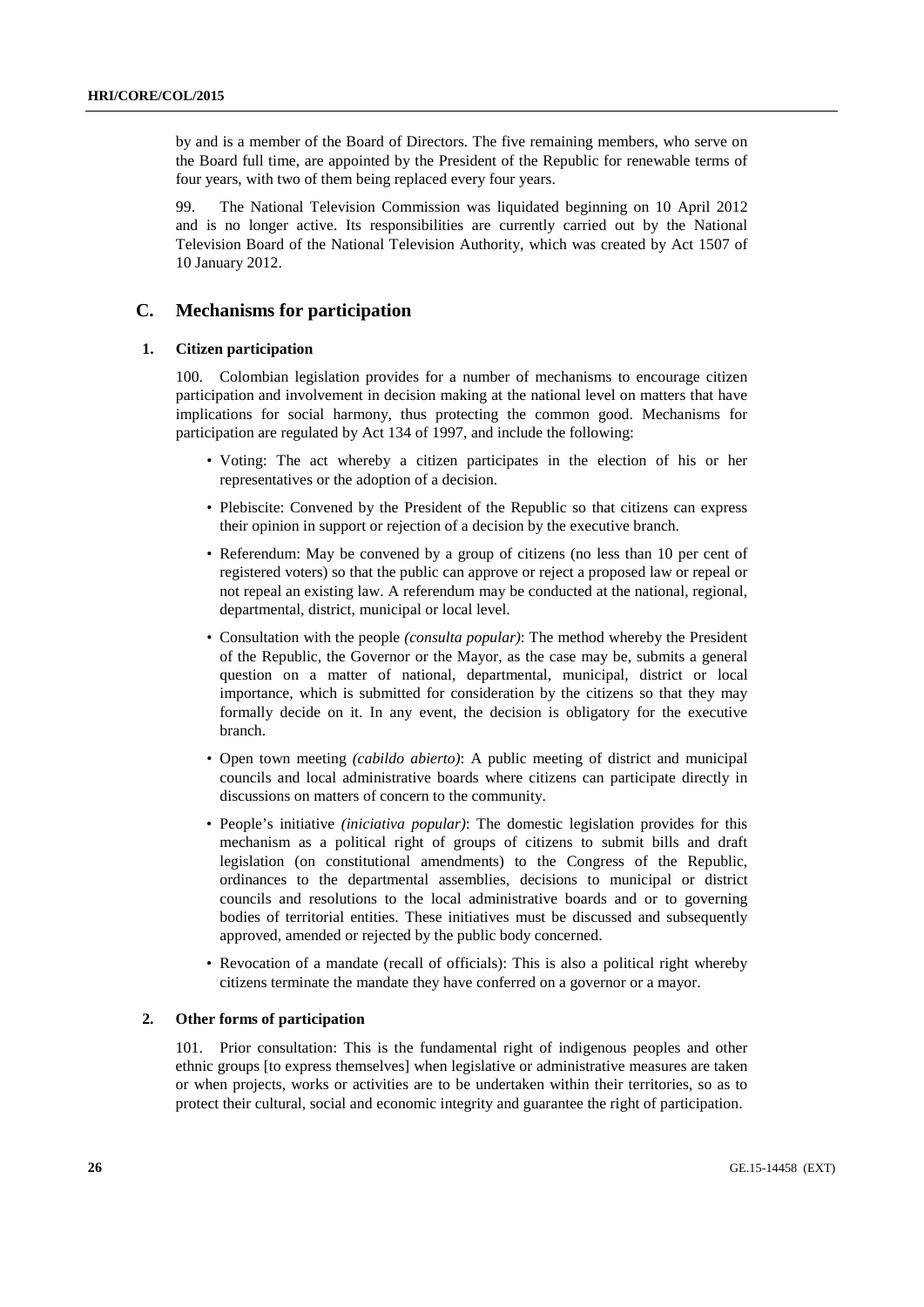102. The legal basis for this procedure is Act 21 of 1991, ratifying the Indigenous and Tribal Peoples Convention, 1989, which was adopted at the seventy-sixth session of the International Labour Conference (ILC), held in Geneva in 1989; article 76 of Act 99 of 1993; Decree 1320 of 1998; Decree 4730 of 2008 and resolution 3598 of 2008 (Ministry of the Interior).

103. This concept has been the subject of many legislative actions, through decisions of the high courts, which have specified its scope and nature.

#### **3. Participation of non-governmental organizations**

104. The subject of citizen participation and the manner in which civil society may organize is discussed in the following section, which describes the legislative provisions that allow for collective action on the part of NGOs.

105. The Political Constitution of 1991 includes 65 articles devoted to regulating citizen participation, $^{23}$  $^{23}$  $^{23}$  a mandate that is further developed in Enabling Act 134 of 1994, in order to facilitate the work of NGOs.

106. Non-governmental organizations are legal entities that belong to the category of non-profit organizations. Depending on the purpose for which they were established and the legislation currently in force, there are two alternatives for registration of non-profits: they may register with a chamber of commerce or with a governmental body responsible for recognizing legal status and exercising oversight, inspection and control. Non-profit entities that are organized as associations, entities or foundations and institutions that serve a public purpose, charities, civic and community organizations, or human rights organizations must register with chambers of commerce.

107. Decrees 2150 of 1995 and 427 of 1999 stipulate that non-profit organizations acquire their legal status from the moment their charter is registered with the chamber of commerce that has jurisdiction in the main domicile of the entity. Thus, the status of non-profit legal entities is published by means of this registration. These legal entities register their charter and the acts required by law with the chambers of commerce. In order to set up a NGO, the persons concerned must be identified, as well as the contribution each one will make and the resources available to the organization. The charter, duly signed by all members, and the by-laws must be submitted to the office of the municipal mayor. The documents in question must include the information required for non-profit organizations (Decree 2150 of 1995), as follows:

- The name, identification and domicile of the principals;
- Name of the non-profit organization;
- Class of legal entity (juridical person);
- Domicile;
- Purpose;
- Assets and manner of making contributions;

<span id="page-26-0"></span>See articles 1, 2, 3 and 40 on control over political power; 95 on the duty to participate in political, civic and community life; 103 on agreement, control and oversight; 270 on oversight of public authorities; 2, 339 and 340 on participation in planning; 133 on the accountability of elected officials to their constituents; 259 on programme mandates; 273 on contracts; 20 and 23 on the right to information and to submit petitions; 86 to 94 on requests for protection *(tutela)*, group action and requests for compliance; 350 on budgetary allocations for public social expenditures; 41 to 78 on social rights, and 38, 39 and 103 on the right of free association.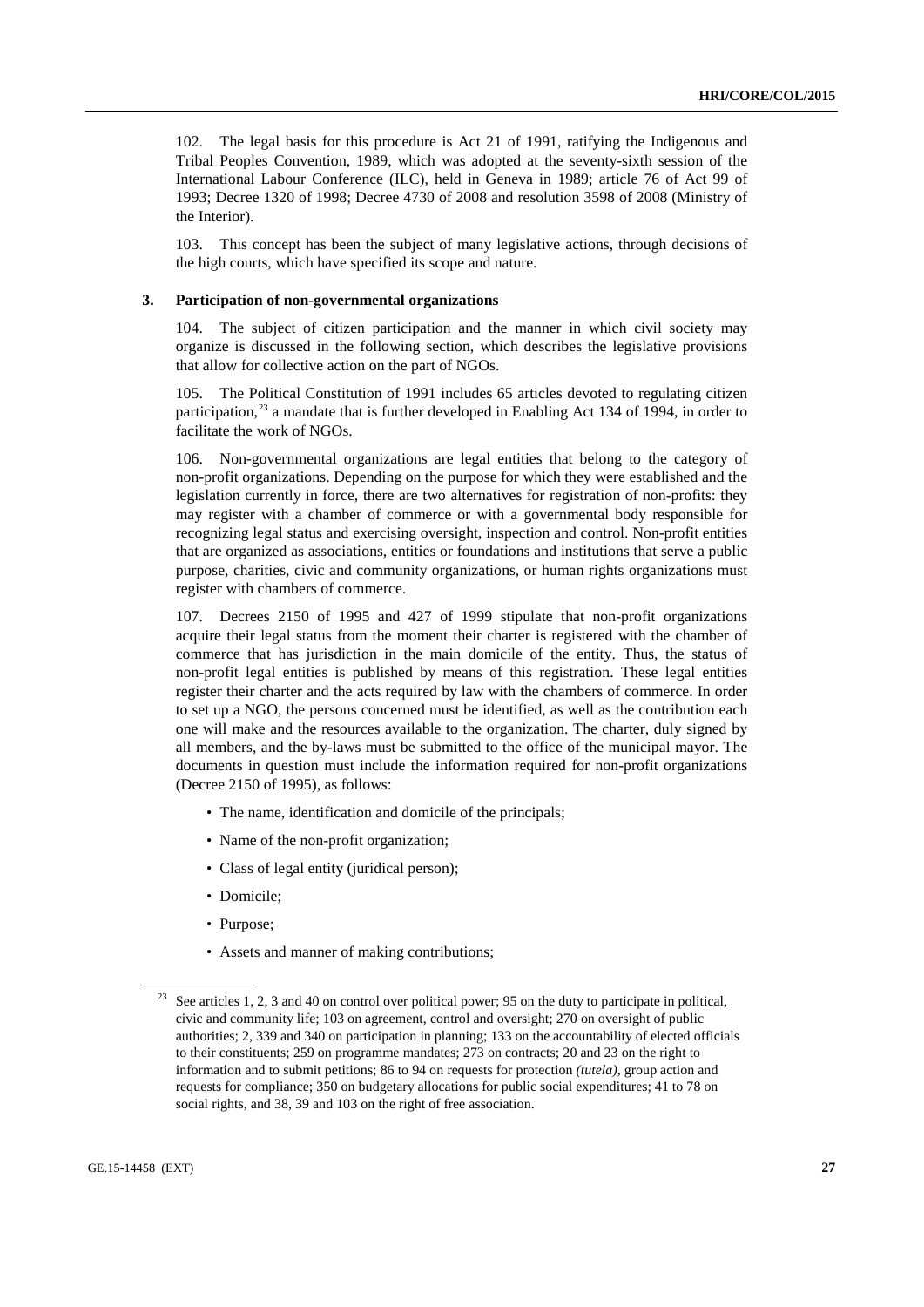- Type of administration, including the duties and powers of the person responsible for administration and for providing legal representation;
- Periodicity of ordinary meetings and cases in which extraordinary meetings are to be convened;
- Exact duration of the entity and grounds for dissolution;
- Manner of liquidation once the entity or foundation has been dissolved;
- Obligations and powers of the statutory auditor;
- Name and identification of administrators and legal representatives;
- Acceptance of persons appointed as administrators, legal representatives and statutory auditors if such are appointed.
- 108. The charter of a non-profit organization may be:
	- *A private document:* When an entity is established by means of a private document, all members or founders must sign the charter, which must contain the by-laws and meet the aforementioned requirements. This document must be signed and recognized before a notary, or submitted personally to a judge or to the secretary of the chamber of commerce at the same time as the documents are filed by all the charter members.
	- *A public instrument:* The entity may be set up by means of a public document submitted before a notary. All members or founders must be personally present or be represented when the public instrument is signed. Non-profit organizations must follow this procedure whenever their assets include real property. After the charter is reviewed and approved, the registration form is requested in the mayoralty, and it is processed and delivered right there. The next step is the filing of the accounting books, after which the tax identification number is requested at the office of the Directorate of National Taxes and Customs.

109. Oversight of these entities entails monitoring their finances and accounting practices. The Political Constitution stipulates, in article 15, that for tax or legal purposes and for cases of inspection, supervision and intervention, the State may require the submission of accounting ledgers and other private documents, within the limits specified by law. Thus, all non-profit social organizations are required to file before 30 April of each year, for periods ending on 31 December of the immediately preceding year, the following reports:

- Basic financial statements: General balance sheet, statement of results, cash flow statement, statement on changes in financial situation, statement on changes in assets.
- Management report signed by the legal representative: Must contain a faithful description of the economic, legal and administrative situation of the organization, stressing important events that occurred after the end of the tax period and description of transactions with administrators.
- Notes on financial statements: Each note must be identified with numbers or letters duly labelled and summarize the organization's policies and accounting practices and matters that are especially important.
- Certificate extended by the public accountant or decision of the statutory auditor (if there is one): the accountant or statutory auditor should define the scope of the review for purposes of certification, based on the information and the period of the audit, as an integral part of the company's financial statements, or on a limited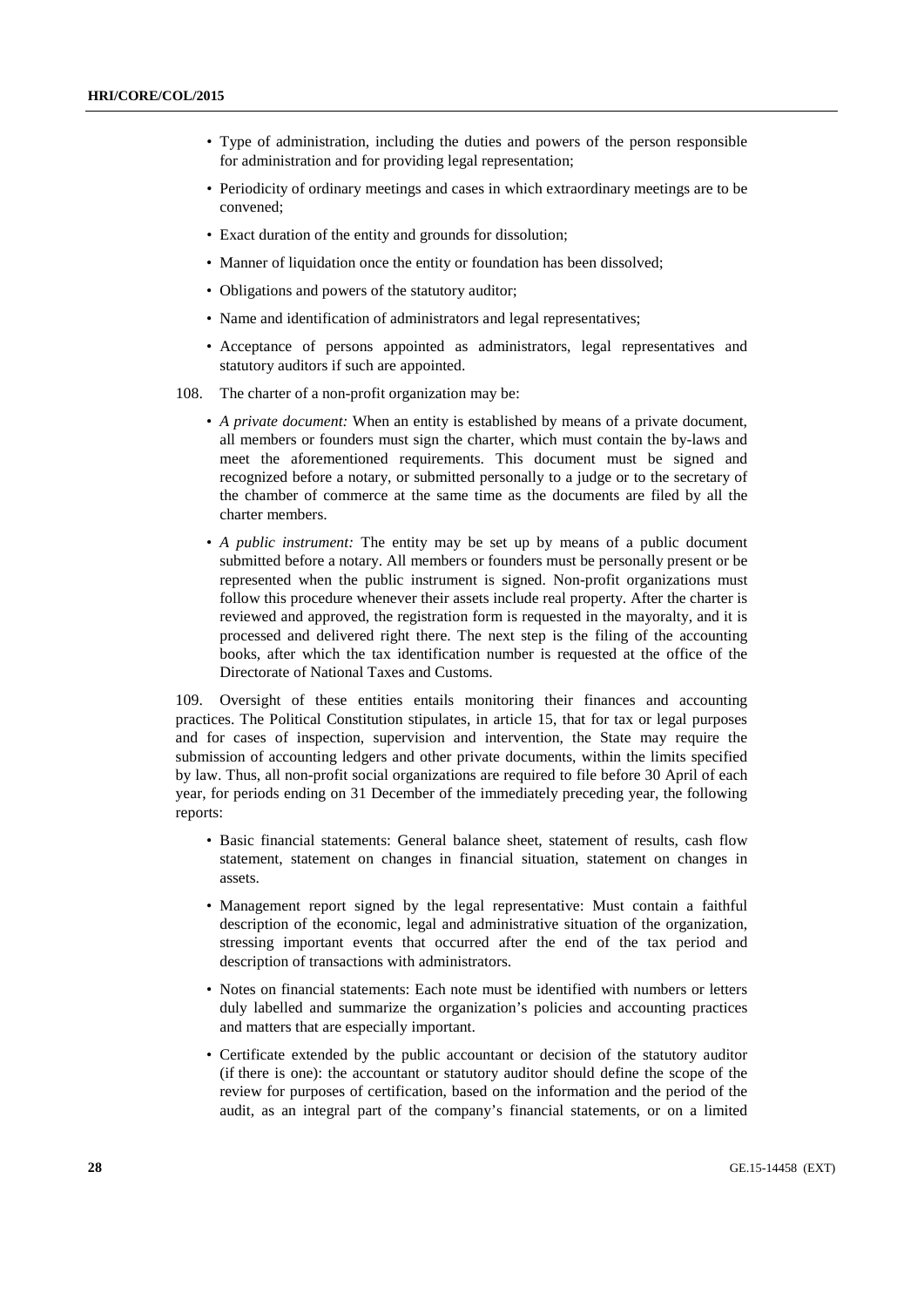review or a simple compilation of figures. Every effort should be made to ensure that all professional certifications are consistent with the scope of the work done.

- Budget for the following year approved by the highest body: this is essential for determining what resources or income the organization will have during the next year and how they will be used.
- Documents supporting the implementation of the organization's social purpose: Each organization must provide physical documentation showing the outcome of its daily transactions in consecutive order.
- Certificate of existence and updated legal representation issued by the chamber of commerce.
- Amendments to the statutes if there are any.

110. International NGOs which are foreign non-profit legal entities under private law, with their domicile abroad and with permanent branch offices in Colombia, do not register with the chambers of commerce. Pursuant to article 48 of the Code of Civil Procedures and article 10 of Decree 2893 of 2011, the Legal Advisory Office of the Ministry of the Interior is responsible for registering foreign legal entities under private law with domicile abroad that establish businesses or permanent offices in Colombia.

111. The Political Constitution stipulates that inspection, oversight and monitoring of non-profit organizations is the responsibility of the President of the Republic.<sup>[24](#page-28-0)</sup> Pursuant to Article 2 of Act 22 of 1987 and article 12 of Decree 427 of 1996, the President of the Republic delegated to the governors of departments and the Mayor of Bogotá responsibility for inspection and oversight of associations, entities, charities and foundations and institutions that serve a social purpose. This includes NGOs that promote human rights.

112. Non-governmental organizations are subject to monitoring, oversight and inspection by the State in which their main offices are located or their State of origin. However, their branches in Colombian territory must obey the national laws that are applicable to their activities.

## **D. Indicators of the political system**

113. The Political Constitution provides that for all elections, political parties and movements must submit slates and single candidates, the number of which must not exceed the number of seats or posts to be filled in the election. Posts for public entities are to be distributed through the quotient system<sup>[25](#page-28-1)</sup> from among the slates of candidates obtaining a minimum number of votes, which may not be less than 2 per cent of votes cast for the Senate or 50 per cent of the electoral quotient<sup>[26](#page-28-2)</sup> in the case of other entities.

114. In the case of Colombia, elections are scheduled so that elections for President and Vice-President of the Republic do not coincide with any other election. Elections for

<span id="page-28-0"></span><sup>24</sup> See article 189, paragraph 26 of the Political Constitution.

<span id="page-28-1"></span><sup>&</sup>lt;sup>25</sup> The electoral quotient is the minimum number of votes needed on a slate to elect a candidate; it is obtained by successively dividing by one, two, three or more the number of votes obtained for each slate and arranging the results in descending order until the total number of results is equal to the number of seats to be distributed. That lower result is called the electoral quotient, and each slate obtains as many seats as the number of times the electoral quotient is contained in the total number of votes cast for it.

<span id="page-28-2"></span><sup>&</sup>lt;sup>26</sup> The electoral quotient is the result of dividing the total number of valid votes by the number of positions to be filled.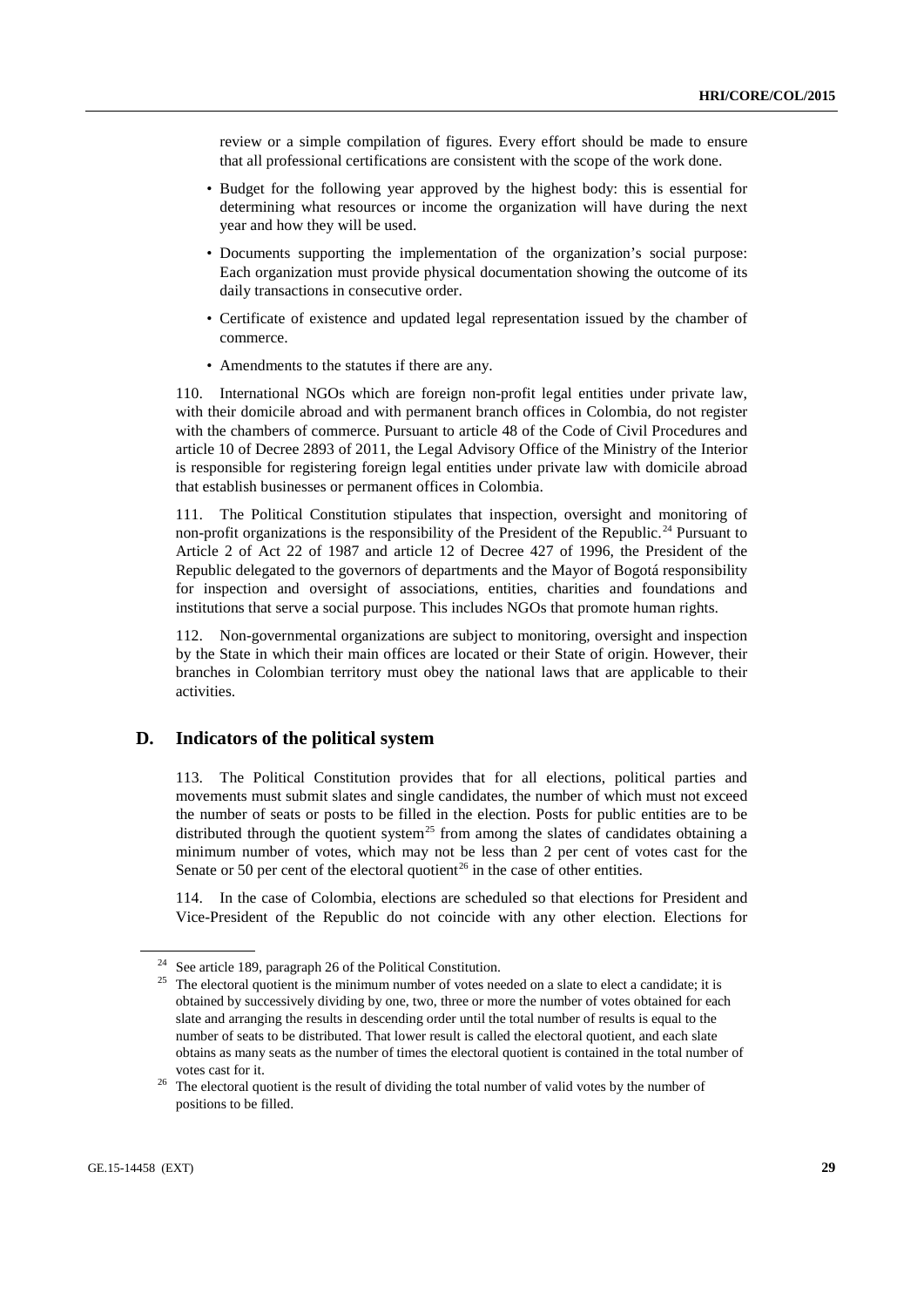Congress of the Republic must be held on a different date than elections for departmental and municipal authorities. Elections for departmental, municipal and local authorities are held on the last Sunday of October of the last year of the term of the incumbent (the institutional period).

115. Pursuant to Enabling Act 1475 of 2011, rules were adopted for the organization and operation of political parties and movements and electoral processes, the rules deal with issues such as their organization, responsibility and financing. It is important to note the significance of the creation of the Central Register of Political Parties and Movements under the responsibility of the National Electoral Council. The Council authorizes the registration of the charter, by-laws and amendments thereto, documents relating to the ideological or programme platform and the appointment and removal of directors of each party or movement, subject to prior verification of its compliance with the principles and rules of organization and operation enshrined in the Constitution and the law.

116. Information provided by the National Civil Registry Office regarding political parties and movements in Colombia shows that, based on article 1 of Resolution 1959 of 26 August 2010, the following 12 political parties and movements have legal standing recognized by the National Electoral Council:

- Partido Social de Unidad Nacional (Partido de la U)
- Partido Liberal Colombiano
- Partido Conservador Colombiano
- Partido Verde
- Movimiento MIRA
- Partido Cambio Radical
- Partido Polo Democrático Alternativo
- Movimiento Alianza Social Indígena
- Partido de Integración Nacional (PIN)
- Movimiento Autoridades Indígenas de Colombia (AICO)
- Movimiento Afrovides/La Esperanza de un Pueblo
- Movimiento Interétnico de Opción Participativa (MIO)

#### **General information on the 2014 elections for Congress of the Republic**

117. The total number of seats to be assigned for Senate of the Republic is 100.

#### Table 9

#### **General information, elections for the Senate**

| General Information        |            | $\%$  |
|----------------------------|------------|-------|
| Polling stations installed | 97417      |       |
| Informal polling stations  | 95 864     | 98.40 |
| Potential voters           | 32 835 856 |       |
| <b>Blank ballots</b>       | 842 615    | 5.88  |
| Spoiled (invalid) ballots  | 1 485 567  | 10.38 |
| <b>Total votes cast</b>    | 14 310 367 | 43.58 |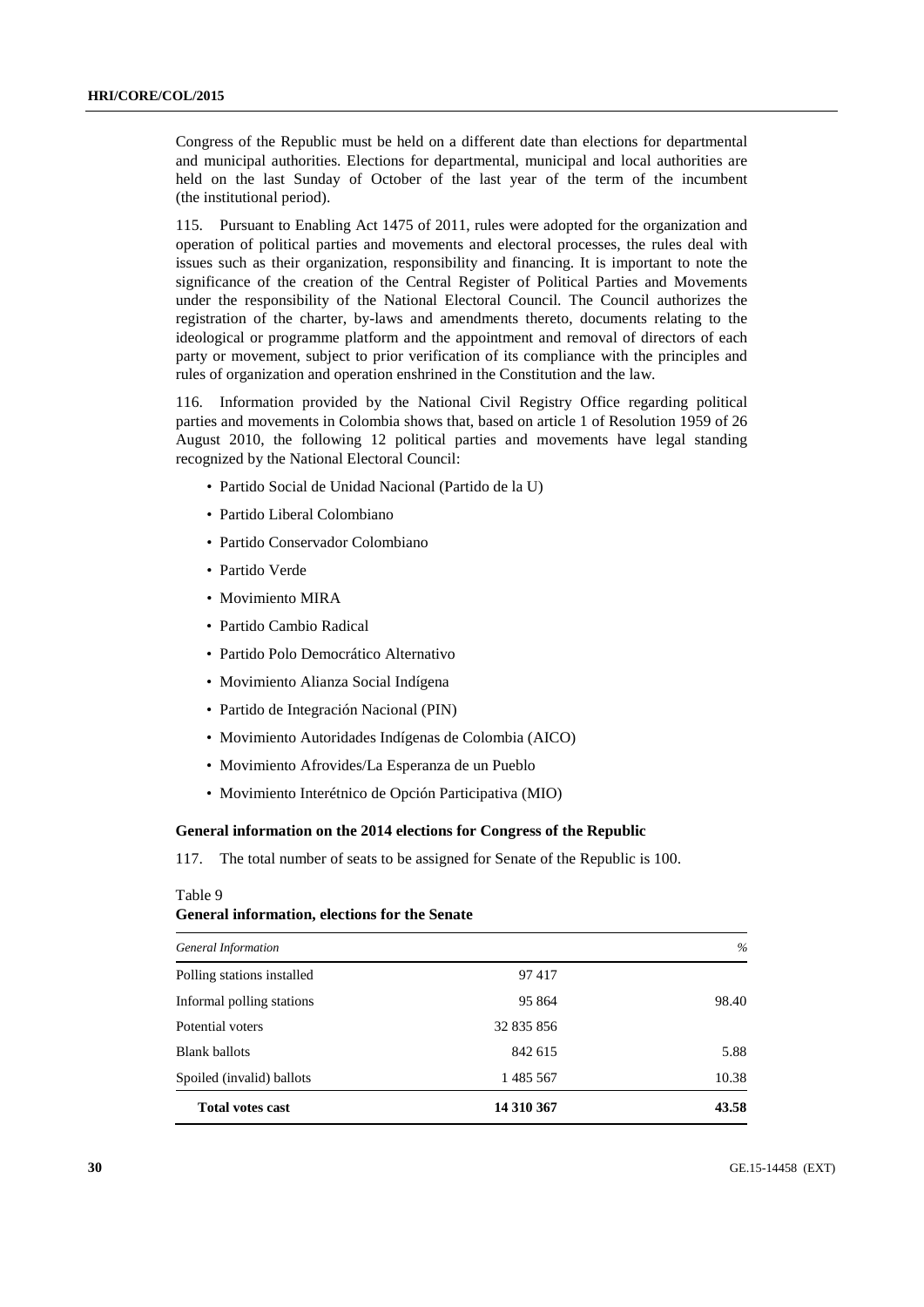| <b>Votes in elections for Senate</b> |            |       |
|--------------------------------------|------------|-------|
| <b>National Senate</b>               |            | $\%$  |
| Votes for slate or party             | 10 925 592 | 76.34 |
| <b>Blank ballots</b>                 | 746 659    | 5.21  |
| Spoiled (invalid) ballots            | 11 672 251 | 81.56 |

118. The following table shows the results obtained by each political party or movement that participated in the elections.

Table 11

Table 10

## **Votes cast by party in elections for Senate**

| <b>National Senate</b>                       | <b>V</b> otes |        |
|----------------------------------------------|---------------|--------|
| Partido de la U                              | 2 2 3 0 2 0 8 | 15.58% |
| Centro Democrático Mano Firme Corazón Grande | 2 045 5 64    | 14.29% |
| Partido Conservador Colombiano               | 1944 284      | 13.58% |
| Partido Liberal Colombiano                   | 1748789       | 12.22% |
| Partido Cambio Radical                       | 996 872       | 6.96%  |
| Partido Alianza Verde                        | 564 663       | 3.94%  |
| Polo Democrático Alternativo                 | 541 145       | 3.78%  |
| Partido Opción Ciudadana                     | 527 124       | 3.68%  |
| Movimiento "MIRA"                            | 326 943       | 2.28%  |

119. The total number of seats to be assigned for the Chamber of Representatives is 166.

| 1001012<br>General information, elections for the Chamber of Representatives |            |       |
|------------------------------------------------------------------------------|------------|-------|
| General Information                                                          |            | $\%$  |
| Polling stations installed                                                   | 97417      |       |
| Informal polling stations                                                    | 95 878     | 98.42 |
| Potential voters                                                             | 32 835 856 |       |
| <b>Blank</b> votes                                                           | 489 853    | 3.42  |
| Spoiled (invalid) ballots                                                    | 1750071    | 12.23 |
| <b>Total votes cast</b>                                                      | 14 309 641 | 43.57 |

# Table 12<br> $\approx$  1 information  $\frac{1}{2}$

#### Table 13

#### **Votes cast in elections for the Chamber of Representatives**

|                              | Departmental Chamber |        | Afro-descendants Chamber |       | Indigenous Chamber |       |
|------------------------------|----------------------|--------|--------------------------|-------|--------------------|-------|
| Votes cast by slate or party | 10 891 000           | 76.10% | 159.523                  | 1.11% | 79 199             | 0.55% |
| <b>Blank ballots</b>         | 824 956              | 5.76%  | 77 538                   | 0.54% | 37 501             | 0.26% |
| Valid ballots                | 11 715 956           | 81.87% | 237 061                  | 1.65% | 116 700            | 0.81% |
| Seats to be assigned         |                      | 163    |                          |       |                    |       |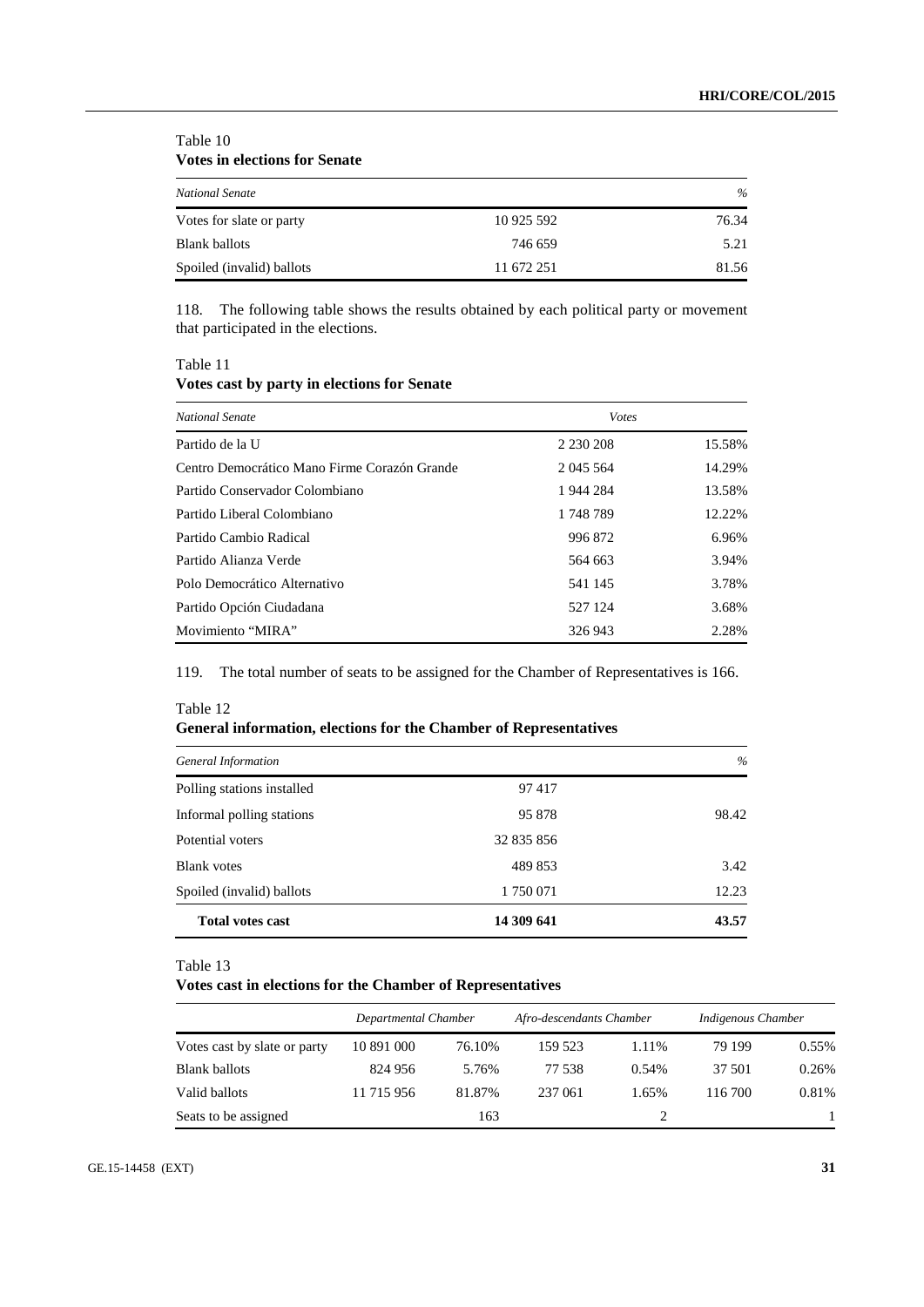120. The following table shows the results obtained by each political party or movement that participated in the elections.

Table 14 **Votes by party in elections for the Chamber of Representatives**

| Departmental Chamber                         | <b>V</b> otes |        |
|----------------------------------------------|---------------|--------|
| Partido de la U                              | 2 2 9 7 7 8 6 | 16.05% |
| Partido Liberal Colombiano                   | 2 0 2 2 0 9 3 | 14.13% |
| Partido Conservador Colombiano               | 1884706       | 13.17% |
| Centro Democrático Mano Firme Corazón Grande | 1 355 358     | 9.47%  |
| Partido Cambio Radical                       | 1 108 502     | 7.74%  |
| Partido Alianza Verde                        | 479 521       | 3.35%  |
| Partido Opción Ciudadana                     | 467728        | 3.26%  |
| Polo Democrático Alternativo                 | 414 346       | 2.89%  |
| Movimiento "MIRA"                            | 411 800       | 2.87%  |
| Mov. Político Cien Por Ciento Por Colombia   | 157 621       | 1.10%  |
| Partido Unión Patriótica "UP"                | 99 4 14       | 0.69%  |
| Por un Huila Mejor                           | 73 573        | 0.51%  |
| Movimiento Autoridades Indígenas de Colombia | 65888         | 0.46%  |
| Partido Alianza Social Independiente         | 46789         | 0.32%  |
| Movimiento de Integración Regional           | 4 4 4 0       | 0.03%  |
| Movimiento Blanco por la Paz                 | 592           | 0%     |
| Movimiento de Inclusión y Oportunidades      | 501           | 0%     |

# **III. General framework for the protection and promotion of human rights**

## **A. Acceptance of international human rights norms**

121. The Colombian State has ratified the following international treaties on human rights.

Table 15

## **International human rights treaties ratified by Colombia**

| Name of treaty                                                                              | Date of signature | Date of ratification |
|---------------------------------------------------------------------------------------------|-------------------|----------------------|
| Convention against Torture and Other Cruel, Inhuman<br>or Degrading Treatment or Punishment | 10 April 1985     | 08 December 1987     |
| International Covenant on Civil and Political Rights                                        | 21 December 1966  | 29 October 1969      |
| Optional Protocol aiming at the abolition of the death<br>penalty                           |                   | 05 August 1997 (a)   |
| International Convention for the Protection of All<br>Persons from Enforced Disappearance   | 27 September 2007 | 11 July 2012         |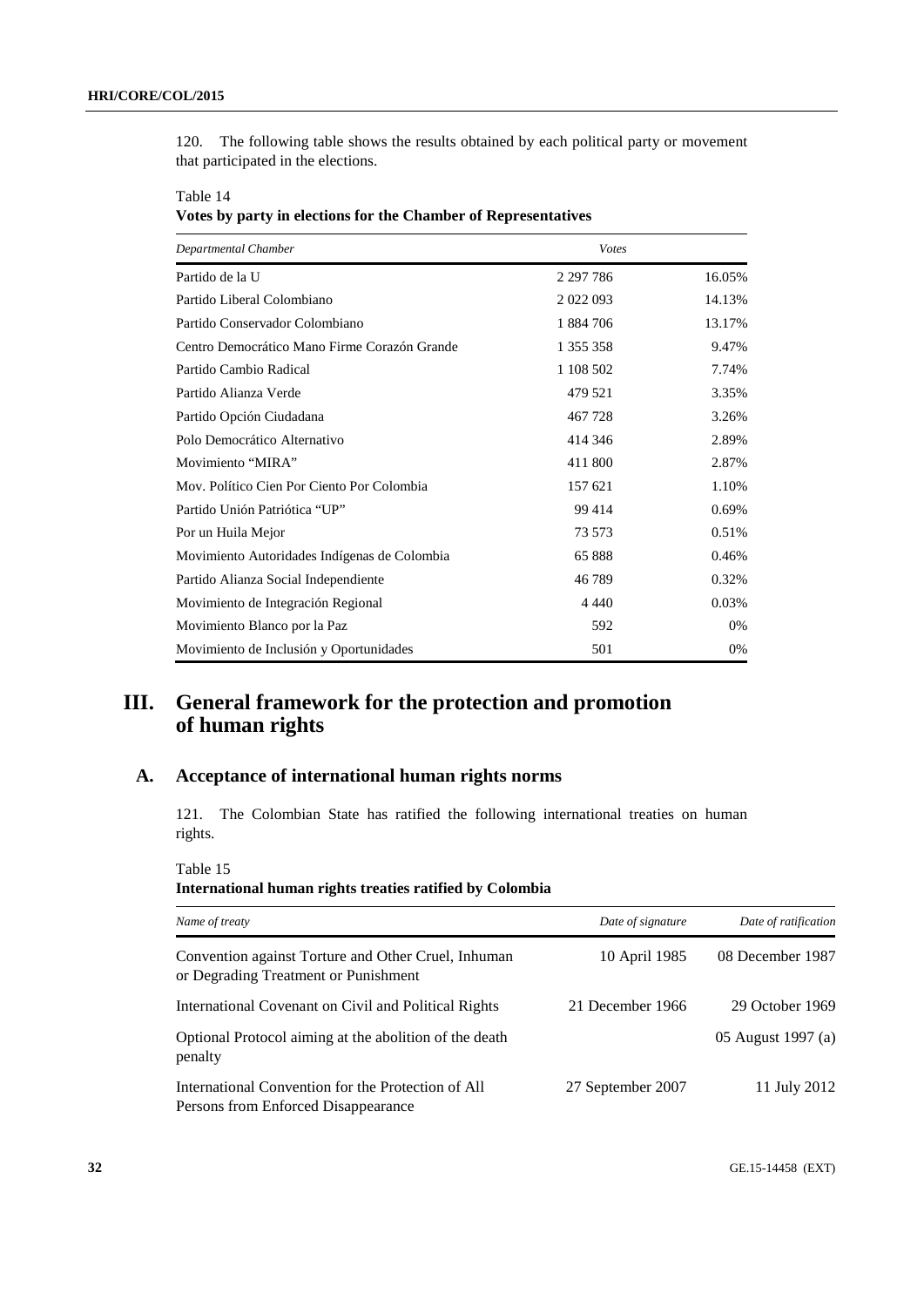#### **HRI/CORE/COL/2015**

| Name of treaty                                                                                                   | Date of signature | Date of ratification |
|------------------------------------------------------------------------------------------------------------------|-------------------|----------------------|
| Convention on the Elimination of All Forms of<br>Discrimination against Women                                    | 17 July 1980      | 19 January 1982      |
| <b>Optional Protocol</b>                                                                                         |                   |                      |
| International Convention on the Elimination of All<br>Forms of Racial Discrimination                             | 23 March 1967     | 02 September 1981    |
| International Covenant on Economic, Social and<br><b>Cultural Rights</b>                                         | 21 December 1966  | 29 October 1969      |
| International Convention on the Protection of the Rights<br>of All Migrant Workers and Members of their Families |                   | 24 May 1995 (a)      |
| Convention on the Rights of the Child                                                                            | 26 January 1990   | 28 January 1991      |
| Optional Protocol on the involvement of children in<br>armed conflict                                            | 6 September 2000  | 25 May 2005          |
| Optional Protocol on the sale of children, child<br>prostitution and child pornography                           | 6 September 2000  | 11 November 2003     |
| Convention on the Rights of Persons with Disabilities                                                            | 30 March 2007     | 10 May 2011          |

122. Colombia has also ratified other international human rights instruments adopted in the framework of the United Nations system, as follows:

- Protocol to Prevent, Suppress and Punish Trafficking in Persons, Especially Women and Children, supplementing the United Nations Convention against Transnational Organized Crime
- Amendments to articles 17(7) and 18(5) of the Convention against Torture and Other Cruel, Inhuman or Degrading Treatment or Punishment
- Agreement establishing the Fund for the Development of the Indigenous Peoples of Latin America and the Caribbean
- International Convention against Apartheid in Sports
- International Convention on the Suppression and Punishment of the Crime of Apartheid
- Convention for the Suppression of the Traffic in Persons and of the Exploitation of the Prostitution of Others
- Convention on the Prevention and Punishment of the Crime of Genocide
- International Convention for the Suppression of the Traffic in Women and Children
- International Convention for the Suppression of the White Slave Traffic
- International Agreement for the Suppression of the "White Slave Traffic"

123. In the framework of the Inter-American system for the protection of human rights created by the Organization of American States (OAS), Colombia has ratified the following instruments:

• Inter-American Convention on the Elimination of All Forms of Discrimination against Persons with Disabilities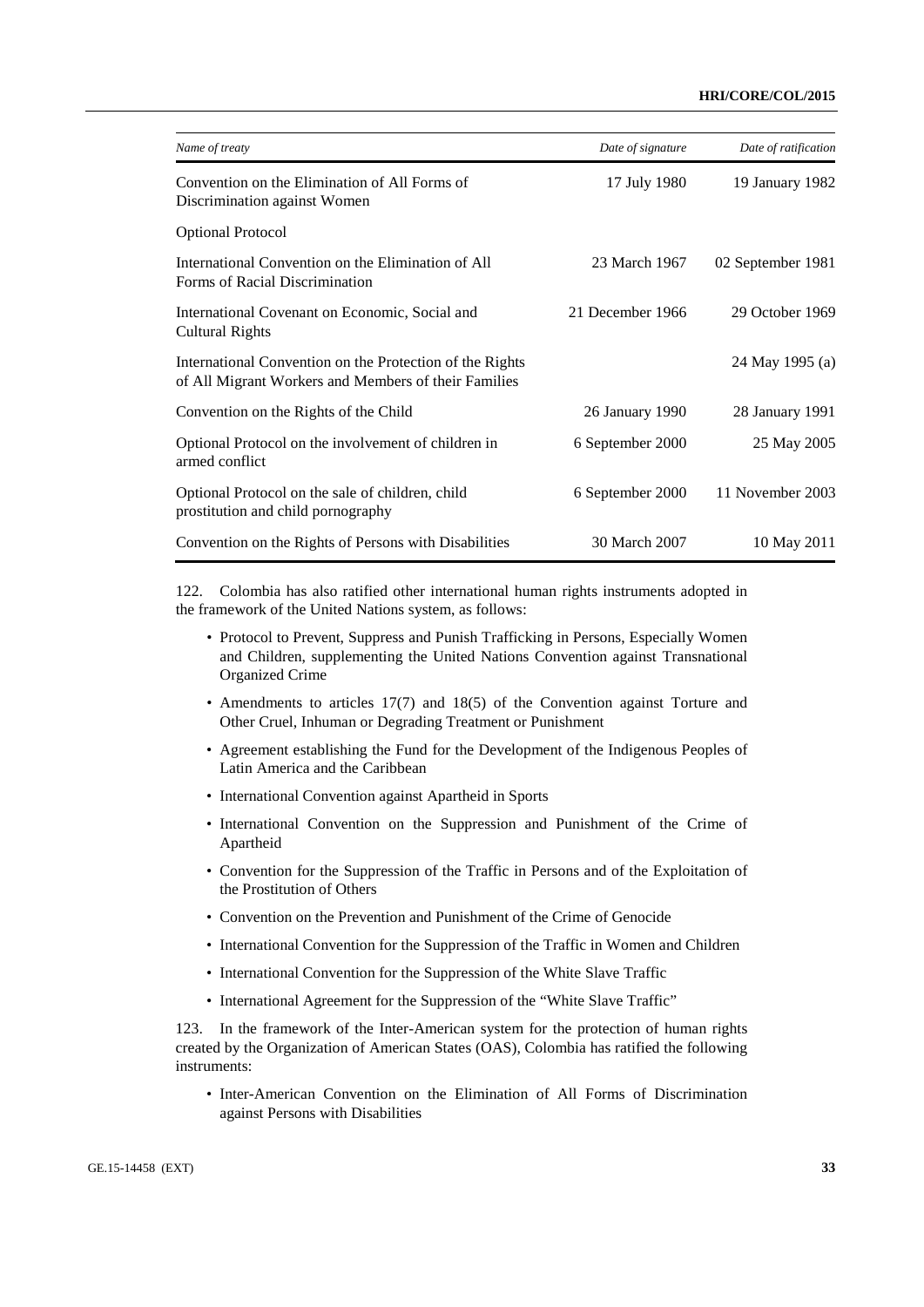- Inter-American Convention on Forced Disappearance of Persons
- Inter-American Convention on the Prevention, Punishment, and Eradication of Violence against Women (Convention of Belem do Pará)
- Inter-American Convention on International Traffic in Minors
- Protocol to the American Convention on Human Rights to Abolish the Death Penalty
- Additional Protocol to the American Convention on Human Rights in the Area of Economic, Social and Cultural Rights (Protocol of San Salvador)
- Inter-American Convention to Prevent and Punish Torture
- American Convention on Human Rights (Pact of San José)
- Inter-American Convention on the Granting of Civil Rights to Women

124. Colombia has been a member of the International Labour Organization (ILO) since 1919. In that organization, it has supported the adoption of over 54 international treaties on labour rights, including the following:

- Worst Forms of Child Labour Convention, 1999 (No. 182)
- Indigenous and Tribal Peoples Convention, 1989 (No. 169)
- Occupational Health Services Convention, 1985 (No. 161)
- Vocational Rehabilitation and Employment (Disabled Persons) Convention, 1963 (No. 159)
- Collective Bargaining Convention, 1981 (No. 154)
- Minimum Age Convention, 1973 (No. 138)
- Discrimination (Employment and Occupation) Convention, 1958 (No. 111)
- Abolition of Forced Labour Convention, 1957 (No. 105)
- Equal Remuneration Convention, 1951 (No. 100)
- Protection of Wages Convention, 1949 (No. 95)
- Freedom of Association and Protection of the Right to Organize Convention, 1948 (No. 87)
- Forced Labour Convention, 1930 (No. 29)
- Right of Association (Agriculture) Convention, 1921 (No. 11)
- Maternity Protection Convention, 1919 (No. 3)
- Unemployment Convention, 1919 (No. 2)

125. Finally, in the area of international humanitarian law, Colombia has ratified the following treaties:

- On the protection of victims of armed conflict:
	- Geneva Conventions of 12 August 1949: (i) Convention for the Amelioration of the Condition of the Wounded and Sick in Armed Forces in the Field; (ii) Convention for the Amelioration of the Condition of Wounded, Sick and Shipwrecked Members of Armed Forces at Sea; (iii) Convention relative to the Treatment of Prisoners of War; and (iv) Convention relative to the Protection of Civilian Persons in Time of War. Ratified on 8 November 1961.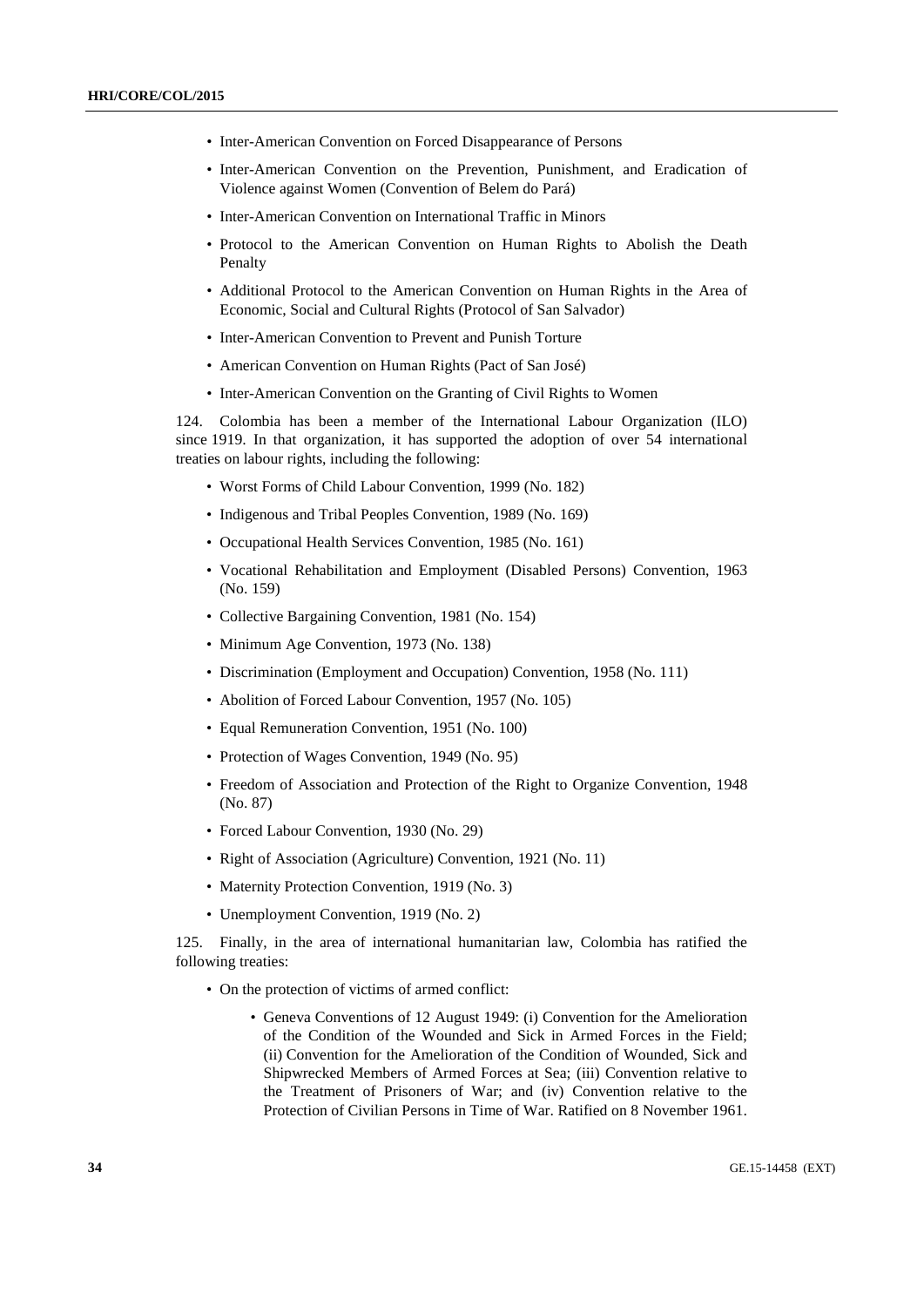- Protocol Additional to the Geneva Conventions of 12 August 1949, and relating to the Protection of Victims of International Armed Conflicts (Protocol I). 1 September 1993.
- Protocol Additional to the Geneva Conventions of 12 August 1949, and relating to the Protection of Victims of Non-International Armed Conflicts (Protocol II). 14 August 1995.
- Rome Statute of the International Criminal Court, which entered into force on 5 August 2002.

## **B. Legal framework for the protection of human rights at the national level**

126. The Political Constitution of Colombia of 1991 states, in article 1, that "Colombia is a social state under the rule of law, organized in the form of a unitary republic, decentralized, with autonomy of its territorial units, democratic, participatory, and pluralistic, based on respect for human dignity, the work and solidarity of the individuals who belong to it, and the prevalence of the general interest".

127. In addition, an entire section of the Constitution, Title II, is devoted to rights, guarantees and duties, including provisions on fundamental rights, in Chapter I (arts. 11 to 41); social, economic and cultural rights, in Chapter II (arts. 42 to 77), collective rights and the environment, in Chapter III (arts. 78 to 82) and the protection and application of rights, in Chapter IV (arts. 83 to 94).

128. The following provision are also worth noting: Article 95, on the duties and obligations of individuals and citizens; article 118, on the Public Legal Service and its responsibilities; article 164, on the procedure for the adoption by Congress of bills ratifying human rights treaties; article 209, on the principles of the administrative function; article 214, on *estados de excepción* (public emergencies); article 217, on the structure and purpose of the armed forces; article 218, on the purpose and organization of the national police; article 222, on the system of professional, cultural and social development of members of law enforcement; articles 277 and 278, on the responsibilities of the Counsel-General; article 282, on the responsibilities of the Ombudsman; article 303, on governors, and articles 314 to 316, on the responsibilities of mayors.

129. Article 93 of the Constitution provides that international treaties and agreements ratified by Congress that recognize human rights have domestic priority.

130. Finally, it should be noted that Colombia is one of the States that has ratified the most international treaties on human rights and international humanitarian law, both at the global level and at the inter-American level. These 61 treaties are an integral part of the Constitution; hence, any legislation that contradicts them must be declared unconstitutional. In that same regard, treaties that recognize human rights are part of the "constitutional block", this being understood as the overall group of norms and principles that although not explicitly mentioned in the Constitution, are used to enforce constitutionality.

131. The Constitution also provides for *estados de excepción* (public emergencies), which may be declared by the President in the event of external war, internal unrest or a state of emergency, and establishes prohibitions on their use in order to safeguard human rights. For example, the Constitution limits the executive branch's extraordinary powers, particularly those set out in article 214, paragraphs 2 and 3, as follows:

"2. Human rights and fundamental freedoms shall not be suspended. The rules of international humanitarian law shall be upheld in all circumstances.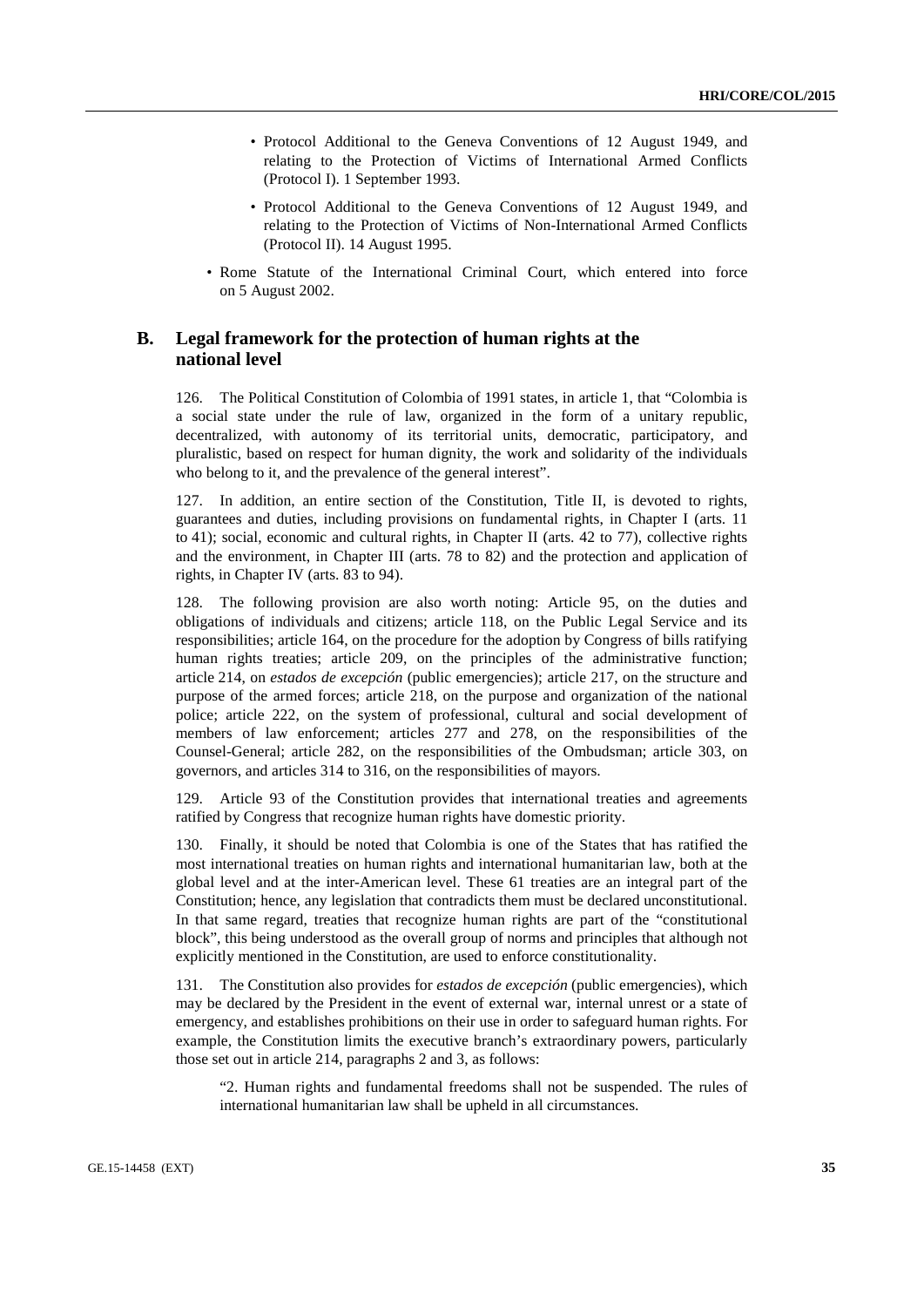"3. The normal functioning of the branches of government or of State bodies shall not be disrupted."

132. Enabling Act No. 137 of 1994 regulates the Government's powers during public emergencies and establishes legal safeguards and guarantees for the protection of human rights, in keeping with international treaties.

133. Colombia has a set of norms designed to promote, protect and guarantee human rights, as well as policies, plans, programmes and projects on implementation of measures adopted by the State. The norms issued to promote the protection of human rights include the following:

- Decree 1649 of 2014, changing the structure of the Administrative Department of the Office of the President of the Republic;
- Decree 0552 of 2012, amending Decree 4690 of 2007, which created the Intersectoral Commission for the Prevention of Forced Recruitment and Use of Children, Adolescents and Young People by Criminal Organizations;
- Decree 4690 of 2007, creating the Intersectoral Commission for the Prevention of Forced Recruitment and Use of Children, Adolescents and Young People by Criminal Organizations;
- Decree 519 of 2003, which eliminates, changes and creates presidential advisors and programmes;
- Decree 127 of 2001, creating presidential advisors and programmes in the Administrative Department of the Office of the President;
- Decree 4635 of 9 December 2011, which establishes measures providing assistance, support, comprehensive redress and restitution of land for victims belonging to the Afro-Colombian, black, Palenquero and Raizal communities;
- Decree 4100 of 2 November 2011, creating and organizing the National Human Rights and International Humanitarian Law System, modifying the Intersectoral Commission on Human Rights and International Humanitarian Law;
- Act 1448 of 2011, the Victims and Land Restitution Act, establishing comprehensive care, assistance and reparation measures for victims of the internal armed conflict and other provisions, and establishing enforced disappearance as grounds for declaring victim status. Its regulating decree, No. 4800 of 2011, establishes mechanisms for the effective implementation of comprehensive care, assistance and reparation measures for victims and the realization of their constitutional rights, and Decree 4803 of 2011 provides for the establishment of the Centre for Historical Memory to fulfil the right to truth of the victims of the armed conflict;
- Directive 007 of 2011, on implementation of the National Register of Disappeared Persons;
- Act 1429 of 2010, on formalization and generation of employment;
- Act 1424 of 2010, on transitional justice;
- Act 1408 of 2010 (or Commemoration Act), commemorating the victims of enforced disappearance and laying down measures to locate and identify them;
- Act 1309 of 2009, amending Act 599 of 2000, on punishable offences against the legally protected interests of members of a legally recognized labour union;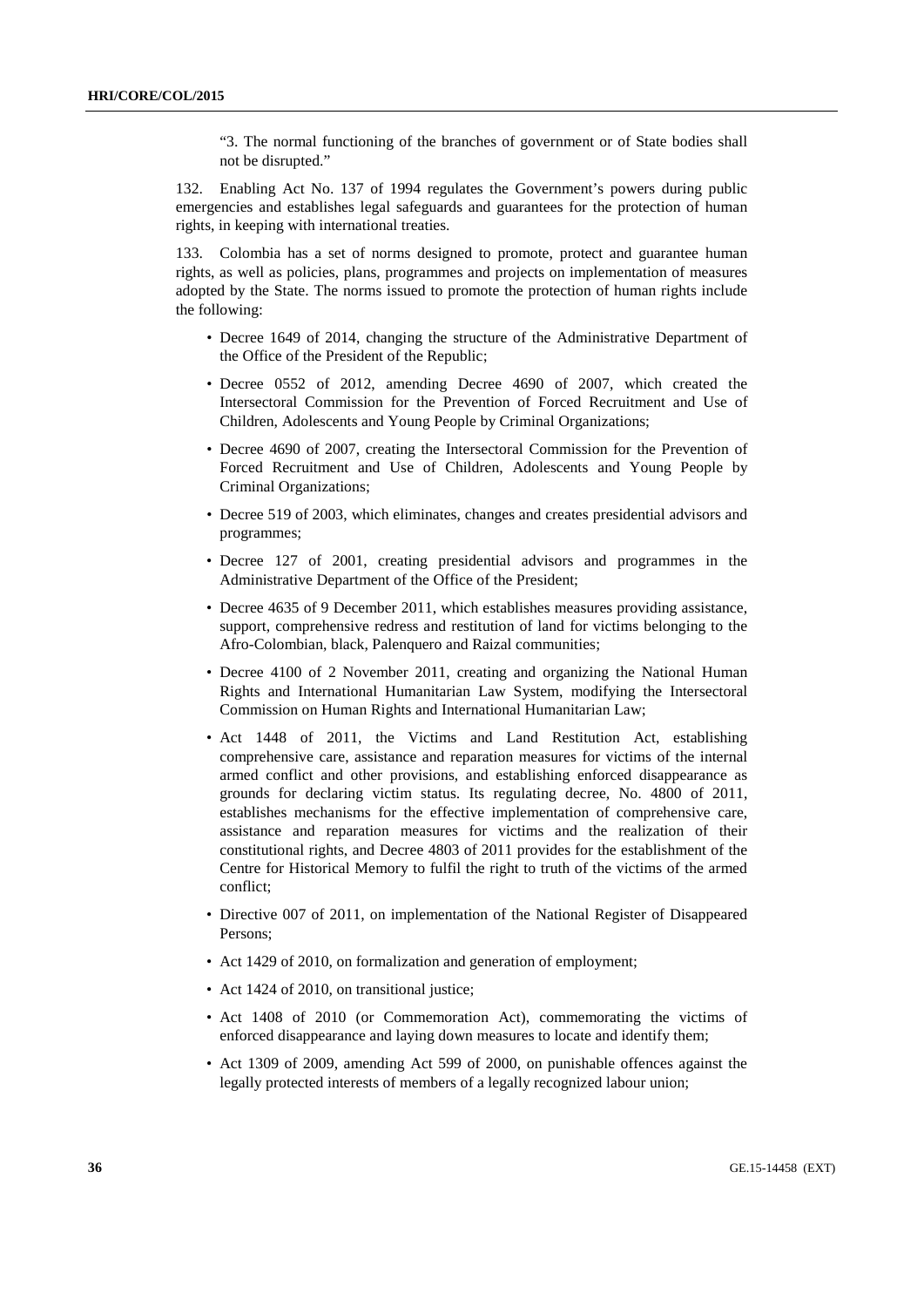- Act 1210 of 2008, partially amending articles 448, paragraph 4, and 451 of the Substantive Labour Code and article 2 of the Procedural Code of Labour and Social Security and adding a new article 129A to the Procedural Code of Labour and Social Security and issuing other provisions;
- Decree 1512 of 2000, establishing the responsibilities of the Ministry of Defence;
- Decree 1529 of 1999, establishing the responsibilities of the Vice-President of the Republic;
- Act 489 of 1998, articles 3, 4, 5 and 6, on the principles and purposes of the administrative function;
- Act 387 of 1997, on prevention of forced displacement; assistance, protection, consolidation and socioeconomic stabilization of persons internally displaced by violence in the Republic of Colombia;
- Act 136 of 1994, on the organization and work of municipalities;
- Act 62 of 1993, on the National Police:
- Act 4 of 1991, on the management of public order.

134. In general terms, Colombia has a vast framework of norms and regulations designed to protect and promote human rights that are consistent with the country's international obligations in that area and with the mandates laid down in the Constitution. Among others, the following areas are covered: judicial actions and appeals; intersectoral commissions; human rights advocacy; genocide; forced disappearance; forced displacement; torture; cruel, inhuman and degrading treatment; social, economic and cultural rights; international humanitarian law; military forces; rights of children and youth; state and governmental agencies; participation; settlement of disputes; public emergencies; implementation of international recommendations.

135. The following bodies are competent in the area of implementation of human rights legislation.

## **C. National Human Rights and International Humanitarian Law System**

136. In compliance with Act 1450 of 2011 (the National Development Plan 2010–2014), the Government issued Decree 4100 of 2011, creating the National Human Rights and International Humanitarian Law System with the aim of coordinating norms, policies, entities and agencies at the national and territorial level to promote respect for and guarantee human rights and the application of international humanitarian law. The System also seeks to promote a human rights approach and a differential approach in sectoral public policies.

137. The principles and criteria underlying the system are enshrined in the Political Constitution and in international human rights treaties. These include the principle of *pro homine*, equality and non-discrimination; of progressivitiy and non-regressivity and the principles of coordination, concurrence, subsidiarity and complementarity. The following bodies are part of the National Human Rights and International Humanitarian Law System:

• The Intersectoral Commission on Human Rights and International Humanitarian Law. Its aim is to consolidate institutional mechanisms for the protection of human rights and international humanitarian law and to disseminate information on these matters. It also works to eradicate impunity in the area of human rights and international humanitarian law, to promote the alignment of domestic legislation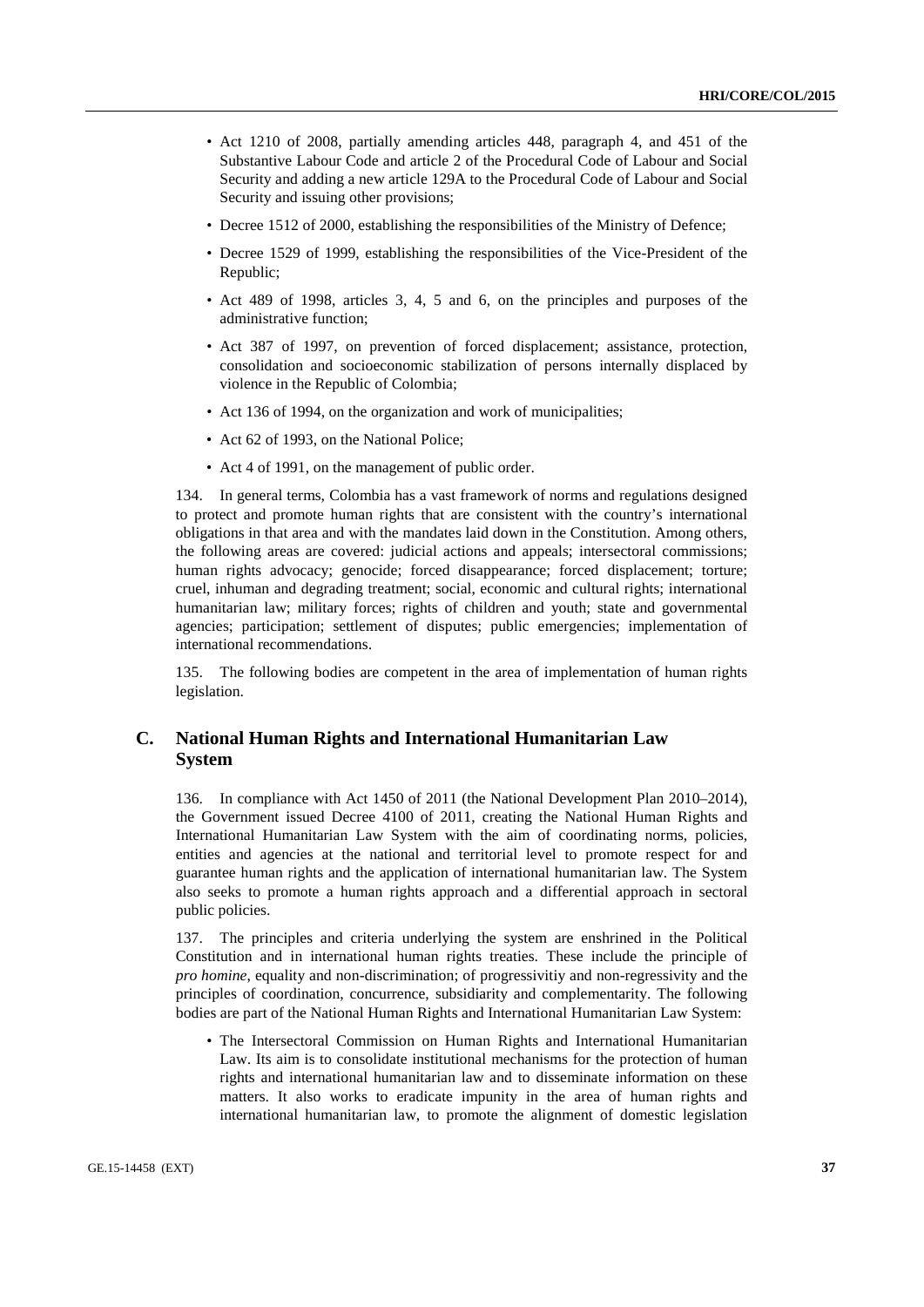with international human rights treaties to which Colombia is a party and to promote compliance with international commitments in these areas. The Commission is presided over by the Vice-President of the Republic; its other members are the Minister of Agriculture and Rural Development, the Minister of Health and Social protection, the Minister of Labour, the Minister of National Education, the Minister of Culture, the Minister of the Interior, the Minister for Foreign Affairs, the Minister of Justice and Law, the Minister of National Defence and the Director of the Presidential Agency for Social Action and International Cooperation or his or her surrogate. In some cases, the Commission may invite other ministers or the Director of the National Planning Department. The Office of the Attorney General of the Nation, the Office of the Counsel-General of the Nation, the Office of the Ombudsman, the Office of the Comptroller-General of the Republic, the High Council of the Judiciary and the Congress of the Republic are invited on a permanent basis. The Intersectoral Commission holds ordinary meetings once every three months and extraordinary meetings when circumstances make it necessary or at the request of one of its members.

- The Technical Secretariat. This advisory body provides technical, logistical and operational support to the Intersectoral Commission on Human Rights and International Humanitarian Law and the technical groups. It reports to the Presidential Human Rights and International Humanitarian Law Programme.
- The Technical Groups. Each subsystem is coordinated by a technical group, based on the guidelines of the Intersectoral Commission on Human Rights and International Humanitarian Law. The groups are made up of the human rights directorates and offices in the ministries and administrative departments and of the different State entities and agencies, programmes and units, in accordance with the competencies and duties assigned to them in the protection of civil, political, economic, social, cultural and collective rights and the environment, and the application of international humanitarian law.
- Territorial bodies. There shall be a unit of the National Human Rights and International Humanitarian Law System in each territorial entity, based on its sphere of competence and autonomy.

## **D. Legal framework for the protection of human rights**

138. The Political Constitution recognizes persons as holders of individual and group or collective rights. It establishes legal mechanisms for providing full protection in cases of action or omission on the part of public authorities, through appeals, lawsuits and proceedings established in the law. How those rights are made effective depends on the legal mechanisms adopted by the legislature, which must then be applied by the executive branch through plans and programmes designed for implementation at the national, regional and local levels.

139. The State has a full institutional structure for ensuring respect for citizens' rights. In the executive branch, the Presidential Programme on Human Rights and International Humanitarian Law, headed by the Vice-President of the Republic, is the governmental agency that advises on human rights policies and international humanitarian law. This programme is charged with coordinating the efforts of different government entities to promote, protect and defend human rights. Its main objective is to improve levels of respect for and protection of human rights and observance of international humanitarian law.

140. The subject is addressed specifically, within their own spheres of competence, by the Directorates of Human Rights of the Ministry of the Interior, the Ministry of Foreign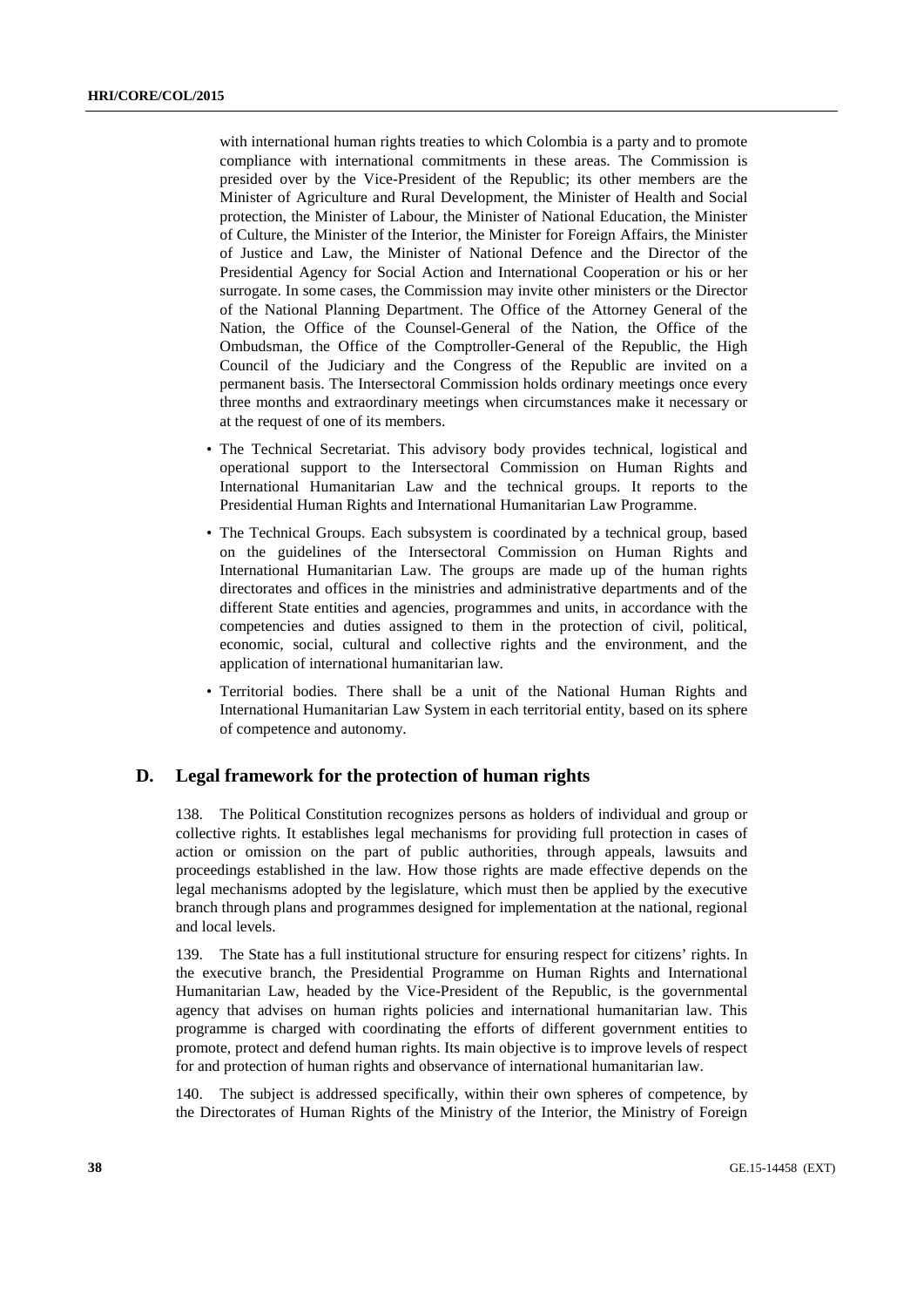Affairs, the Ministry of National Defence, the Ministry of Social Protection and the National Police.

141. The Public Legal Service, working through the Counsel-General's Office and the Ombudsman's Office, safeguards and promotes human rights, protects the interests of the public and monitors the performance of public servants. In the judiciary, the Attorney-General's Office is in charge of investigating, prosecuting and charging those responsible for violating the law. The Unit on Human Rights and International Humanitarian Law in the Attorney-General's Office deals with matters specifically related to offences that involve violations of human rights or of international humanitarian law.

142. On matters of enforceability, citizens may appeal to the judicial and administrative authorities to enforce their rights by taking the following actions:

- Plea of unconstitutionality: In cases where they are clearly contrary to the principles and precepts of the Constitution, judges may exceptionally refrain from applying provisions of a general and abstract nature produced at different levels of the legal order constituting the Colombian State: laws, decrees, resolutions, ordinances, agreements and other rules.
- Petitions of unconstitutionality<sup>[27](#page-38-0)</sup> or of nullity due to unconstitutionality<sup>[28](#page-38-1)</sup> may be lodged by any citizen before the competent judicial authority<sup>[29](#page-38-2)</sup> for a ruling on the constitutionality of laws, decrees or administrative acts, both as to their substantive content and as to errors of procedure.
- Petition of nullity. The purpose of the petition of nullity against an administrative act is to protect the legal order, so that the act may be set aside as being contrary to the higher rules of the law. This action is in the general interest, ensuring that legality is upheld as against acts taken at a lower administrative level. It may be brought by any person at any time.
- Petition for redress. A person who believes he or she has been harmed by an administrative act may petition an administrative court in defence of his or her individual and specific interest, maintaining not only that the act was null as contrary to higher rules of law but also that the right disregarded or impaired by the act should be restored. Therefore, this action may only be brought by the person whose right is allegedly infringed by the administrative act.
- Petition for direct reparations. By this action citizens can request that the State respond materially for wrongful damage attributable to it, caused by acts or omissions of public authorities.
- Petition for compliance. The Constitution provides for the so-called petition for compliance. Through this action all persons are entitled to appear before a judicial authority in order to enforce compliance with a law or administrative act; if the action is successful, the court orders the non-complying authority to discharge the unfulfilled duty.
- Petition for protection *(tutela)*. This is the most effective remedy and arises from the direct vigilance each person exercises over his fundamental rights, recognized as such by the Constitution, to seek from the courts at any time and place, through a prompt and summary procedure, for himself or through a representative, the

<sup>&</sup>lt;sup>27</sup> See article 241 of the Political Constitution.

<span id="page-38-1"></span><span id="page-38-0"></span><sup>28</sup> See article 237 of the Political Constitution.

<span id="page-38-2"></span><sup>&</sup>lt;sup>29</sup> The Constitutional Court is the competent authority for the first action, and the Council of State is the competent authority for the second.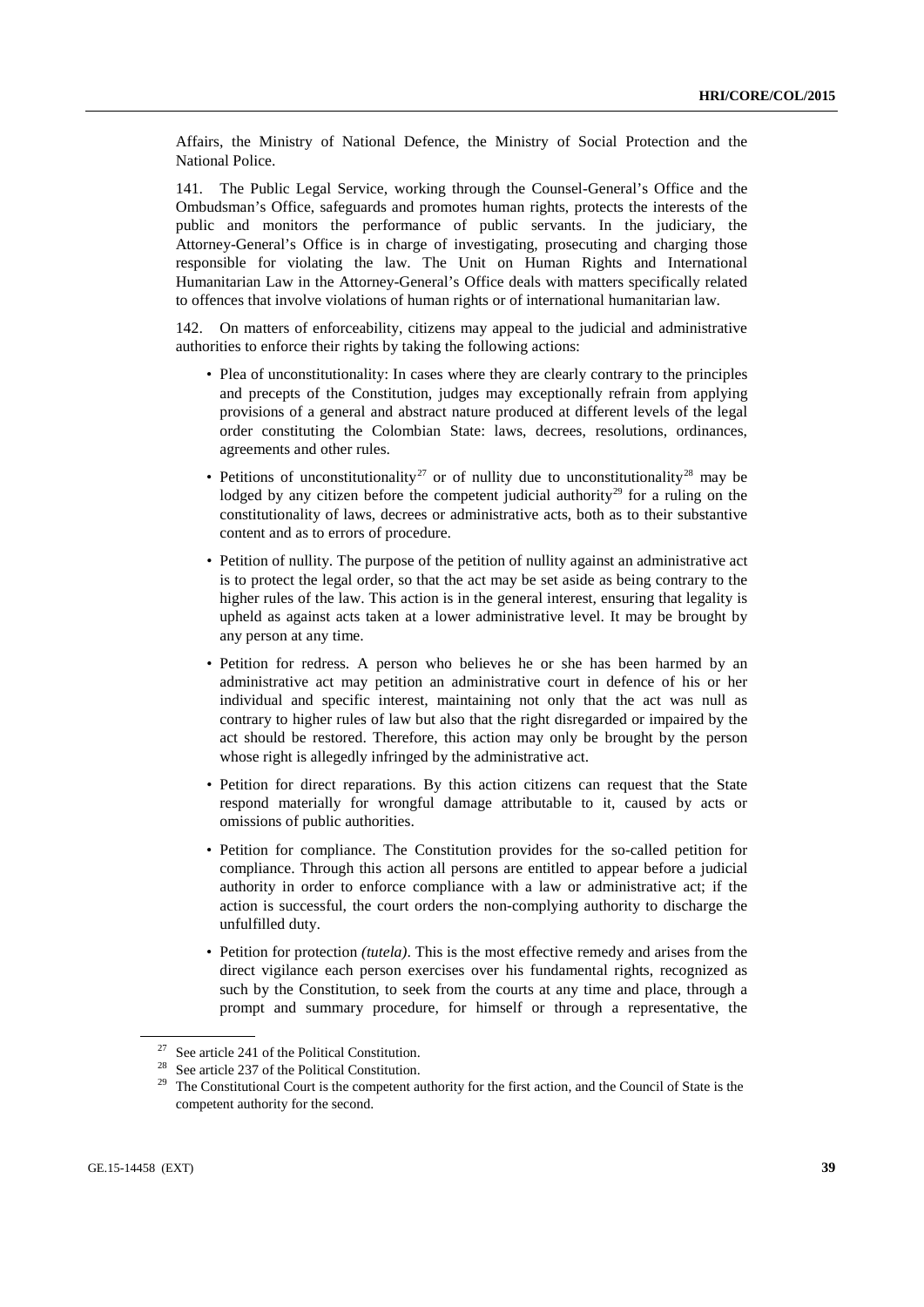immediate protection of such rights, when they have been infringed or threatened by any action or omission of any public authority or by individuals responsible for the provision of public services, or by individuals in respect of whom the applicant is in a position of subordination or helplessness, or whose conduct seriously and directly affects the public interest.[30](#page-39-0)

- Class-action suits. Under the Constitution (art. 88), citizens may seek protection of collective rights and interests related to property, space, public safety and health, administrative ethics, the environment, free economic competition and other similar interests defined by Act 472 of 1998.
- Right of petition. The right of petition (art. 23) is a further constitutional remedy which citizens may use in order to submit applications to the authorities for reasons of a general or individual interest and to obtain a prompt resolution on the matter.

143. The Constitution establishes the material responsibility of the State for wrongful damage attributable to it, caused by acts or omissions by public authorities. In this regard, it also provides a right of recovery by the State against its agent when the State is ordered to pay damages arising out of wrongful or gravely negligent acts of one of its agents.

144. On the matter of reparations to victims of the internal armed conflict, Act 1448 of 2011, the Victims and Land Restitution Act, outlines measures for care, assistance, reparation, restitution and compensation, either individual or collective, in cases of serious violations of human rights and violations of international humanitarian law. This act recognizes the rights of victims to the truth, to justice and to full reparation and guarantees that the damage will not be repeated. It takes a differential approach, thus ensuring that differences among victims will be taken into account, as well as the differences in damage suffered by them based on their age, gender, sexual orientation and disability.

145. Act 1448 of 2011 provides the basis for implementation of a public policy on assistance and full reparation for victims. The regulations to the act, which are laid down in Decree 4800 of 2011, outline the procedures to be followed in order for all victims covered by the act to have access to the mechanisms set up to implement their rights. Full reparation involves: (a) administrative compensation; (b) restitution of land; (c) measures of satisfaction, symbolic reparation and construction of historic memory; (d) creation of a rehabilitation programme covering both physical and psychological effects on victims, such as the breakdown of the community and social fabric; (e) guarantees of non-repetition.

146. On the matter of mechanisms that are competent in the area of human rights, it should be noted that in 1996, at the invitation of President Ernesto Samper, a permanent office of the United Nations High Commissioner for Human Rights (OHCHR) was opened in Colombia. Its mandate is to assist the Colombian authorities in developing policies and programmes to promote and protect human rights, to observe violations of human rights in the country and to submit its reports and analyses to the High Commissioner.

147. In October 2014, the mandate of OHCHR in Colombia was extended to 31 October 2016, and consideration was given to the possibility of including cooperation in post-conflict scenarios, should an agreement for the termination of the conflict be reached.

148. In terms of regional mechanisms, the mandate of the OAS Mission to Support the Peace Process in Colombia has continued. The purpose of the Mission is to assist with implementation of the national Government's peace policy in regard to the illegal armed organizations. Thus, the Mission's main responsibility is to monitor compliance with

<span id="page-39-0"></span><sup>30</sup> Mendoza Palomino, Álvaro, *Teoría y Sinopsis de la Constitución de 1991*, Ediciones Doctrina y Ley, Bogotá, D.C., Second edition, 1996, pp. 355 and 356.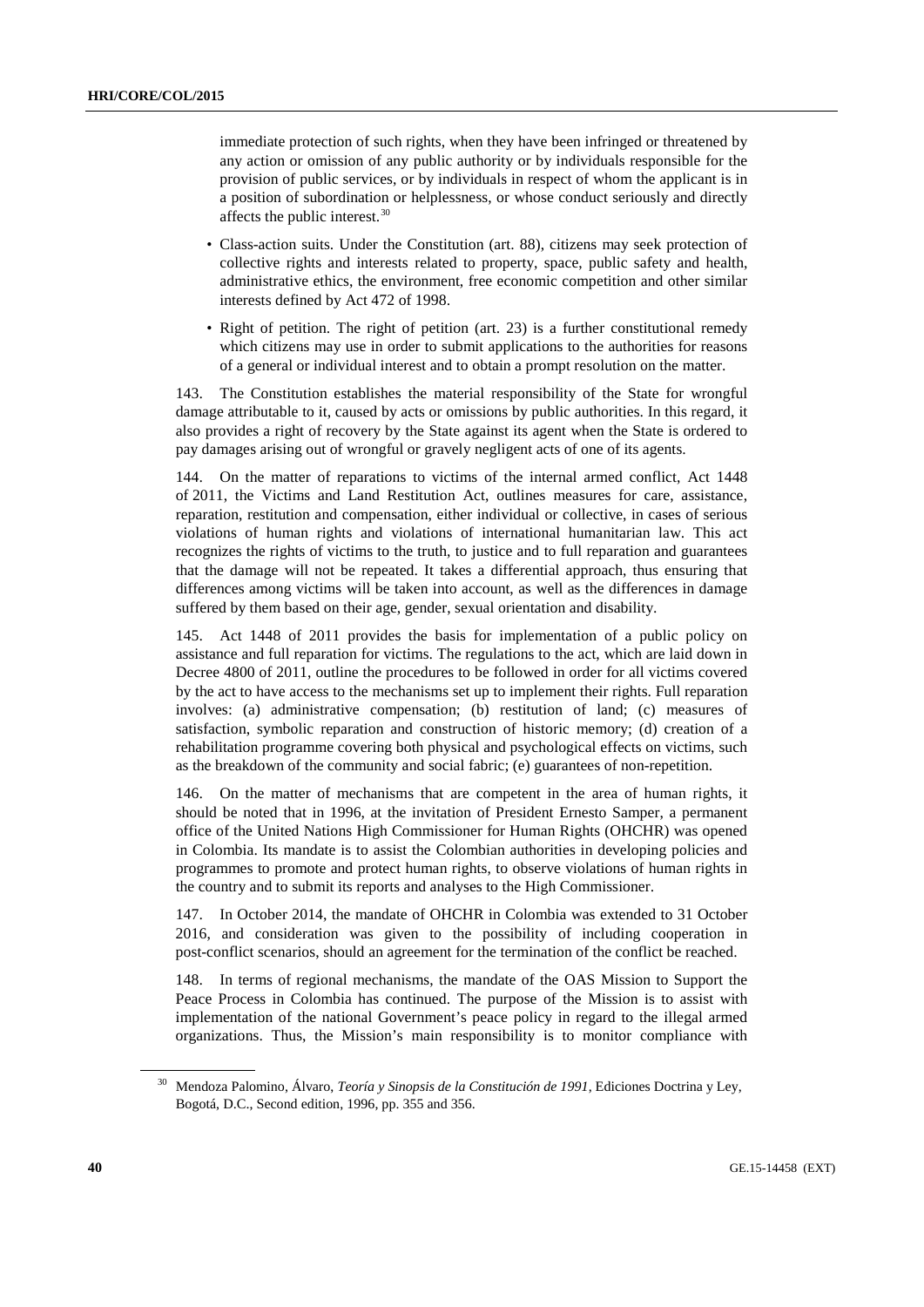agreements on the cessation of hostilities and to put underway a process of disarmament, demobilization and reintegration.

## **E. Framework within which human rights are promoted at the national level**

149. The following table describes the measures been taken by the Colombian State to promote human rights.

Table 16 **Measures taken by the Government to promote human rights**

| Agency                                                                                                                            | Main responsibility                                                                                                                                                                                                                                                                                                                                                                                                                                                     |
|-----------------------------------------------------------------------------------------------------------------------------------|-------------------------------------------------------------------------------------------------------------------------------------------------------------------------------------------------------------------------------------------------------------------------------------------------------------------------------------------------------------------------------------------------------------------------------------------------------------------------|
| Commission on Human Rights and<br>Hearings in the Senate and the<br>Chamber of Representatives of the<br>Congress of the Republic | Its main responsibility is to protect human rights; accordingly,<br>it reports to the plenary meetings of each chamber on its<br>findings in that area. It also exercises oversight and monitors all<br>the authorities who are charged with safeguarding human rights<br>and promotes actions to be taken so that, in cases of<br>non-compliance, the necessary criminal and disciplinary<br>sanctions will be applied, as the case may be.                            |
|                                                                                                                                   | When public hearings are held, it calls on different sectors of<br>public opinion to speak on aspects of the existing legislation<br>and on bills under consideration by the legislature.<br>Non-governmental organizations may be present at meetings of<br>the Commission when it considers human rights issues, and<br>they may speak on matters that are of concern to the Congress.                                                                                |
| Commission on Human Rights and<br>Peace of the Congress of the Republic                                                           | Studies and discusses situations relating to human rights and<br>peace in the territory, in order to follow up on and monitor the<br>actions of the Government.                                                                                                                                                                                                                                                                                                         |
| National Unit for Human Rights and<br>International Humanitarian Law of the<br>Office of the Attorney General of the<br>Nation    | Created in 1995, this Unit is in charge of investigating<br>violations of human rights and International humanitarian law.<br>Given its sphere of competence, it investigates high-profile<br>cases that draw attention at the national and international levels.<br>The Office of the Attorney General created 11 support units to<br>assist the National Unit; these are based in different cities<br>throughout the country, and they serve as rapid-response units. |
| Office of the Ombudsman                                                                                                           | The basic duty of this entity is to ensure the promotion,<br>exercise and dissemination of human rights. It is responsible<br>for promoting the effective enjoyment of human rights,<br>designing and adopting policies for promotion and<br>dissemination of rights, and receiving complaints from citizens<br>and guiding them on possible solutions.                                                                                                                 |
|                                                                                                                                   | The operational units of the Office of the Ombudsman include<br>the National Directorate for the Promotion and Dissemination<br>of Human Rights. The Office of the Ombudsman has also<br>carried out the following projects:                                                                                                                                                                                                                                            |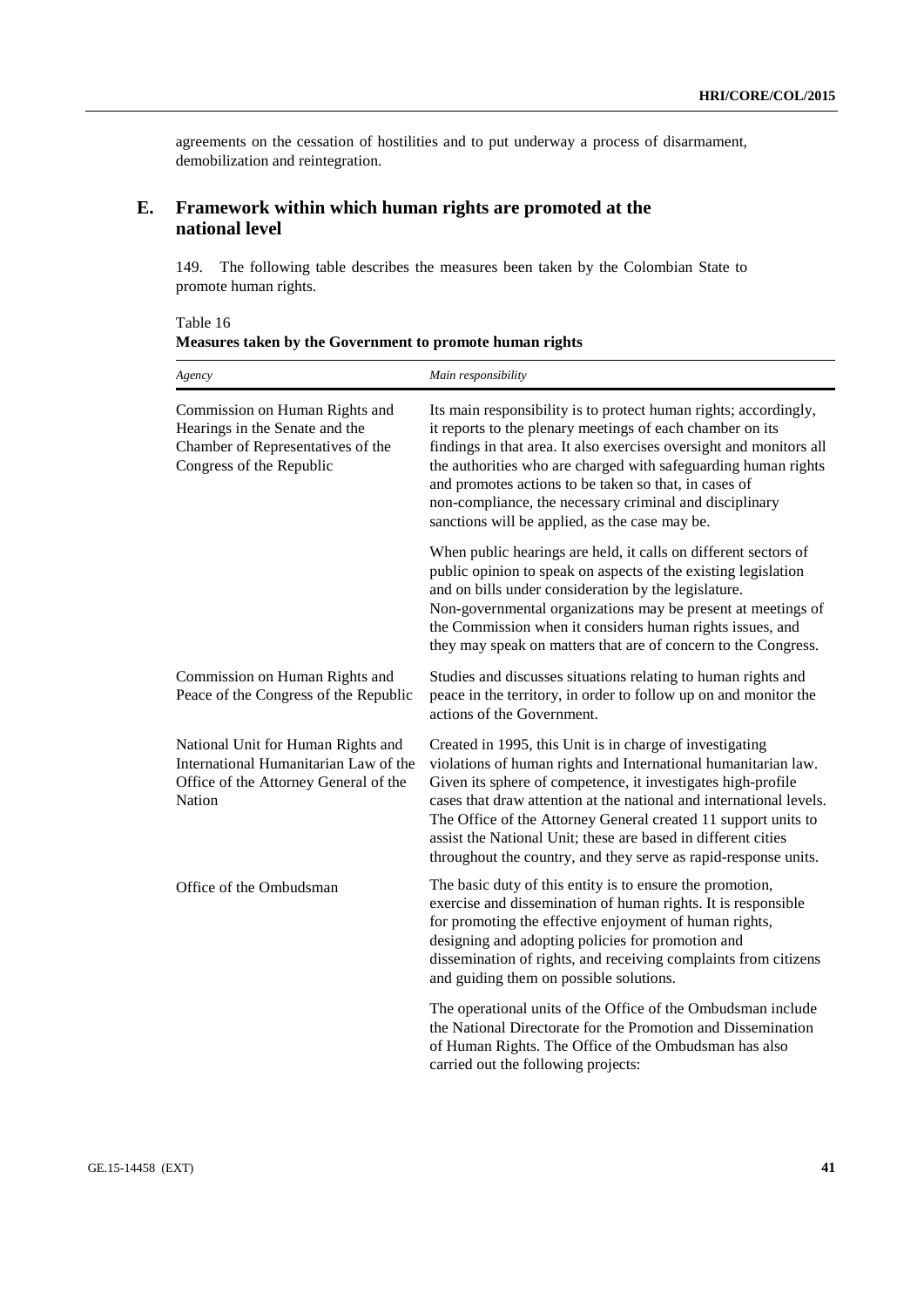| Agency                                           | Main responsibility                                                                                                                                                                                                                                                                                                                                                                                                                                                                                                                                                                   |
|--------------------------------------------------|---------------------------------------------------------------------------------------------------------------------------------------------------------------------------------------------------------------------------------------------------------------------------------------------------------------------------------------------------------------------------------------------------------------------------------------------------------------------------------------------------------------------------------------------------------------------------------------|
|                                                  | • National Human Rights Training Programme for Municipal<br>Personnel: The objective of this programme is to train the<br>staff of the Public Legal Service so that they can improve<br>their work in promoting, disseminating and protection human<br>rights. This programme is carried out in coordination with the<br>Institute of the Public Legal Service; it receives support from<br>OHCHR;                                                                                                                                                                                    |
|                                                  | • Ciro Angarita Barón Chair: This institutional programme is<br>carried out every year for the purpose of training civil<br>servants and staff of NGOs in a specific area of human rights.<br>The programme is implemented in cooperation with the<br>Konrad Adenauer Foundation and the Higher School of<br>Public Administration;                                                                                                                                                                                                                                                   |
|                                                  | • National Training Plan for Social Control. This is an<br>inter-agency programme for training civil servants and<br>citizens on how to exercise social control of public officials.<br>The Higher School of Public Administration and the Ministry<br>of Justice also participate in this plan.                                                                                                                                                                                                                                                                                      |
| Office of the Counsel-General of<br>the Nation   | This is the highest-level body of the Public Legal Service. It is<br>responsible for monitoring the work of public officials so as to<br>safeguard the rights and interests of citizens and guarantee<br>protection of human rights.                                                                                                                                                                                                                                                                                                                                                  |
|                                                  | The Office of the Counsel-General has identified four<br>population groups that need protection of their human rights:<br>Victims of the armed conflict, persons who have been forcibly<br>displaced, children and adolescents, and ethnic groups.                                                                                                                                                                                                                                                                                                                                    |
| Presidential Advisory Office for<br>Human Rights | This office works within the national Government to draw up<br>and coordinate public policies on human rights and<br>international humanitarian law.                                                                                                                                                                                                                                                                                                                                                                                                                                  |
|                                                  | Through the National Human Rights and International<br>Humanitarian Law System, created by Act 4100 of 2 November<br>2011, the Advisory Office coordinates and promotes actions for<br>the promotion, protection and defence of human rights with the<br>competent public agencies. The main objective of the<br>Presidential Advisory Office is to improve levels of respect for<br>and protection of human rights and the application of<br>international humanitarian law and to help the State develop a<br>comprehensive policy of promotion of and respect for human<br>rights. |
|                                                  | The Presidential Advisory Office on Human Rights and<br>International Humanitarian Law focuses on ensuring the<br>effective enjoyment of human rights for the entire population,<br>combatting impunity, consolidating the National Human Rights<br>Information System, promoting a culture of human rights and<br>strengthening relations with civil society and cooperation with<br>international organizations.                                                                                                                                                                    |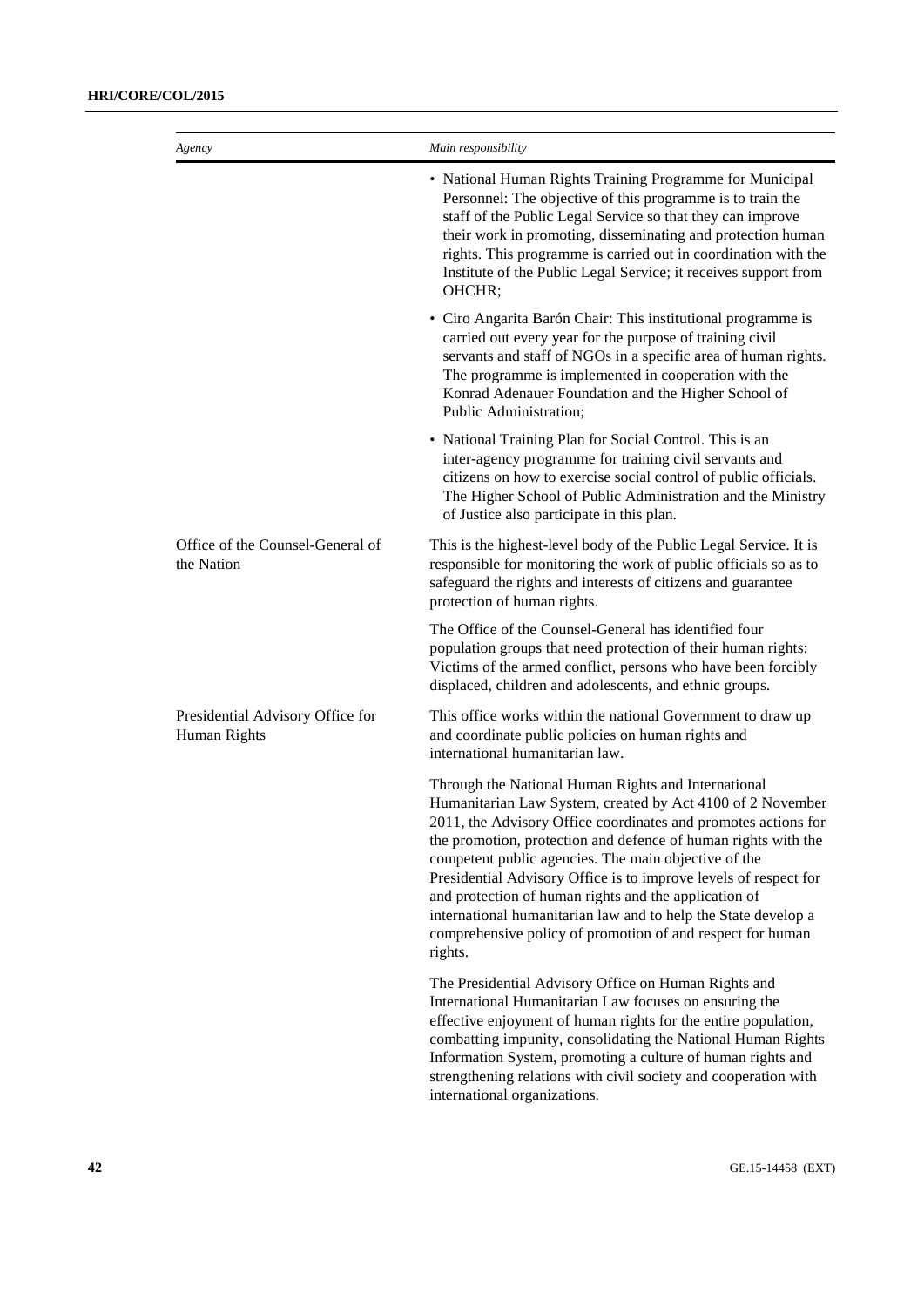| Agency                                                                                                  | Main responsibility                                                                                                                                                                                                                                                                                                                                                                                                                                                                                                                                                                                                                           |
|---------------------------------------------------------------------------------------------------------|-----------------------------------------------------------------------------------------------------------------------------------------------------------------------------------------------------------------------------------------------------------------------------------------------------------------------------------------------------------------------------------------------------------------------------------------------------------------------------------------------------------------------------------------------------------------------------------------------------------------------------------------------|
|                                                                                                         | The Presidential Advisory Office for Human Rights supervises<br>the Technical Secretarial of the Intersectoral Commission on<br>Human Rights and International Humanitarian Law, the<br>Technical Secretariat of the Intersectoral Commission for the<br>Prevention of Forced Recruitment, Sexual Abuse and Violence<br>against Children and Adolescents. It is also charged with<br>promoting the work of the Disappeared Persons Investigative<br>Commission.                                                                                                                                                                               |
| Directorate of Human Rights of the<br>Ministry of the Interior                                          | Leads, within its sphere of competence, the formulation,<br>follow-up and evaluation of components of comprehensive<br>national policy on human rights and international humanitarian<br>law.                                                                                                                                                                                                                                                                                                                                                                                                                                                 |
| Directorate of Human Rights of the<br>Ministry of Defence                                               | Is part of the Office of the Vice-Minister for International<br>Policies and Affairs. Monitors implementation of governmental<br>policies in regard to the promotion of, respect for and guarantee<br>of human rights and application of international humanitarian<br>law by the military and the National Police. Also advises the<br>Minister on the formulation of sectoral policies for training,<br>protection, dissemination and respect in the area of human<br>rights and international humanitarian law.                                                                                                                            |
| Directorate of Human Rights and<br>International Humanitarian Law of<br>the Ministry of Foreign Affairs | Is responsible for inter-agency coordination relating to the<br>definition of technical, legal and conceptual issues involved in<br>the formulation and implementation of Colombian foreign<br>policy in the area of human rights and international<br>humanitarian law. Advises on the formulation and<br>implementation of Colombian foreign policy in that area,<br>participates actively in consultations and discussion between<br>national authorities and foreign governments and international<br>organizations and coordinates the management of individual<br>cases involving complaints of possible violations of human<br>rights. |
| High-level Presidential Advisory<br>Office on Equity for Women                                          | Its main objective is to guarantee comprehensive and<br>interdependent human rights for women, and gender equality. It<br>works to promote gender equity, so as to contribute in a<br>significant and decisive way towards closing social gaps and<br>forging a culture of social harmony based on equity, equality<br>and solidarity, promoting affirmative action, social policy with<br>equal opportunities and gender mainstreaming.                                                                                                                                                                                                      |
|                                                                                                         | Among other things, it works on the following issues:<br>prevention of violence against women, participation of women<br>in the labour market, political participation of women,<br>mechanisms for follow-up and research, institutional<br>strengthening and sexual and reproductive health.                                                                                                                                                                                                                                                                                                                                                 |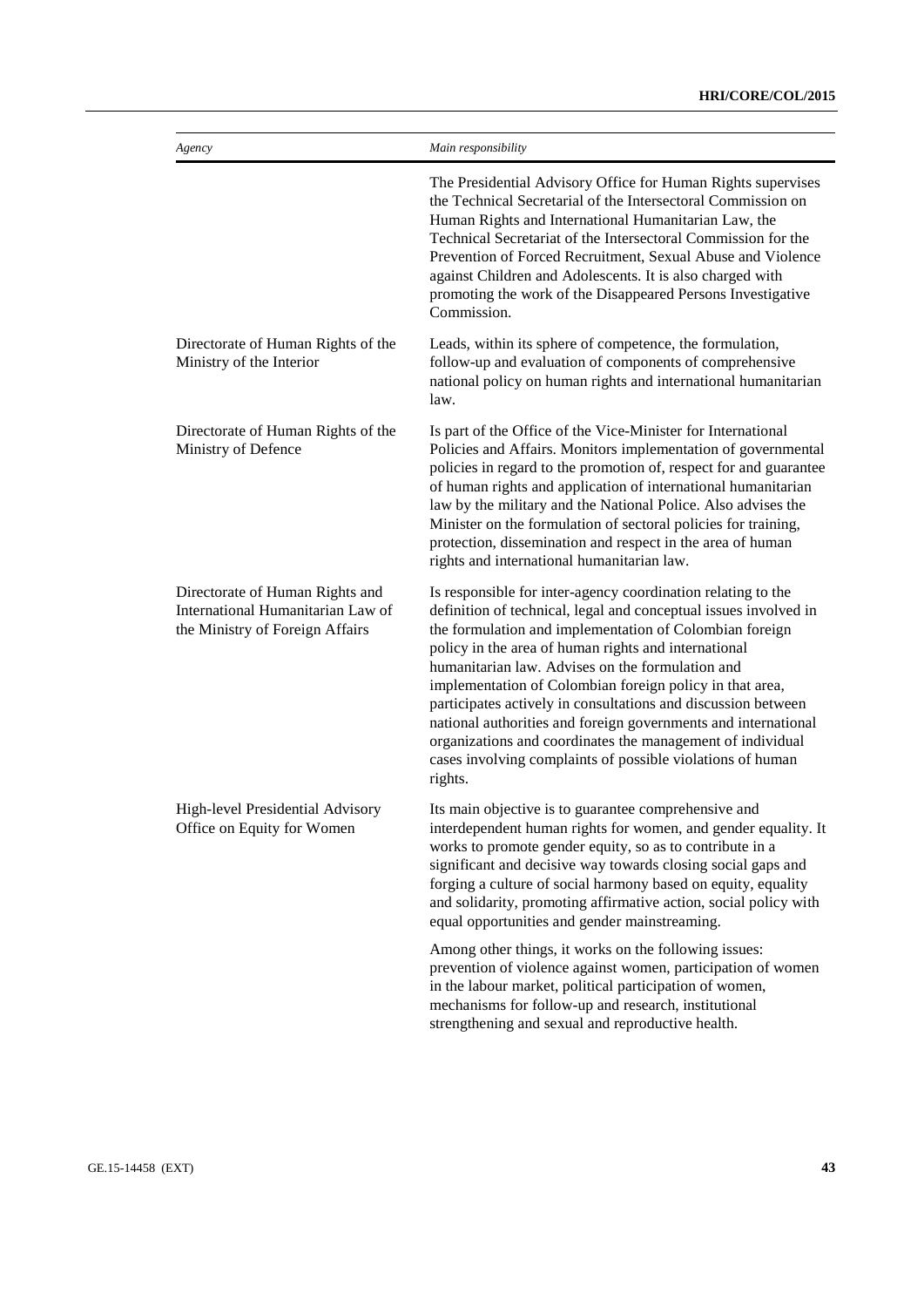| Agency                                                                                                             | Main responsibility                                                                                                                                                                                                                                                                                                                                                                                                                                                                                                                                                                                                                                                                                                                                                                                                                                                                                                                                                                                                                                                                                                                                                                                                                                                                       |
|--------------------------------------------------------------------------------------------------------------------|-------------------------------------------------------------------------------------------------------------------------------------------------------------------------------------------------------------------------------------------------------------------------------------------------------------------------------------------------------------------------------------------------------------------------------------------------------------------------------------------------------------------------------------------------------------------------------------------------------------------------------------------------------------------------------------------------------------------------------------------------------------------------------------------------------------------------------------------------------------------------------------------------------------------------------------------------------------------------------------------------------------------------------------------------------------------------------------------------------------------------------------------------------------------------------------------------------------------------------------------------------------------------------------------|
| Colombian Family Welfare Institute                                                                                 | This agency is part of the Administrative Department for Social<br>Prosperity; it is committed to ensuring comprehensive<br>protection of families and, in particular, of children. It<br>coordinates its work with the National Family Welfare System,<br>proposing and implementing policies, providing advice and<br>technical and socio-legal assistance to communities.                                                                                                                                                                                                                                                                                                                                                                                                                                                                                                                                                                                                                                                                                                                                                                                                                                                                                                              |
| Directorate of Indigenous Affairs,<br>Minorities and ROM of the Ministry of<br>the Interior                        | Supports the formulation of public policies targeting this group,<br>including LGBTI minorities, works to protect their ethnic and<br>cultural integrity and promotes their fundamental rights. It also<br>provides inter-agency coordination of opportunities for<br>participation of Afro-Colombian communities and promotes<br>the mainstreaming of the differential approach for these<br>communities in special sectoral policies, plans, programmes<br>and projects.                                                                                                                                                                                                                                                                                                                                                                                                                                                                                                                                                                                                                                                                                                                                                                                                                |
|                                                                                                                    | This Directorate works for the design, programming and<br>inter-agency coordination of mechanisms to allow for the<br>enjoyment of the rights enshrined in the Political Constitution<br>and the law to guarantee the ethnic and cultural diversity of the<br>Colombian nation.                                                                                                                                                                                                                                                                                                                                                                                                                                                                                                                                                                                                                                                                                                                                                                                                                                                                                                                                                                                                           |
| Directorate for Black,<br>Afro-Descendant, Raizal and<br>Palenquero Communities of the<br>Ministry of the Interior | Supports the formulation of State policies targeting these<br>groups, works for their ethnic and cultural integrity and<br>promotes their fundamental rights. It also provides inter-agency<br>coordination of opportunities for participation of<br>Afro-Colombian communities and promotes the mainstreaming<br>of the differential approach for these communities in special<br>sectoral policies, plans, programmes and projects.                                                                                                                                                                                                                                                                                                                                                                                                                                                                                                                                                                                                                                                                                                                                                                                                                                                     |
|                                                                                                                    | This Directorate is in charge of the Central National Register of<br>Black, Afro-Colombian, Raizal and Palenquero Councils,<br>Communities and Organizations.                                                                                                                                                                                                                                                                                                                                                                                                                                                                                                                                                                                                                                                                                                                                                                                                                                                                                                                                                                                                                                                                                                                             |
| Directorate of "Young Colombia"<br>National Youth System                                                           | Helps coordinate the formulation, implementation and<br>follow-up of public policies on youth; coordinates the National<br>Youth System; promotes strategies to facilitate young people's<br>access to services, resources and benefits offered and promotes<br>actions to generate opportunities for young people to improve<br>their overall training and quality of life; formulates<br>programmes, projects and activities to benefit youth; orients<br>and coordinates the implementation of public policies; offers<br>technical assistance in the formulation, implementation and<br>follow-up to policies to guarantee the rights of young people;<br>promotes the participation of young people in the formulation,<br>implementation and follow-up to policies, plans, programmes<br>and projects related to social, political, economic, cultural,<br>sports and environmental development and encourages the<br>linkages of young people to the social, political, economic,<br>cultural, sports and environmental development of the nation<br>and to processes of globalization and global competitiveness,<br>through programmes that provide training in citizen<br>participation, access to work, use of leisure time and<br>development of their potential and talents. |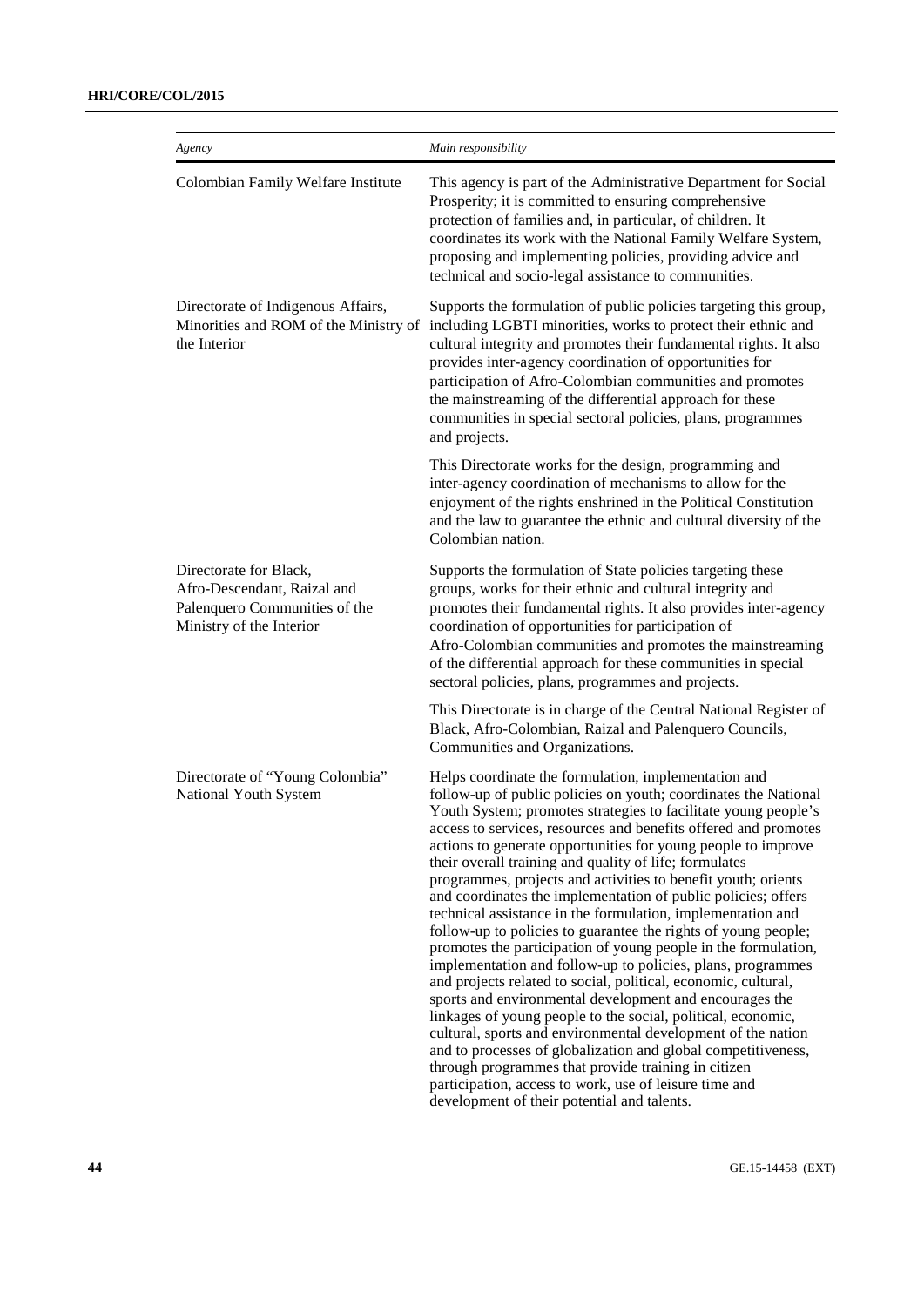| Agency                                                           | Main responsibility                                                                                                                                                                                                                                                                                                                                                                                                      |  |
|------------------------------------------------------------------|--------------------------------------------------------------------------------------------------------------------------------------------------------------------------------------------------------------------------------------------------------------------------------------------------------------------------------------------------------------------------------------------------------------------------|--|
| <b>Colombian Reintegration Agency</b>                            | The Colombian Reintegration Agency is the unit in the Office<br>of the President of the Republic that is in charge of<br>coordinating, advising and implementing — with other public<br>and private agencies — the Reintegration Route for persons<br>demobilized from illegal armed groups.                                                                                                                             |  |
|                                                                  | The Colombian Reintegration Agency also designs, implements<br>and evaluates State policy on social and economic reintegration<br>of persons or illegal armed groups who demobilized<br>voluntarily, either individually or collectively.                                                                                                                                                                                |  |
|                                                                  | The Agency works in coordination with the Ministry of<br>Defence, the Ministry of the Interior and Justice and with the<br>Office of the High Commissioner for Peace.                                                                                                                                                                                                                                                    |  |
| Human Rights Education Programme<br>of the Ministry of Education | The Programme helps the education sector improve the<br>development of projects on education for the exercise of human<br>rights, focusing on rights and competencies. These learning<br>projects are aimed at promoting pedagogical practices and<br>school cultures that bring to life and foster respect, on a daily<br>basis, for human rights in school, contributing to the<br>improvement of educational quality. |  |

## **F. Mechanisms for disseminating information on human rights**

150. Information on human rights instruments may be disseminated by the three branches of Government. The Congress of the Republic has mechanisms for disseminating information on international treaties before, during and after their adoption. In addition, the Directorate for Human Rights and International Humanitarian Law of the Ministry of Foreign Affairs transmits the recently adopted instruments to the different agencies of the national Government, in accordance with their competence and scope.

151. The Directorate of International Legal Affairs of the Ministry of Foreign Affairs has an information system that enables it to monitor and follow up on the work of state agencies so as to ensure that they fulfil the provisions of all the international treaties that have been ratified by the State.

152. The national Government is firmly committed to the protection of human rights. One of the chapters of the National Development Plan 2010–2014, entitled "Prosperity for All", which is set forth in Act 1450 of  $2011$ , $^{31}$  $^{31}$  $^{31}$  is devoted to the subject of human rights, international humanitarian law and international justice. The chapter refers to creation of the National Human Rights and International Humanitarian Law System and the design and implementation of the Comprehensive National Policy on Human Rights and International Humanitarian Law.

153. Under the institutional framework presented, each public department and agency is responsible for promoting and disseminating international instruments and other human

<span id="page-44-0"></span><sup>31</sup> For the text of the Act and the basis of the National Development Plan, see the website of the Senate of the Republic at http://www.secretariasenado.gov.co/senado/basedoc/ley/2011/ley\_1450\_2011.html and the website of the National Planning Department (http://www.dnp.gov.co/PND/ PND20102014.aspx).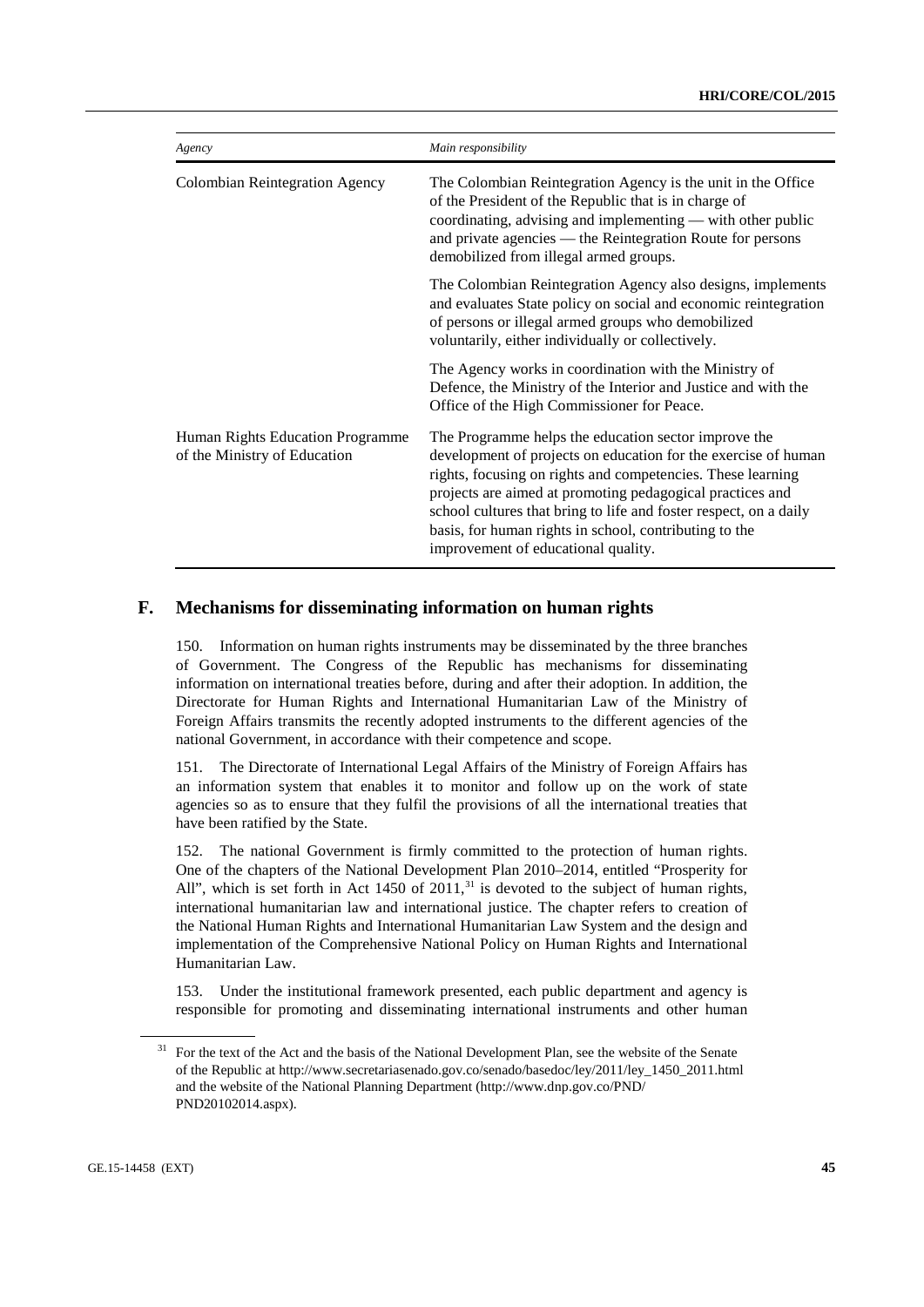rights mechanisms, according to their respective duties and competencies. This work would not be possible without the valuable contribution of civil society organizations, whose participation in discussions with State agencies plays a decisive role in enhancing the content of public policies on this subject. Thus, NGOs, as well as social and academic organizations, trade unions and foundations that are concerned with human rights and international humanitarian law are expected to participate in the Intersectoral Commission on Human Rights.

154. According to figures compiled by the Presidential Agency for Social Action and International Cooperation (Social Action), Colombia has received a total of US\$ 239,910,665 for a total of 661 human rights projects, which is almost 6 per cent of the official development aid received by the country; the national counterpart amounts to US\$ 22,976,072, while cooperation for peace and regional development amounts to the equivalent of over US\$ 2 million, with a national counterpart of US\$ 77,067,440, representing 66 per cent of cooperation for development.

155. With regard to South-South cooperation, Colombia has been implementing the strategy of international cooperation in comprehensive security so as to increase the effectiveness of the fight against transnational crime. This includes not only matters of security, but also the implementation of guidelines for protection and guarantee of human rights and international humanitarian law.

## **G. The reporting process**

156. The Directorate for Human Rights and International Humanitarian Law of the Ministry of Foreign Affairs is responsible for coordinating the preparation and submission of reports on all treaties concerned with the promotion and defence of human rights. To that end, it has designed the following working methodology.

#### **Methodology for the preparation and submission of reports**

157. All international treaties include provisions on the requirement of States to submit periodic reports; they usually set a time frame for the submission of a preliminary report on the situation of the State in terms of the rights covered by the treaty at the time of ratification. They also establish time frames within which States must submit subsequent periodic reports, usually between four- and five-year intervals. The preliminary report provides a starting point from which the committee can follow, with the periodic reports, the progress achieved in regard to implementation of the commitments undertaken by States upon ratification of the international instrument in question.

158. All these instruments also envisage the creation of a treaty body to monitor compliance, usually called a "committee". The treaty lays down details as to the composition of the committee, the number of its members, their terms of service, procedures for electing them and their duties. Reports on the treaties are to be submitted to these treaty bodies or committees.

159. The dates for submission of periodic reports are always set by the committee or treaty body concerned, usually in the final paragraph of its concluding observations and recommendations. Considering the process that is involved in preparing a report for a treaty body, it is recommended that preparation of the report should begin at least one year ahead of the submission date set by the committee.

160. The usual practice has been for social organizations in each country to prepare and submit alternative reports to the treaty body so that the treaty body can have another perspective on the implementation by States of their commitments. Such reports are prepared independently by the social organizations that decide to do so.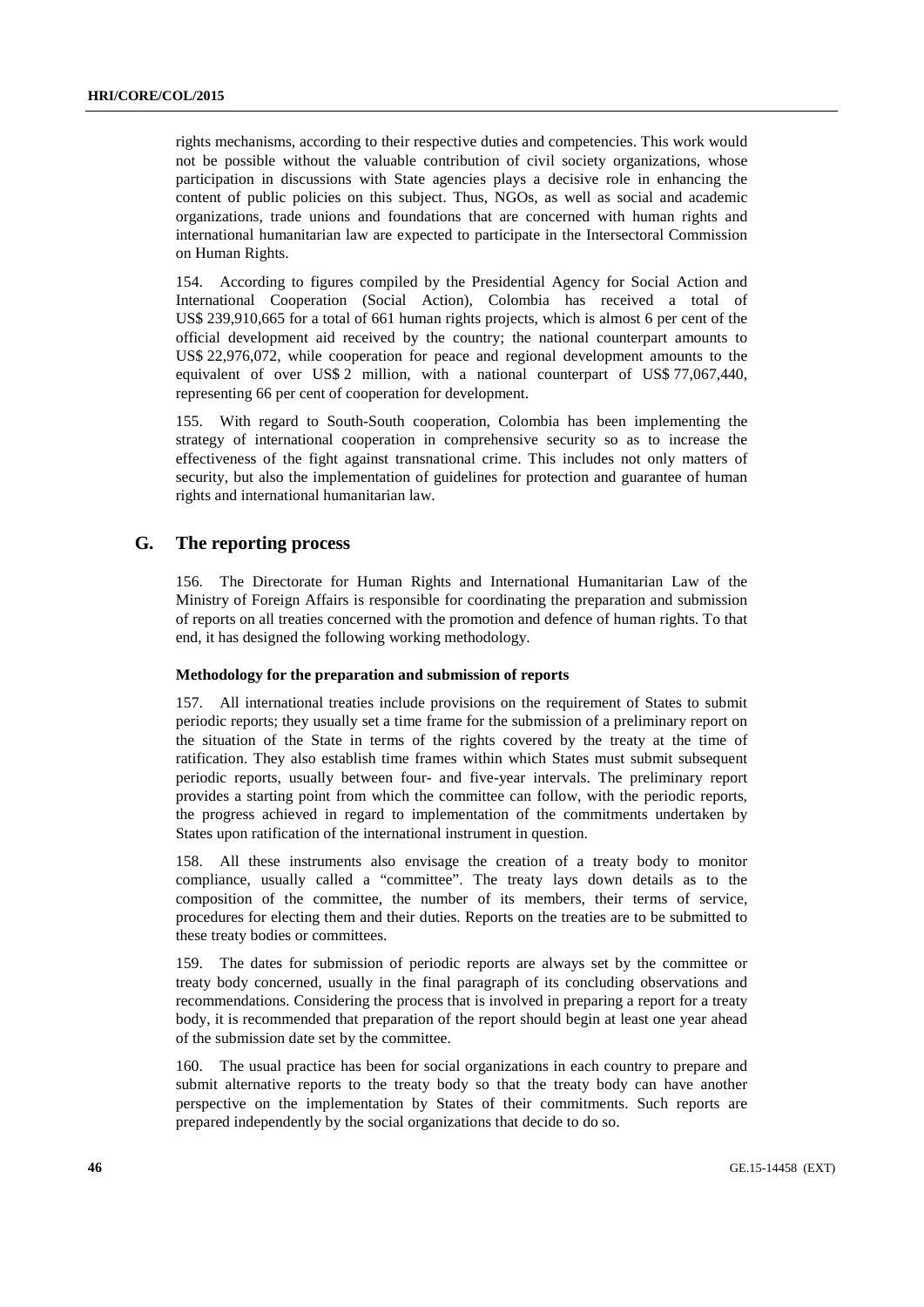161. Following is a description of the methodology followed by Colombia in preparing its treaty reports. It should be borne in mind that leadership and initiative for report preparation is the responsibility of the Ministry of Foreign Affairs, working through the Directorate for Human Rights and International Humanitarian Law or a unit acting in its stead.

#### *Planning stage*

- Identify the team that will lead the report preparation process. An executive secretariat should be set up to direct the entire process; it should be comprised of the bodies responsible for the subject matter of the international treaty in question; the Presidential Programme on Human Rights and International Humanitarian Law, bearing in mind that the report concerns an international human rights treaty; and the Ministry of Foreign Affairs. Throughout the process, however, all government and state agencies responsible for implementing the treaty should also be involved. Since it is a State report, it is important to work with entities in all three branches of government, and since it is a national report, it is important to include information pertaining to the national, departmental and local levels.
- Decide on the participation of civil society in drawing up the report. Although it is not strictly necessary to work together with civil society organizations, it is important to bear in mind that the guidelines for the treaty committees mention that the reporting process should encourage and facilitate, at the national level, public scrutiny of government policies and constructive engagement with relevant actors of civil society conducted in a spirit of cooperation and mutual respect, with the aim of advancing the enjoyment by all of the rights protected by the relevant convention.
- Identify the resources required to prepare the report, including those needed to organize inter-agency meetings — which will require a full day's work, especially during the stage of information analysis — and for publication and dissemination of the report, hiring of experts — if needed — or for other types of support, and decide how those resources will be obtained.
- Decide on the dates of the information to be used in drawing up the report. It will be necessary to decide what time period will be covered, bearing in mind the date on which the final version will be ready and the approximate date of submission to the committee.
- Develop a work schedule. This schedule should include the activities that need to be completed and the expected time frame for each task, according to the stages outlined in this document, in order to ensure timely submitted of the report to the committee.

#### *Preparation stage*

- Identify what information is needed and where it will be found. Develop a template containing the committee's reporting guidelines and specifying what information should be included in the report for each one of the rights recognized in the relevant international convention or instrument.
- Identify partners within each body. The highest authority in each entity should be asked to assign an official who can act as the liaison person for gathering information within the body concerned and be able to take part in meetings and discussions when needed, and when necessary, to have available a specialist or expert on a particular topic who can be contacted and invited to the meetings.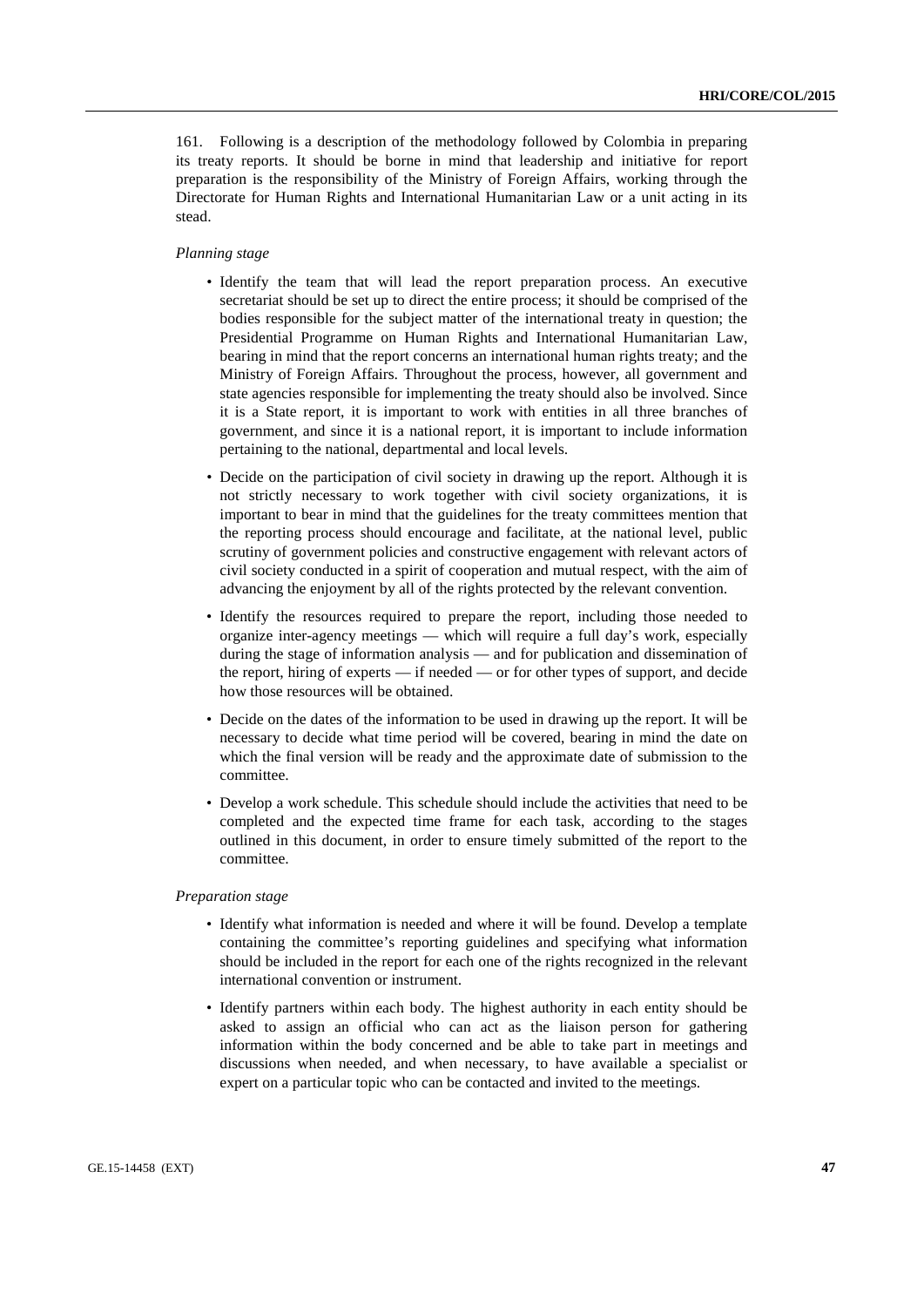- Organize and carry out the first workshop. Once the aforementioned aspects have been defined, the first workshop should be organized for the following purposes:
	- To transmit background information on the Colombian State's obligation to submit periodic reports;
	- To make a presentation on the international instrument, bearing in mind that public bodies have a high staff turnover rate;
	- To give a general presentation of the contents of the last report submitted to the body concerned, so as to determine the starting point;
	- To present the most recent observations and recommendations made to the State by the monitoring body, and the general recommendations of the committee concerned;
	- To present the methodology and work schedule;
	- To explain the role of each body in the preparation of the report.

At this stage, technical support may be requested from the Office in Colombia of OHCHR and/or another United Nations agency present in Colombia, with a view to their participation in presenting information on the aforementioned subparagraphs (a), (b) and (d).

*Information-gathering stage*

- Draw up and send specific requests for information to each public body Executive Secretariat.<sup>[32](#page-47-0)</sup>
- Design and implement the data-collection system.
- Gather and compile the information, including follow-up to recommendations.
- Consolidate the information. At this point, information may be sought from NGOs and other non-governmental actors where deemed relevant to preparation of the report.

#### *Information-analysis stage*

- Analyse and collate information gathered Executive Secretariat.
- Carry out workshops to analyse information by topic. These workshops are arranged for the purpose of carrying out analyses and evaluations, with the participation of all the bodies involved, in order to ensure that the information to be included in the report is reliable, appropriate and relevant, bearing in mind that, on the same topic, there may be different sources which produce contradictory information or different or non-comparable data or indicators, views on challenges to be met and how to overcome them or to explain the obstacles that have made it difficult to overcome them.

It is important to bear in mind the latest concluding observations and recommendations of the committee throughout the report preparation process. The Executive Secretariat should make every effort to secure the participation of all the bodies concerned.

<span id="page-47-0"></span><sup>&</sup>lt;sup>32</sup> At this information gathering stage, the Executive Secretariat is responsible for all four activities.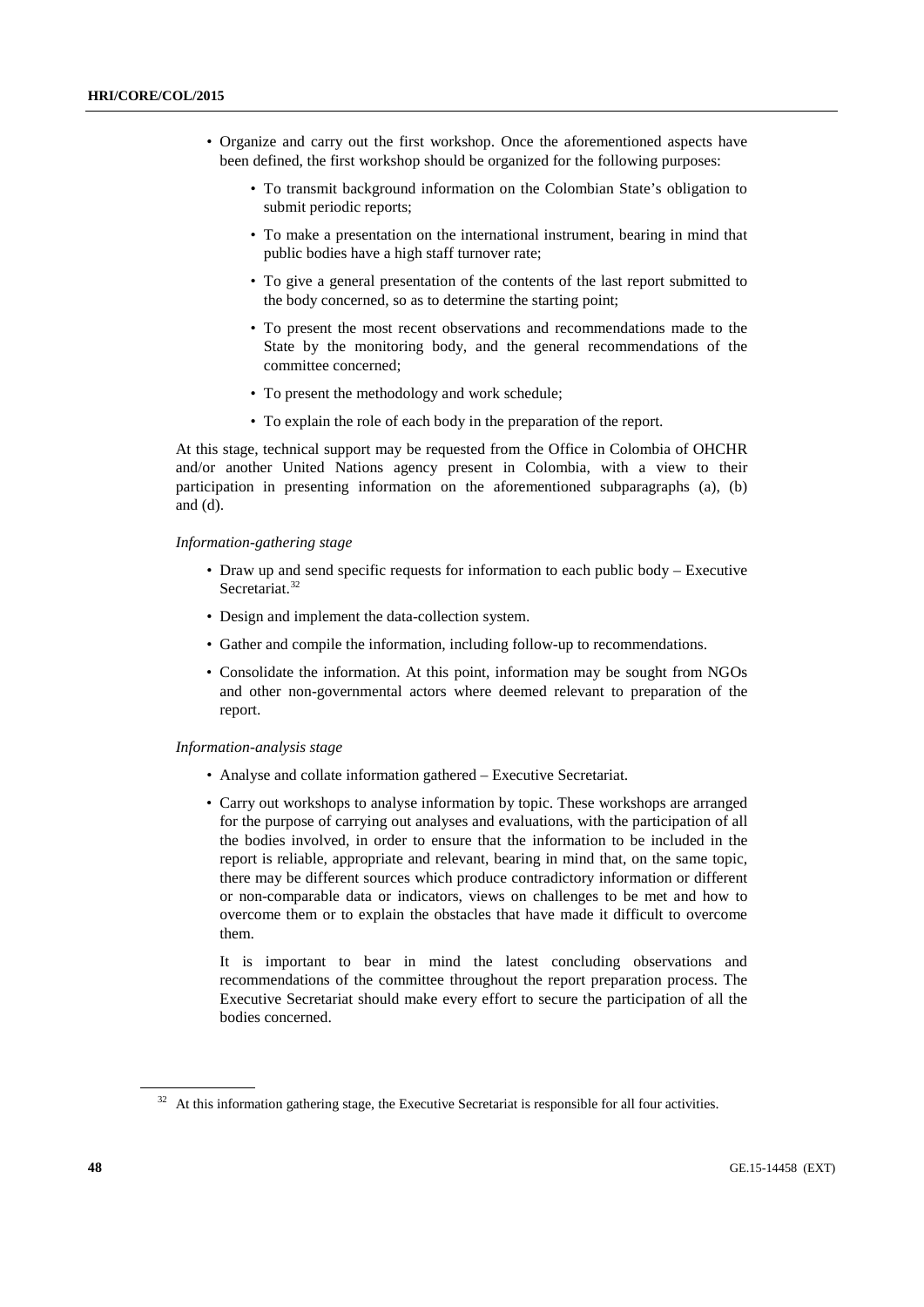*Report preparation stage*

- Draft the preliminary report Executive Secretariat.
- Transmit the preliminary report to the bodies concerned.
- Hold an inter-agency meeting to present the preliminary report The Executive Secretariat should organizes the meeting, and all the entities concerned should participate.
- Review the text; this should be done initially by the Executive Secretariat and secondly by the bodies with lead responsibility for the topic dealt with in the report.
- Make adjustments and write the final report.
- Adopt the report; this is to be done by the most senior authority of the bodies comprising the Executive Secretariat, in all cases with the participation of the Ministry of Foreign Affairs.

*Presentation of the report*

- Transmit the report. The Colombian State, through the Ministry of Foreign Affairs, must transmit the report to the Secretary-General of the United Nations, who will forward it to the specific body concerned. As a precautionary measure, the report should also be transmitted to the chairperson of the relevant body, by diplomatic note sent through the Colombian Mission in Geneva or New York, as applicable.
- Form. Reports should be submitted in electronic form (on diskette or CD-ROM or by electronic mail), along with a printed paper copy. The length and format of reports must conform to the guidelines established by each committee. The State must submit separately, as annexes, copies of the main legislative, judicial, administrative and other texts referred to in the reports, preferably on CD-ROM.

Reports should contain a full explanation of all abbreviations used in the text, especially where referring to national institutions, organizations, laws, etc., which are not readily understandable outside the Colombian State.

## **H. Follow-up to concluding observations of human rights treaty bodies**

162. Following is a description of some of the activities that are carried out once the concluding observations and recommendations of the committee are known.

#### **Analysis and response**

- Disseminate the report. The Foreign Ministry should disseminate the report or document among the State agencies concerned with the topic, in particular, those that were on the delegation that presented the report.
- Publish the document on the Foreign Ministry's website so as to further disseminate it.
- Analyse the content of the document. This is an inter-agency effort coordinated by the Foreign Ministry. The content of the concluding observations and recommendations is analysed with a view to determining the State's position on the matter.
- Define the State's position on the recommendations of the treaty body. The State, acting through the Foreign Ministry, issues a report presenting its position on the recommendations made by the treaty-monitoring body.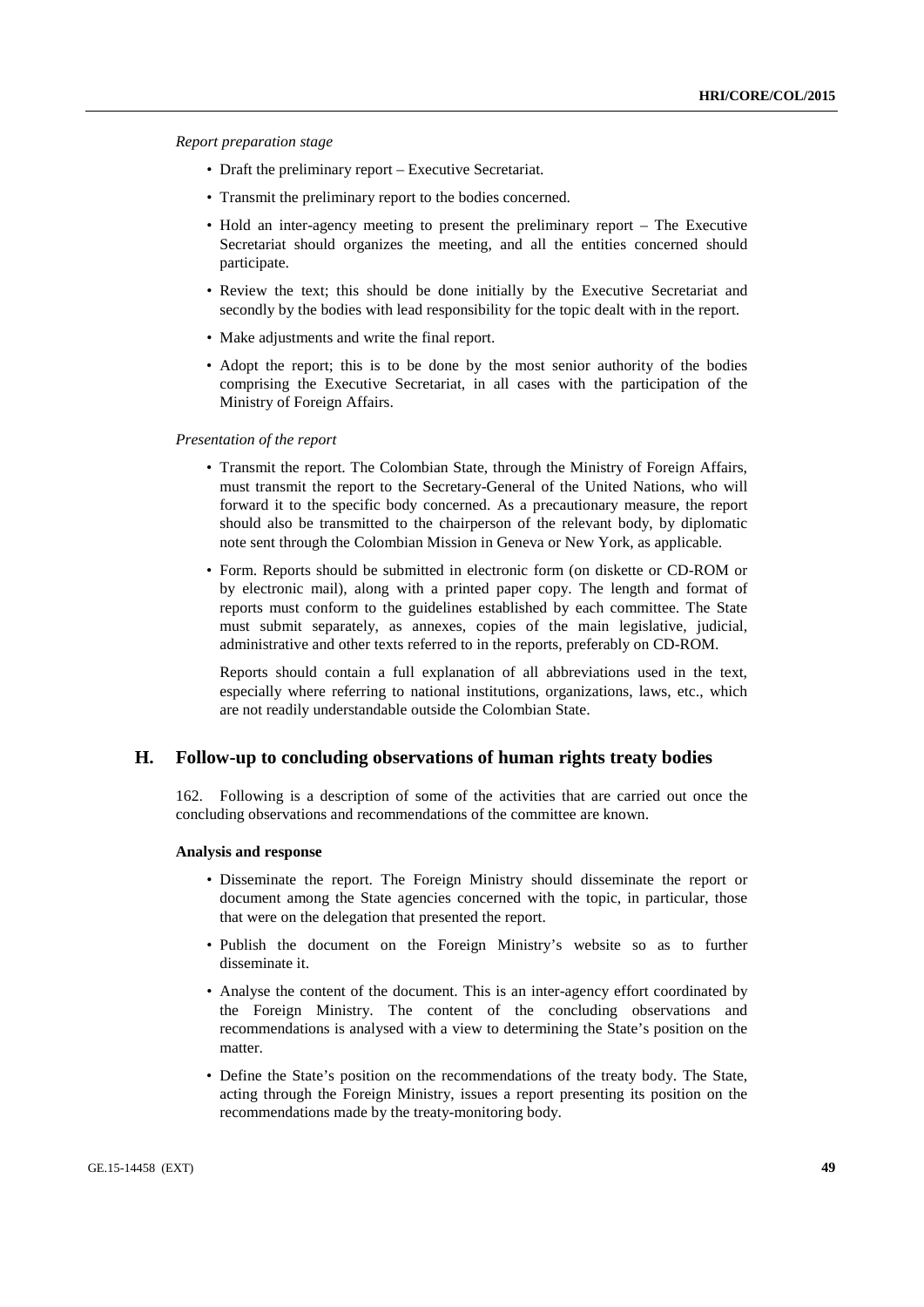• Send a communication to the committee. If necessary, a formal written communication signed by the Foreign Ministry is sent to the committee, transmitting the observations of the Colombian State on its recommendations.

163. Based on the State's position in regard to the recommendations, the Foreign Ministry should follow-up on implementation of the recommendations. To that end, the Foreign Ministry should:

- Inform the bodies concerned about the concluding observations and recommendations.
- Invite or urge them to propose measures to be taken to implement the recommendations in the sphere of their competence, setting time limits for their completion and, if appropriate, establish indicators to measure progress.
- Draw up a timetable for following up on the recommendations. It is important to verify the dates on which the State should provide partial information to the treaty body concerned, based on its suggestions. The timetable will be useful for this purpose, and it should be shared with the institutions concerned. Follow-up will provide a basis for preparing the next State report and for addressing any requirement on the matter that might arise; the Foreign Ministry should therefore keep a follow-up chart with up-to-date information.

## **IV. Other related human rights information**

## **A. Follow-up to international conferences**

164. The Colombian State participates in the main international and regional conferences and forums on human rights with a view to generating consensus on the promotion and protection of human rights. It observes the commitments it has undertaken in those forums, including the following: the 1993 Vienna Programme of Action, the 1994 Cairo Programme of Action, the Copenhagen Declaration on Social Development and the Programme of Action of the World Summit for Social Development of 1995, the 1995 Beijing Declaration and Platform for Action, the 2000 Millennium Declaration and the Durban Declaration and Programme of Action.

165. To facilitate inter-agency follow-up to the recommendations, the Ministry of Foreign Affairs set up a system of follow-up to human rights recommendations made by international organizations. Under this system, intra- and inter-agency measures and policies are promoted to enable State entities to fulfil their commitments in the field of human rights.

166. The objectives of the follow-up system are to generate inter-agency discussions on international recommendations; to facilitate the preparation of timely, consistent and high-quality reports; to recognize the competencies of and strengthen the means available to entities for following up on recommendations; to strengthen constructive and good-faith dialogue and promote international cooperation in the area of human rights.

## **B. Information on non-discrimination and equality and effective remedies**

## **1. Equality**

167. The Political Constitution and Act 270 of 1996 stipulate that the administration of justice is a public function of constitutional rank and that its decisions are independent. The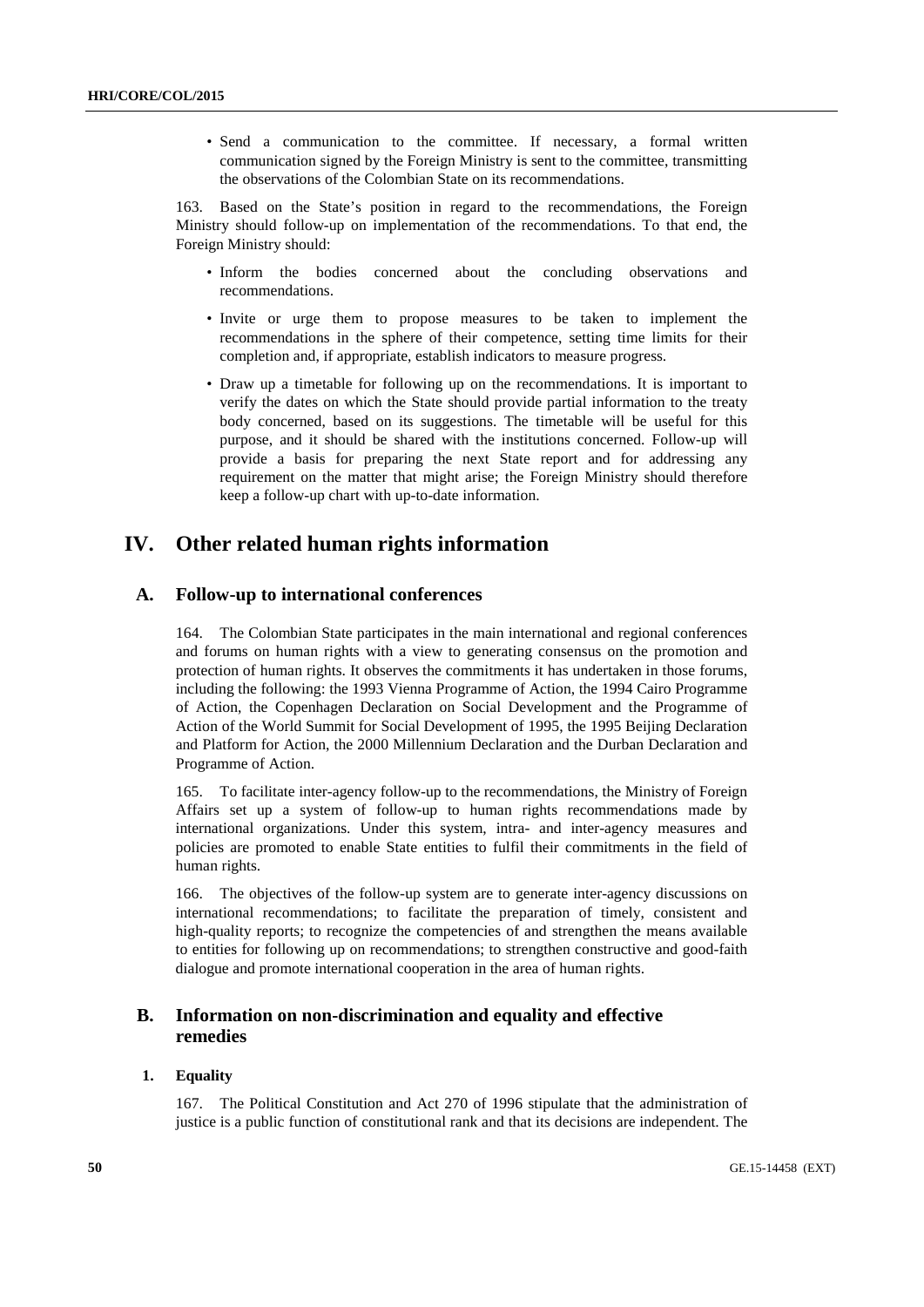purpose of the judiciary is to guarantee the rights and liberties established in the Constitution. Pursuant to the Constitution and the law, its responsibilities are carried out by the constitutional, administrative, ordinary, and special (indigenous authorities and justices of the peace) courts, the military criminal courts and the Office of the Attorney General of the Nation.

168. In order to guarantee equality before the law and judicial protection for everyone, the Colombian State created the Office of the Ombudsman as a free public service for citizens who do not have the economic or social means to defend their rights. The Office of the Ombudsman is a public service that is available to individuals who show that they are unable to pay the costs of their own defence. In this regard, it should be noted that:

- Public defence in regard to criminal matters is provided at the request of the accused, the defendant or the convicted person, or upon a request from the Public Legal Service, a judicial official or the Ombudsman.
- On labour or administrative matters, according to the criteria established for the Office of the Ombudsman, the party concerned must grant a power of attorney authorizing the Ombudsman to represent him or her in court proceedings.
- On civil matters, the Office of the Ombudsman acts in representation of a party claiming poverty, based on the provisions of the Code of Civil Procedures. The applicant must also grant a power of attorney to the public defender.

169. In order to guarantee access for all citizens to comprehensive, free and efficient justice, the law provides for alternative dispute-settlement mechanisms. The Directorate for Access to Justice of the Ministry of Justice carries out a programme to facilitate the right of citizens to full and equal justice through strategies such as the National Justice Houses Programme, the National Centres for Social Harmony Programme, the National Justice in Equity Programme and the National Programme for Conciliation in Law and Arbitration.

170. The National Justice Houses Programme is an inter-agency dispute-settlement initiative that makes it possible to guarantee access to the administration of justice, enabling citizens to obtain a timely, effective, comprehensive and free response to family conflicts; problems between neighbours; criminal, civil and labour matters, and human rights violations, among others. The key element in the implementation of the Justice Houses Programme is the combination of formal and non-formal mechanisms for the settlement of disputes. Thus, individual citizens may be invested with authority to carry out duties pertaining to the administration of justice, and they are empowered to hand down decisions in law or in equity.

171. The National Justice in Equity Programme includes conciliation in equity and justices of the peace. Conciliation in equity is an alternative mechanism that is set up by the parties concerned themselves, whereby two or more individuals resolve their conflicts through a third party known as the conciliator in equity, who helps them reach an agreement which will have full legal effect. The duty of the justices of the peace is to take cognizance of conflicts on matters that can be settled by compromise, conciliation or discontinuance, which are brought to them, voluntarily and by common agreement, by individuals or by a community.

172. Persons who see justice through the National Programme for Conciliation in Law and Arbitration agree from the outset that the matter to be considered by the arbitrators will be resolved by the arbitrators themselves; this means that the decision is made by a third party and that the decision must be complied with because it has legal effect. Another important element of the administration of justice is the family commissioner (Comisaría de Familia), who is responsible for preventive action, safeguarding, restoring and providing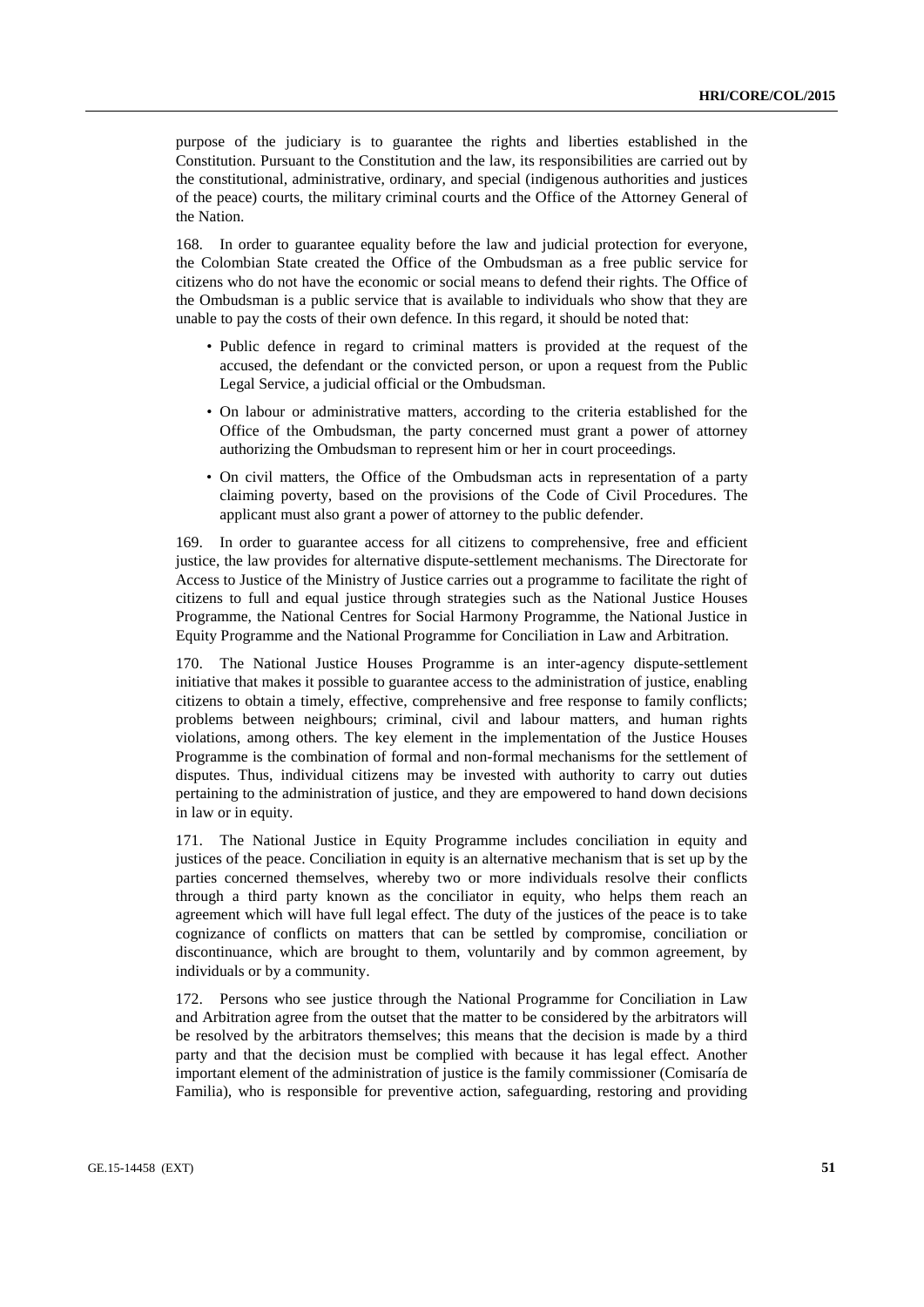reparation of family members' rights, through restoration and protection proceedings to ensure the safety of persons affected by domestic violence.

173. In the case of women who are victims of violence, legal representation is provided, this being understood as the right to receive free, immediate and specialized legal assistance from the competent authority from the time when it becomes aware of the facts. The investigation and support centres for victims of sexual violence and the investigation and support centres for victims of domestic violence in the Office of the Attorney General of the Nation provide timely and efficient services to victims and persons involved in offences against liberty, integrity and sexual development, trafficking in persons and domestic violence, in a context of respect for human dignity.

174. These centres in the Attorney General's Office work with other agencies to ensure that women victims of violence are treated with dignity and have access to justice. They provide psychosocial, legal, investigative and medical-legal services. In addition, the Office of the Ombudsman has assigned public defender(s) to represent women victims, guaranteeing them their full right to justice.

#### **2. Non-discrimination**

175. The Colombian State is firmly committed to eliminating and punishing all forms of discrimination on grounds of race, sex, religion, nationality, gender, language, sexual orientation, economic or social situation and, in general, on other grounds or conditions. Act 1482, the Anti-discrimination Act, was passed in 2011, to guarantee protection for the rights of individuals, groups of persons, communities or peoples who have suffered as a result of acts of racism or discrimination.

176. The Act provides for criminal and economic penalties for anyone who promotes or instigates acts, conduct or behaviours that constitute harassment, are intended to cause physical or moral damage on the basis of race, ethnicity, religion, nationality, political or philosophical ideology, sex or sexual orientation. In terms of criminal law, the Act stipulates that persons committing acts of racism or discrimination or harassment based on race, religion, political ideology or national, ethnic or cultural origin shall be liable to 12 to 36 months imprisonment and a fine of 10 to 15 times the minimum wage in force at the time, unless the act constitutes an offence that incurs a more serious punishment. Anyone who justifies genocide will be liable to 96 to 180 months imprisonment and a fine of between 666.66 and 1,500 times the minimum monthly wages in force at the time and shall be disqualified from exercising rights and holding a public post for a period of 80 to 180 months.<sup>[33](#page-51-0)</sup>

177. With regard to vulnerable groups, Decree 4065 of 2011 created the National Protection Unit within the Ministry of the Interior to provide protection for anyone who, because of his or her activities or political, public, social, humanitarian, cultural, ethnic or gender-related situation, or as a victim of violence or displacement, or human rights activism, is at extraordinary or extreme risk of harm to his or her life, integrity, liberty or personal security. This law covers individuals who hold public office or who carry out other activities that might generate extraordinary risk, such as leadership of a trade union, a NGO or groups of displaced persons.

178. To prevent multiple discrimination, the executive branch created the National Agency for the Eradication of Extreme Poverty within the Department for Social Prosperity. This Agency is responsible for implementing the national strategy for the eradication of extreme poverty through linkages with the public and private sectors and the

<span id="page-51-0"></span><sup>33</sup> See articles 3, 4, 5, 6 and 7 of Act 1482 of 2011.